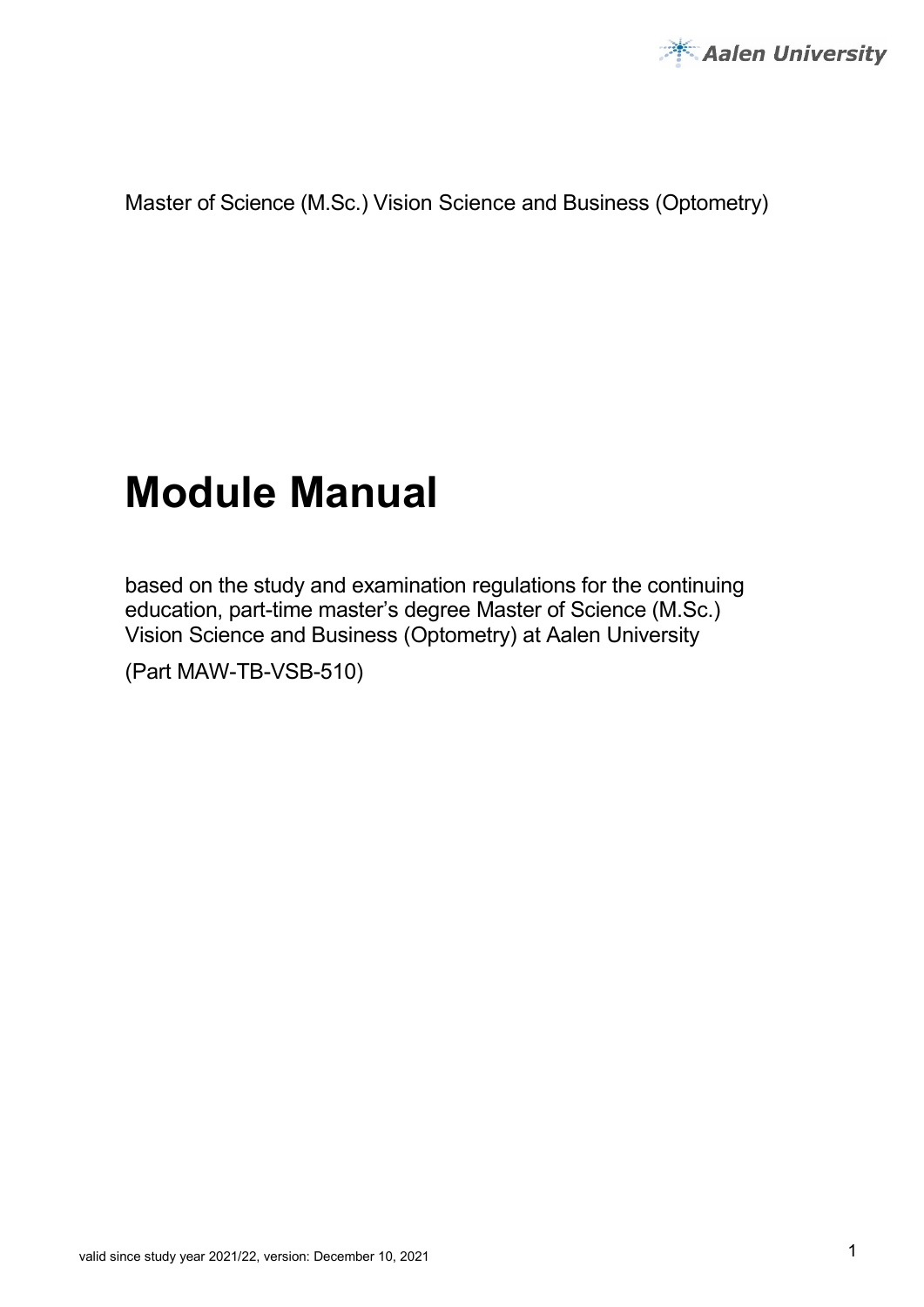#### **Table of Content**

(the following modules are described in this module manual)

#### **Compulsory Modules**

| No.   | Module<br>Lecture                      | <b>Type</b> | Study semester<br><b>SWS</b> |   |                | <b>CP</b>      |    |
|-------|----------------------------------------|-------------|------------------------------|---|----------------|----------------|----|
|       |                                        |             |                              | 2 | 3              | $\overline{4}$ |    |
| 29001 | <b>Optometric Project</b>              |             |                              |   |                |                | 5  |
| 29101 | <b>Optometric Project</b>              | V,P         | 1                            |   |                |                | 5  |
| 29102 | <b>Optometric Project Presentation</b> | P           | Χ                            |   |                |                |    |
|       |                                        |             |                              |   |                |                |    |
| 29002 | Leadership                             |             |                              |   |                |                | 5  |
| 29301 | <b>Studium Generale</b>                | V,P         |                              |   | $\mathfrak{p}$ |                | 5  |
| 29302 | Leadership and Communication           | V, P        |                              |   | 1              |                |    |
|       |                                        |             |                              |   |                |                |    |
| 29010 | <b>Master Thesis</b>                   |             |                              |   |                |                | 30 |
| 9999  | <b>Master Thesis</b>                   | P           |                              |   |                | X              | 30 |
| 9998  | <b>Master Thesis Colloquium</b>        | P           |                              |   |                | X              |    |
|       |                                        |             |                              |   |                |                |    |

Total Compulsory Modules 40 CP

**Elective Modules** (those modules - that are compulsory for the European Diploma Optometry EDO are marked)

| No.   | <b>Module</b><br>Lecture                             | <b>Type</b>             | Study semester<br>SWS |                         |   |                | <b>CP</b>  |  |
|-------|------------------------------------------------------|-------------------------|-----------------------|-------------------------|---|----------------|------------|--|
|       |                                                      |                         | $\overline{1}$        | $\overline{2}$          | 3 | $\overline{4}$ |            |  |
| 29830 | <b>Human Biology</b>                                 |                         |                       |                         |   |                | $5$ (EDO)  |  |
| 29401 | <b>Ocular Anatomy</b>                                | V                       |                       | $\frac{2}{2}$           |   |                | 5          |  |
| 29402 | Physiology                                           | $\vee$                  |                       |                         |   |                |            |  |
|       |                                                      |                         |                       |                         |   |                |            |  |
| 29831 | <b>Pathology</b>                                     |                         |                       |                         |   |                | $5$ (EDO)  |  |
| 29403 | Histology                                            | V,L                     |                       | $\overline{2}$          |   |                | 5          |  |
| 29404 | <b>Systems Pathology</b>                             | $\overline{\mathsf{V}}$ |                       | $\overline{2}$          |   |                |            |  |
|       |                                                      |                         |                       |                         |   |                |            |  |
| 29832 | Pharmacology                                         |                         |                       |                         |   |                | $10$ (EDO) |  |
| 29405 | <b>General Pharmacology</b>                          | $\vee$                  |                       | 4                       |   |                | 10         |  |
| 29406 | <b>Ocular Pharmacology</b>                           | $\overline{\vee}$       |                       | $\overline{4}$          |   |                |            |  |
|       |                                                      |                         |                       |                         |   |                |            |  |
| 29833 | <b>Ocular Disease</b>                                |                         |                       |                         |   |                | $10$ (EDO) |  |
| 29407 | Intro to Ocular Disease 1                            | V,L                     | 3                     |                         |   | 10             |            |  |
| 29408 | Intro to Ocular Disease 2                            | V,L                     | $\overline{4}$        |                         |   |                |            |  |
|       |                                                      |                         |                       |                         |   |                |            |  |
| 29834 | <b>Clinical Optometry in the US</b>                  |                         |                       |                         |   |                | 5          |  |
| 29409 | <b>Interactive Clinical Cases</b>                    | V,L                     |                       | 1                       |   |                | 5          |  |
| 29410 | Clinical Optometry in the US                         | $\overline{VP}$         |                       | 1                       |   |                |            |  |
|       |                                                      |                         |                       |                         |   |                |            |  |
| 29835 | <b>Vision Therapy and Binocular</b><br><b>Vision</b> |                         |                       |                         |   |                | $10$ (EDO) |  |
| 29411 | <b>Binocular Vision Disorders</b>                    | V,L                     |                       | 4                       |   |                | 10         |  |
| 29412 | <b>Vision Therapy</b>                                | V,L                     |                       | $\overline{4}$          |   |                |            |  |
|       |                                                      |                         |                       |                         |   |                |            |  |
| 29836 | <b>Pediatric Optometry</b>                           |                         |                       |                         |   |                | $5$ (EDO)  |  |
| 29413 | <b>Pediatric Optometry</b>                           | V,L                     |                       | $\overline{2}$          |   |                | 5          |  |
| 29414 | <b>Case Management Pediatric</b>                     | V,P                     |                       | $\overline{2}$          |   |                |            |  |
|       |                                                      |                         |                       |                         |   |                |            |  |
| 29837 | <b>Sports Vision</b>                                 |                         |                       |                         |   |                | 5          |  |
| 29415 | <b>Sports Vision</b>                                 | V,L                     |                       | 1                       |   |                |            |  |
| 29416 | Clinical Observations in the US                      | $\overline{P}$          |                       | $\overline{\mathsf{x}}$ |   |                | 5          |  |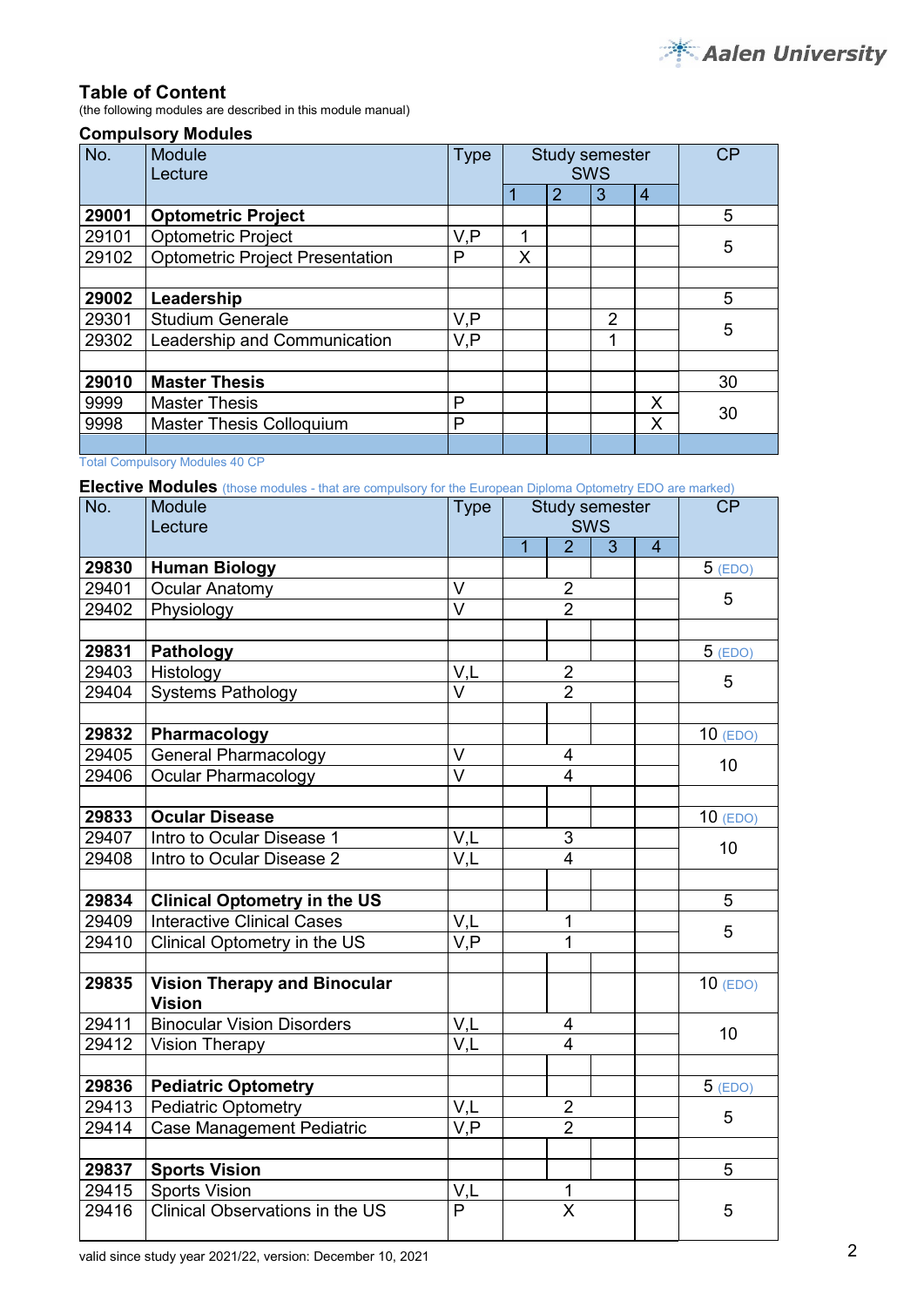# Aalen University

| No.   | Module<br>Lecture                                                         | <b>Type</b>                        | Study semester<br><b>SWS</b> |                         |   | <b>CP</b>      |            |
|-------|---------------------------------------------------------------------------|------------------------------------|------------------------------|-------------------------|---|----------------|------------|
|       |                                                                           |                                    | $\overline{1}$               | $\overline{2}$          | 3 | $\overline{4}$ |            |
| 29838 | <b>Low Vision</b>                                                         |                                    |                              |                         |   |                | $5$ (EDO)  |
| 29417 | Low Vision                                                                | V,L                                |                              | 3                       |   |                |            |
| 29418 | Low Vision Project                                                        | $\mathsf{P}$                       |                              | X                       |   |                | 5          |
|       |                                                                           |                                    |                              |                         |   |                |            |
| 29839 | <b>Scientific Methods</b>                                                 |                                    |                              |                         |   |                | $10$ (EDO) |
| 29419 | <b>Biostatistics</b>                                                      | V, P                               |                              | $\overline{2}$          |   |                | 10         |
| 29420 | <b>Scientific Methods</b>                                                 | V,L                                |                              | $\overline{2}$          |   |                |            |
|       |                                                                           |                                    |                              |                         |   |                |            |
| 29840 | <b>Contact Lenses and Refractive</b><br><b>Surgery</b>                    |                                    |                              |                         |   |                | $5$ (EDO)  |
| 29421 | <b>Contact Lenses</b>                                                     | V, L                               |                              | 2                       |   |                |            |
| 29422 | <b>Refractive Surgery</b>                                                 | V,L                                |                              | $\overline{2}$          |   |                | 5          |
|       |                                                                           |                                    |                              |                         |   |                |            |
| 29841 | <b>Interdisciplinary Optometry</b>                                        |                                    |                              |                         |   |                | 5          |
| 29423 | <b>Interdisciplinary Optometry</b>                                        | V,L                                |                              | $\overline{2}$          |   |                | 5          |
| 29424 | Interdisciplinary Case Management                                         | $\mathsf{P}$                       |                              | $\overline{\mathsf{x}}$ |   |                |            |
|       |                                                                           |                                    |                              |                         |   |                |            |
| 29842 | <b>Audio and Vision</b>                                                   |                                    |                              |                         |   |                | 5          |
| 29425 | <b>Audio and Vision</b>                                                   | V,L                                |                              | $\overline{2}$          |   |                | 5          |
| 29426 | Audio and Vision Project                                                  | $\overline{\mathsf{V},\mathsf{L}}$ |                              | 1                       |   |                |            |
|       |                                                                           |                                    |                              |                         |   |                |            |
| 29843 | <b>Myopia Management</b>                                                  |                                    |                              |                         |   |                | 5          |
| 29427 | Myopia Management                                                         | V,L                                |                              | $\overline{2}$          |   |                | 5          |
| 29428 | Myopia Case Management                                                    | P                                  |                              | $\overline{\mathsf{x}}$ |   |                |            |
|       |                                                                           |                                    |                              |                         |   |                |            |
| 29844 | <b>Marketing Management</b>                                               |                                    |                              |                         |   |                | $5$ (EDO)  |
| 29429 | Marketing and Communication                                               | V,L                                |                              | 2<br>$\overline{1}$     |   |                | 5          |
| 29430 | <b>Integral Competencies</b>                                              | V,P                                |                              |                         |   |                |            |
| 29845 | <b>Business Simulation</b>                                                |                                    |                              |                         |   |                | 5          |
| 29431 | <b>Business Strategy</b>                                                  | $\bar{V}$ , $P$                    |                              | $\overline{c}$          |   |                |            |
| 29432 | <b>Business Simulation Project</b>                                        | V,P                                |                              | $\overline{2}$          |   |                | 5          |
|       |                                                                           |                                    |                              |                         |   |                |            |
| 29846 | <b>Sustainable Digital Transformation</b>                                 |                                    |                              |                         |   |                | 5          |
| 29433 | <b>Digital Business Models</b>                                            | V,L                                |                              | $\overline{2}$          |   |                |            |
| 29434 | Start-up Management                                                       | V,P                                |                              | $\overline{2}$          |   |                | 5          |
|       |                                                                           |                                    |                              |                         |   |                |            |
| 29847 | <b>Clinical Experience</b>                                                |                                    |                              |                         |   |                | $5$ (EDO)  |
| 29435 | <b>Clinical Experience</b>                                                | V,L                                |                              | 1                       |   |                |            |
| 29436 | <b>Clinical Experience Portfolio</b>                                      | $\overline{P}$                     |                              | $\overline{\mathsf{X}}$ |   |                | 5          |
|       |                                                                           |                                    |                              |                         |   |                |            |
| 29848 | <b>Clinical Case Studies: Logbook</b>                                     |                                    |                              |                         |   |                | $5$ (EDO)  |
| 29437 | <b>Clinical Case Studies</b>                                              | V,L                                |                              | 1                       |   |                | 5          |
| 29438 | <b>Case Documentation: Logbook</b>                                        | P                                  |                              | X                       |   |                |            |
|       |                                                                           |                                    |                              |                         |   |                |            |
| 29849 | <b>Research Project</b>                                                   |                                    |                              |                         |   |                | 20         |
| 29439 | <b>Research Project</b>                                                   | $\mathsf{P}$                       |                              | X                       |   |                | 20         |
| 29440 | <b>Research Project Presentation</b>                                      | $\overline{P}$                     |                              | $\overline{\mathsf{X}}$ |   |                |            |
|       | otal Elective Modules compulsory for the European Diploma Optometry 80 CP |                                    |                              |                         |   |                |            |

Type (of lecture) Explanations<br>
V: Vorlesung (course lecture) 1 CP (Credit

P: Projekt (project work)

 $V: V$ orlesung (course lecture)  $1$  CP (Credit Point) = 30 hours 60 minutes each of study<br>L: Labor (lab course) 1 SWS (Semester hour per week) = 15 hours 45 minutes 1 SWS (Semester hour per week) = 15 hours 45 minutes<br>each of lecture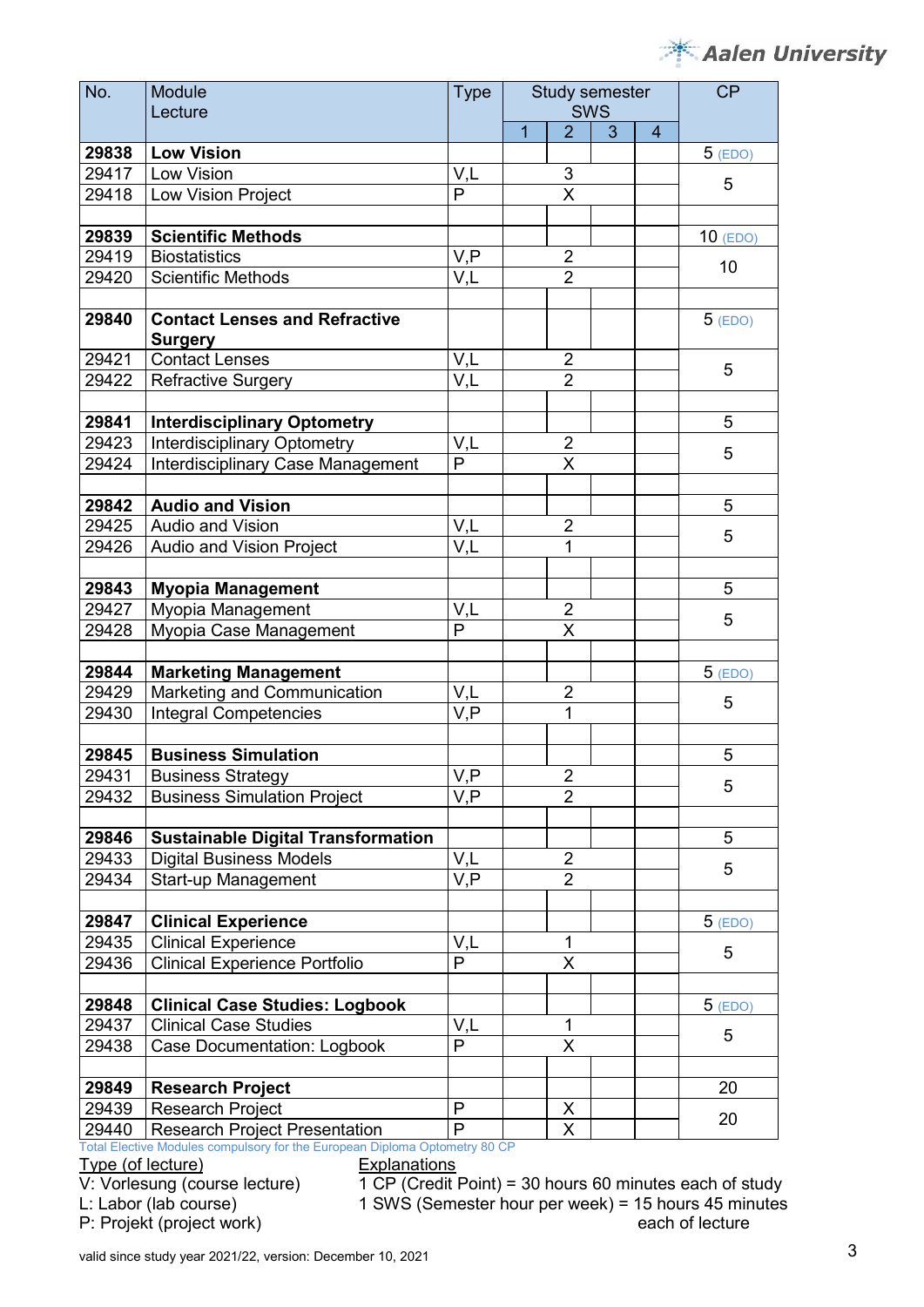

# **Compulsory modules**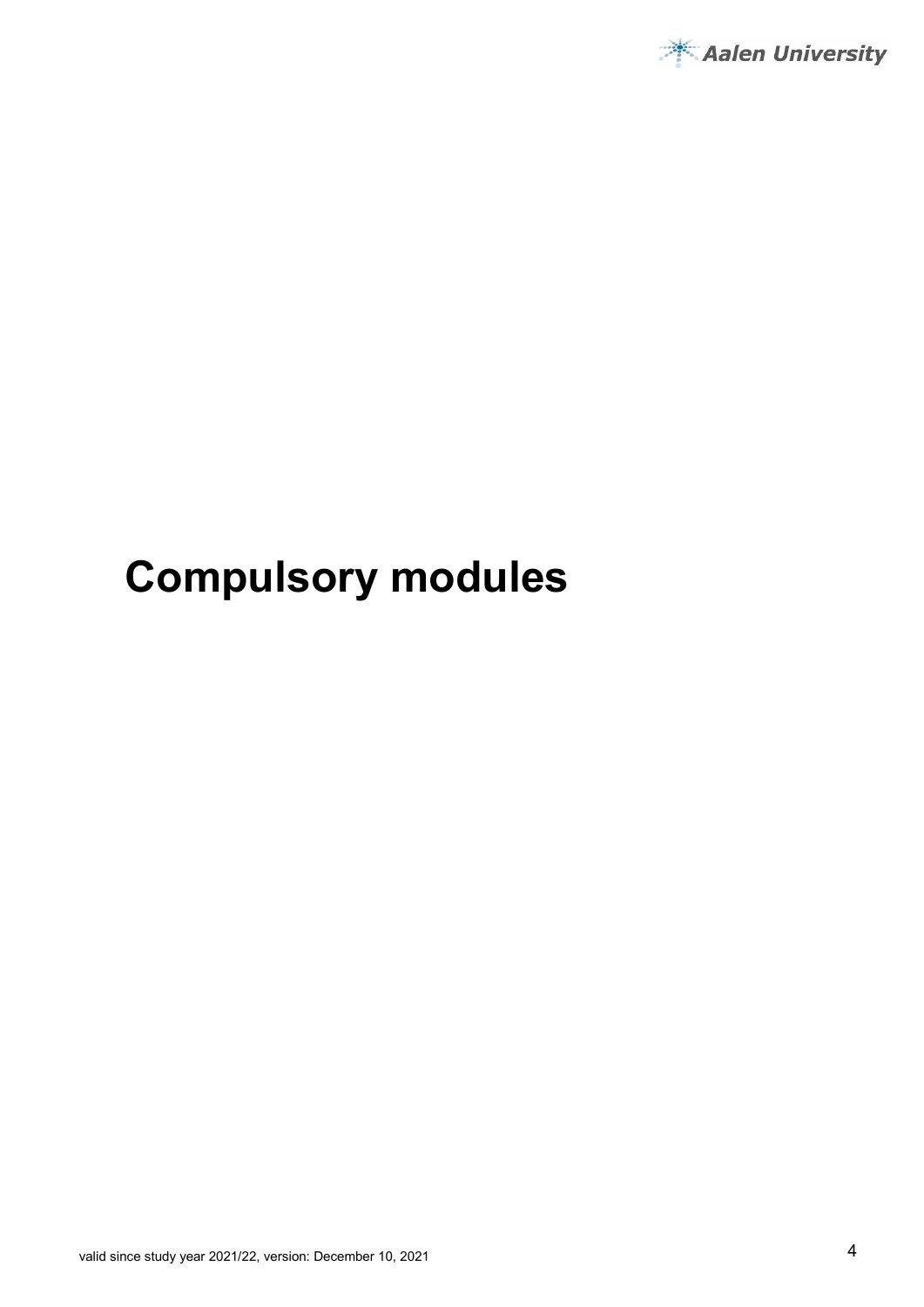

| °-, 3,           | <b>Faculty</b>                                |                    |
|------------------|-----------------------------------------------|--------------------|
| Aalen University | <b>Optics and Mechatronics</b>                | Module description |
|                  | <b>Course of Study</b>                        |                    |
|                  | M.Sc. Vision Science and Business (Optometry) | SPO 510            |
|                  | <b>Module Coordinator</b>                     |                    |
|                  | Prof. Dr. Anna Nagl                           |                    |

| <b>Module name</b><br><b>Optometric Project</b>                                                                                                                 |                                      |               |                                     |                                               | <b>Module no. 29001</b>                           |                                         |                                       |
|-----------------------------------------------------------------------------------------------------------------------------------------------------------------|--------------------------------------|---------------|-------------------------------------|-----------------------------------------------|---------------------------------------------------|-----------------------------------------|---------------------------------------|
| CP                                                                                                                                                              | <b>Semester</b><br>hours per<br>week | Work-<br>load | <b>Contact</b><br>time              | <b>Self</b><br><b>Begin of offer</b><br>study |                                                   | Se-<br>mester                           | <b>Duration</b>                       |
| 5                                                                                                                                                               |                                      | 150           | 15                                  | 135                                           | winter semester<br>$\boxtimes$<br>summer semester |                                         | $\boxtimes$ 1 semester<br>2 semesters |
| <b>Target degree</b>                                                                                                                                            |                                      |               | <b>Module type</b><br>Year of study |                                               |                                                   | <b>Relevance</b><br>in courses of study |                                       |
|                                                                                                                                                                 | Master of Science (M.Sc.)            |               | Compulsory module                   |                                               | 1 <sup>st</sup>                                   |                                         |                                       |
| <b>Form of studies</b><br>$\boxtimes$ Lecture<br><b>Tutorial</b><br>Lab<br>$\mathbf{L}$<br>Assignment $\boxtimes$ Project work $\boxtimes$ Other: Paper, Report |                                      |               |                                     |                                               | $\boxtimes$ Self study                            | Seminar                                 |                                       |
| <b>Admission requirement</b>                                                                                                                                    |                                      |               |                                     |                                               |                                                   |                                         |                                       |

|                       | <b>Courses/lectures</b>                   |                               |                                                                            |                                      |                                         |               |            |  |
|-----------------------|-------------------------------------------|-------------------------------|----------------------------------------------------------------------------|--------------------------------------|-----------------------------------------|---------------|------------|--|
| <b>Course</b><br>no.  | Title of the<br>course/lecture            | <b>Lecturer</b>               | CP<br><b>Semester</b><br>Se-<br><b>Type</b><br>hours per<br>mester<br>week |                                      | Module exam:<br>type/length/<br>grading |               |            |  |
| 29101                 | <b>Optometric Project</b>                 | All members<br>of the faculty | Lecture<br>1<br>4<br>1<br>Project                                          |                                      |                                         |               |            |  |
|                       | <b>Course type</b>                        | Year of study                 |                                                                            |                                      |                                         |               |            |  |
|                       | Compulsory course                         | 1 <sup>st</sup>               | ۰                                                                          |                                      | <b>PLP</b>                              |               |            |  |
| <b>Course</b><br>no.  | <b>Title of the</b><br>course/lecture     | <b>Lecturer</b>               | <b>Type</b>                                                                | <b>Semester</b><br>hours per<br>week | CP                                      | Se-<br>mester | 20 minutes |  |
| 29102                 | <b>Optometric Project</b><br>Presentation | All members<br>of the faculty | Project                                                                    |                                      | 1                                       |               | graded     |  |
| <b>Course type</b>    |                                           | Year of study                 |                                                                            |                                      |                                         |               |            |  |
|                       | Compulsory course                         | 1 <sup>st</sup>               |                                                                            | ۰                                    |                                         |               |            |  |
| <b>Permitted aids</b> |                                           |                               |                                                                            |                                      |                                         |               |            |  |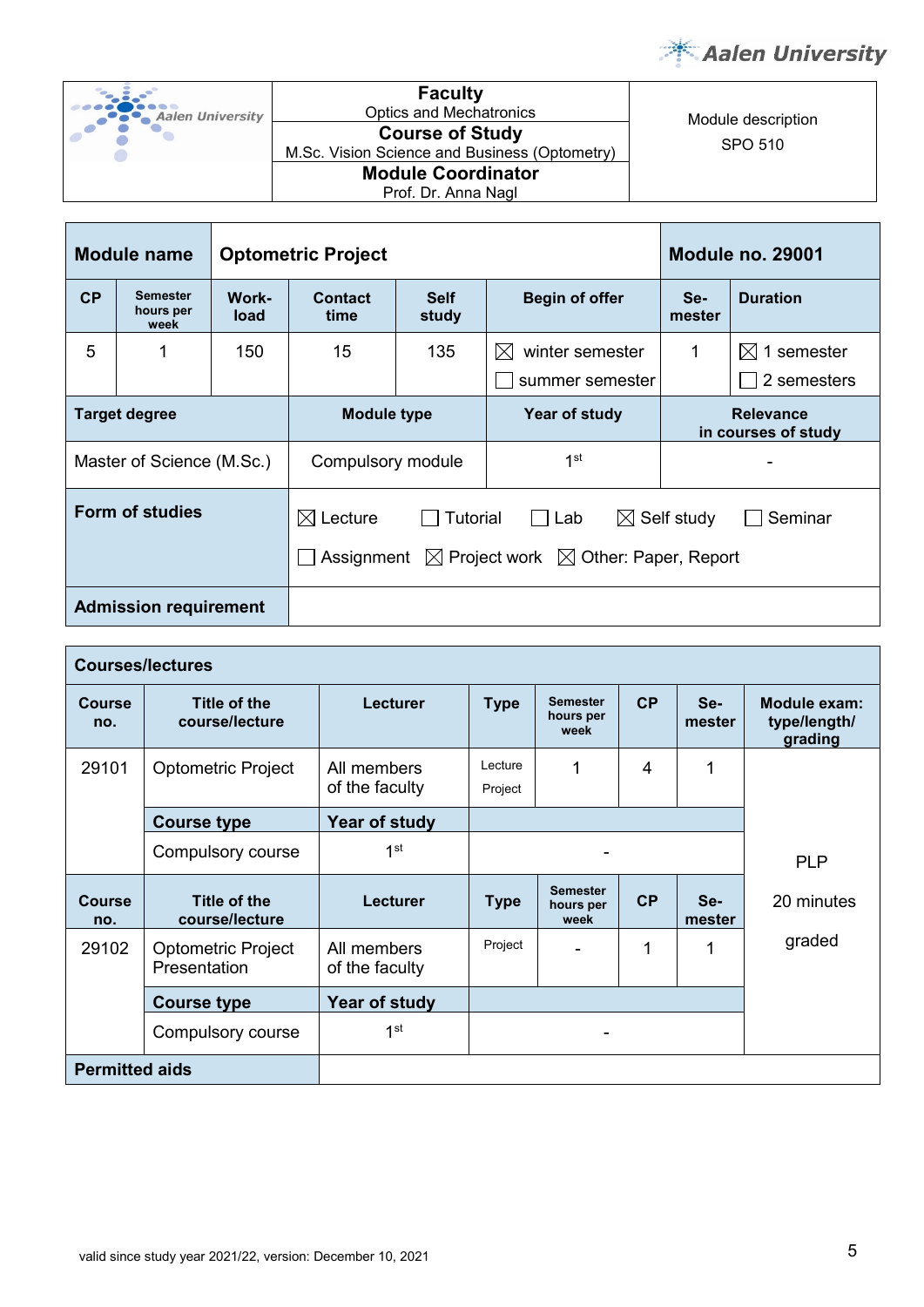#### **Professional competence**

The students are able to analyze and structure problems in the optometric field and design a solution based on scientific research techniques. They are able to arrange and explain their findings in the context of evidence-based optometry.

#### **Methodological competence**

The students are able for applying the knowledge in practice. After completion of the module, the students can evaluate the strengths and weaknesses of their own project. They are able to formulate the results in a presentation.

#### **Interdisciplinary general competence**

The students can demonstrate the ability to identify a viable problem in the optometric field and present a discussion on the relevance to primary eye care and vision science. They are able to design a plausible solution for the identified problem using scientific techniques and carry out validation procedures to establish the effectiveness of the proposed solution. The students are able to summarize their findings.

| <b>Competence area</b>                  | <b>Concentration</b> | <b>Minor concentration</b> | In small amounts |
|-----------------------------------------|----------------------|----------------------------|------------------|
| <b>Professional competence</b>          | IX                   |                            |                  |
| Methodological<br>competence            | $\boxtimes$          |                            |                  |
| Interdisciplinary general<br>competence |                      | ⋉                          |                  |

#### **Lecture contents**

Manufacturing (lecture number 29101) and presenting (lecture number 29102) an optometric project in a scientific research field

Basics of scientific research

- quantitative and qualitative methodological of empirical social sciences
- research design

| Language                                | German             | $\boxtimes$ English                                                                                                                       | Spanish | French |  |  |  |
|-----------------------------------------|--------------------|-------------------------------------------------------------------------------------------------------------------------------------------|---------|--------|--|--|--|
|                                         | Chinese            | Portuguese                                                                                                                                | Russian | Other  |  |  |  |
| <b>Literature</b>                       |                    | Dependent on the optometric project<br>Updated literature recommendations are available in the LMS (Learning<br>Management System) Canvas |         |        |  |  |  |
| <b>Composition</b><br>of the final mark |                    |                                                                                                                                           |         |        |  |  |  |
| <b>Comments/other</b>                   |                    |                                                                                                                                           |         |        |  |  |  |
| Last updated                            | September 20, 2021 |                                                                                                                                           |         |        |  |  |  |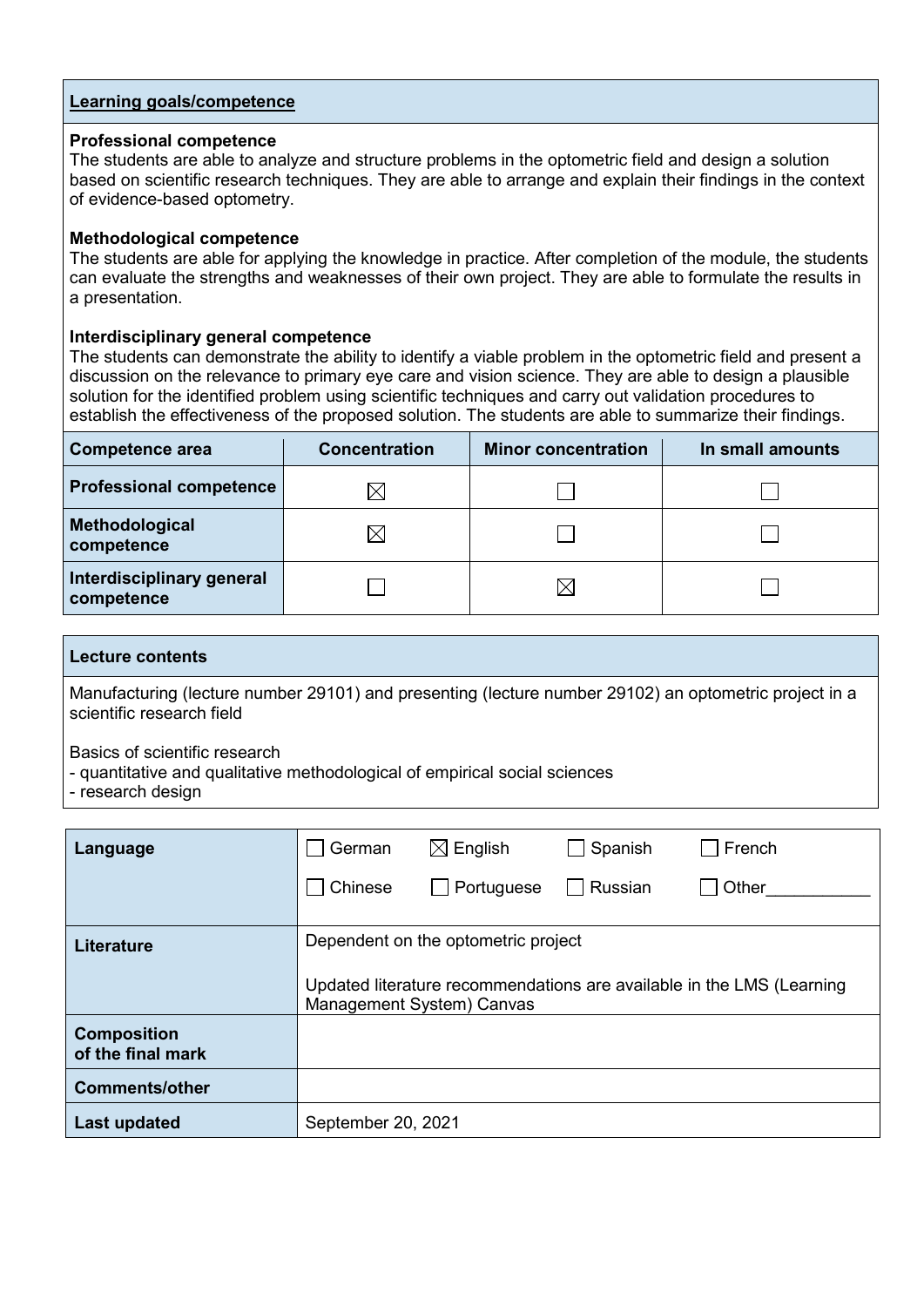

| <b>Aalen University</b> | <b>Faculty</b><br><b>Optics and Mechatronics</b>                           | Module description |
|-------------------------|----------------------------------------------------------------------------|--------------------|
|                         | <b>Course of Study</b><br>M.Sc. Vision Science and Business<br>(Optometry) | SPO 510            |
|                         | <b>Module Coordinator</b><br>Prof. Dr. Anna Nagl                           |                    |

| <b>Module name</b><br>Leadership                                                                       |                                      |                 |                                     |                      | <b>Module no. 29002</b>                 |                     |                           |
|--------------------------------------------------------------------------------------------------------|--------------------------------------|-----------------|-------------------------------------|----------------------|-----------------------------------------|---------------------|---------------------------|
| CP                                                                                                     | <b>Semester</b><br>hours per<br>week | <b>Workload</b> | <b>Contact</b><br>time              | <b>Self</b><br>study | <b>Begin of offer</b>                   | Se-<br>mester       | <b>Duration</b>           |
| 5                                                                                                      | 3                                    | 150             | 45                                  | 105                  | $\boxtimes$<br>winter semester          | 3                   | $\boxtimes$<br>1 semester |
|                                                                                                        |                                      |                 |                                     |                      | summer semester                         |                     | 2 semesters               |
| <b>Target degree</b>                                                                                   |                                      |                 | <b>Module type</b><br>Year of study |                      | <b>Relevance</b><br>in courses of study |                     |                           |
|                                                                                                        | Master of Science (M.Sc.)            |                 |                                     | Compulsory<br>module | 2 <sub>nd</sub>                         |                     |                           |
| <b>Form of studies</b><br>Tutorial<br>$\bowtie$<br>Lecture<br>Project work $\Box$<br>Assignment $\Box$ |                                      |                 |                                     | $\boxtimes$<br>Lab   | Self study<br>Other: Paper, Report      | $\boxtimes$ Seminar |                           |
| <b>Admission requirement</b>                                                                           |                                      |                 |                                     |                      |                                         |                     |                           |

|                       | <b>Courses/lectures</b>               |                                                   |                                                                                   |                                      |                                                |                 |                      |  |
|-----------------------|---------------------------------------|---------------------------------------------------|-----------------------------------------------------------------------------------|--------------------------------------|------------------------------------------------|-----------------|----------------------|--|
| <b>Course</b><br>no.  | Title of the<br>course/lecture        | <b>Lecturer</b>                                   | <b>Semester</b><br><b>CP</b><br>Se-<br><b>Type</b><br>hours per<br>mester<br>week |                                      | <b>Module exam:</b><br>type/length/<br>grading |                 |                      |  |
| 29301                 | <b>Studium Generale</b>               | Prof. Dr. Anna<br>Nagl/<br><b>Adjunct Faculty</b> | Lecture<br>Project                                                                | $\overline{2}$                       | 3                                              | 3               |                      |  |
|                       | <b>Course type</b>                    | Year of study                                     |                                                                                   |                                      |                                                |                 |                      |  |
|                       | Compulsory course                     | 2 <sub>nd</sub>                                   |                                                                                   |                                      | <b>PLM</b>                                     |                 |                      |  |
| <b>Course</b><br>no.  | <b>Title of the</b><br>course/lecture | <b>Lecturer</b>                                   | <b>Type</b>                                                                       | <b>Semester</b><br>hours per<br>week | CP                                             | $Se-$<br>mester | 30 minutes<br>graded |  |
| 29302                 | Leadership and<br>Communication       | Prof. Dr. Anna<br>Nagl/<br><b>Adjunct Faculty</b> | Lecture<br>Project                                                                |                                      | $\overline{2}$                                 | 3               |                      |  |
|                       | <b>Course type</b>                    | Year of study                                     |                                                                                   |                                      |                                                |                 |                      |  |
|                       | Compulsory course                     | 2 <sub>nd</sub>                                   | ۰                                                                                 |                                      |                                                |                 |                      |  |
| <b>Permitted aids</b> |                                       |                                                   |                                                                                   |                                      |                                                |                 |                      |  |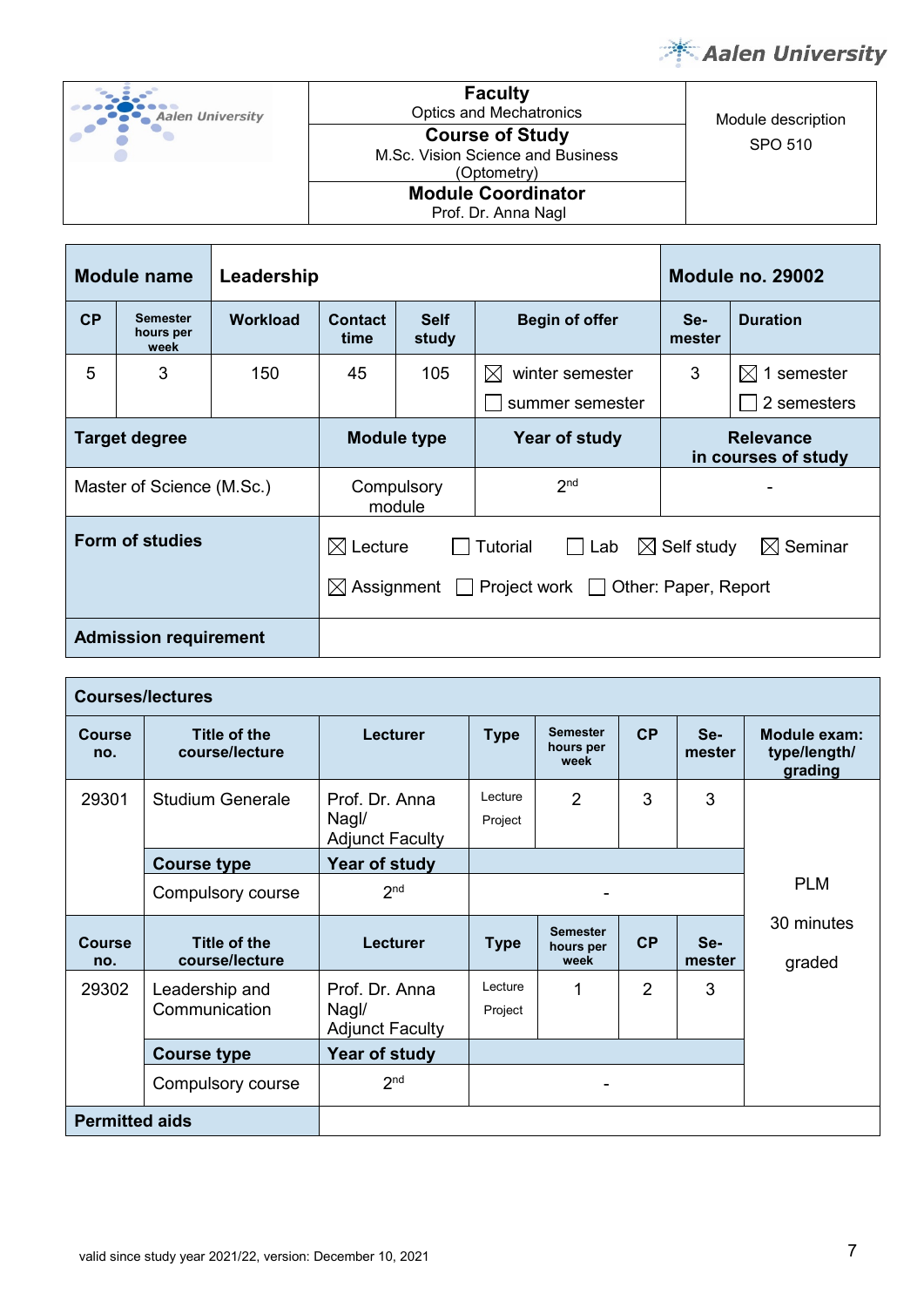

#### **Professional competence**

The students use communication as a planned process of interactions. They are able to guide employees and customers. They can transfer skills in the management of all stakeholders. They can ascertain their own strengths and weaknesses.

#### **Methodological competence**

The students demonstrate fundamental knowledge and insights in different communication styles, verbal and non-verbal communication, cultural differences and cross-cultural communication techniques. The students will enhance their knowledge of methods of controlling negotiations. They are able to device the best methods of communication. They will further devise strategies for conflict management. They will propose methods for setting objectives and gathering feedback.

The students are able to prepare and evaluate scientific material and subsequently summarize it. The students are able to explain the scientific matter and validate it.

#### **Interdisciplinary general competence**

The students will develop abilities specifically relating to negotiations or the conducting of negotiations. The students are able to identify their strengths, weaknesses, and potential through the personal assessment center and the feedback on that. The students are able to combine knowledge from anthropology, psychology, communication studies and statistics.

| Competence area                         | <b>Concentration</b> | <b>Minor concentration</b> | In small amounts |  |
|-----------------------------------------|----------------------|----------------------------|------------------|--|
| <b>Professional competence</b>          | ⋉                    |                            |                  |  |
| Methodological<br>competence            | $\times$             |                            |                  |  |
| Interdisciplinary general<br>competence | $\boxtimes$          |                            |                  |  |

#### **Lecture contents**

Studium Generale

A combination of humanities such as anthropology, psychology, communication studies and scientific research. The students also learn about developing a research hypothesis and how to design an experiment to test this hypothesis. Students also learn how to analyze research data, write a scientific abstract as well as how to make a scientific presentation.

Leadership

- Managerial role and tasks
- Tools for human resource development
- Specific leadership scenarios: performance evaluation; feedback; setting objectives
- Motivation in the business context
- Conflict management

#### **Communication**

- Essentials in planning of communication regarding negotiations
- Conversational management in negotiations
- Strategies and methodological of controlling communication and negotiations
- Exercising sales talk at an optometry practice

| Language | $\boxtimes$ German | $\boxtimes$ English | Spanish | French |
|----------|--------------------|---------------------|---------|--------|
|          | <b>Chinese</b>     | $\Box$ Portuguese   | Russian | Other  |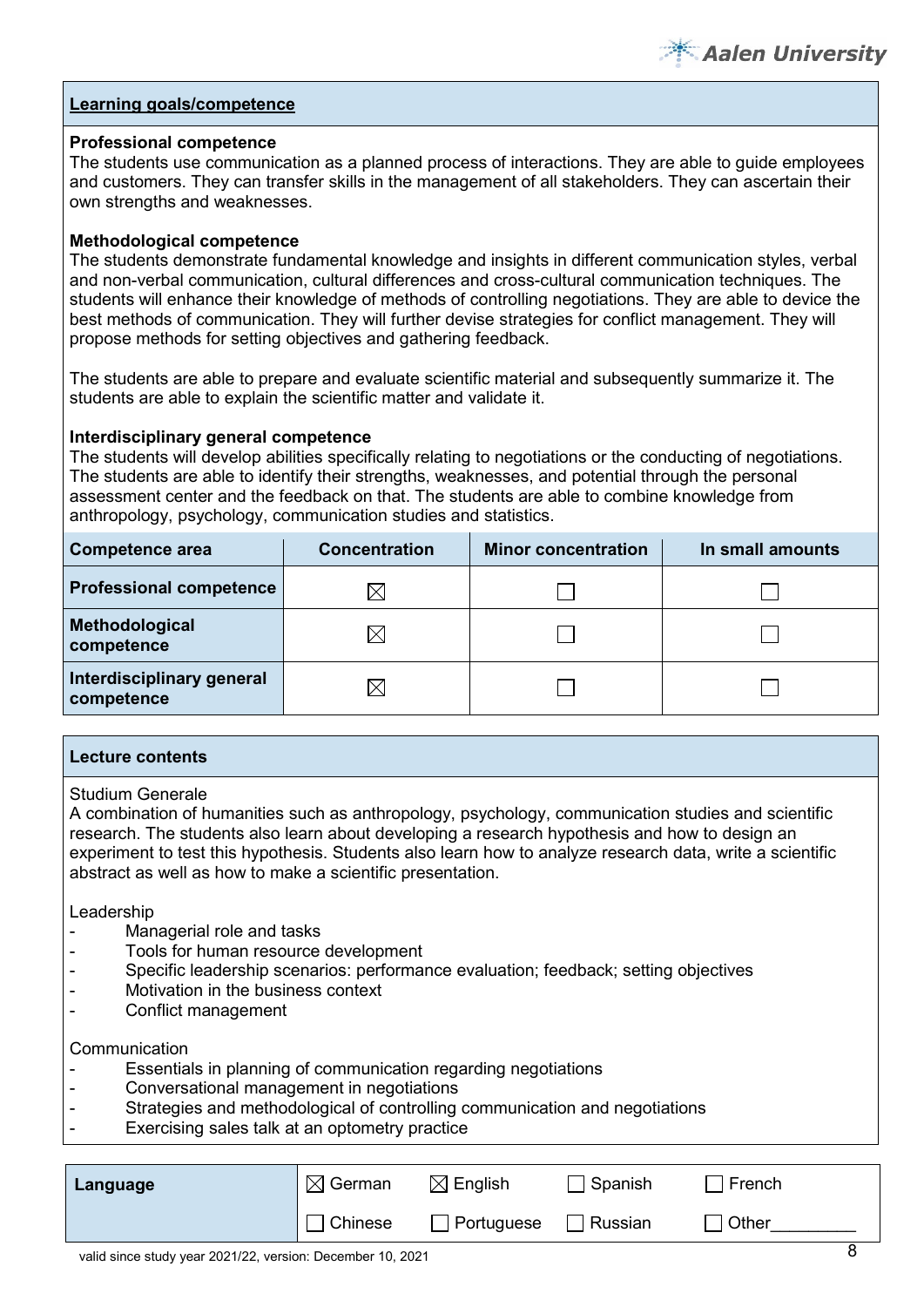

| <b>Literature</b>                       | Script<br>Updated literature recommendations are available in the LMS (Learning<br>Management System) Canvas |
|-----------------------------------------|--------------------------------------------------------------------------------------------------------------|
| <b>Composition</b><br>of the final mark |                                                                                                              |
| <b>Comments/other</b>                   |                                                                                                              |
| <b>Last updated</b>                     | September 20, 2021                                                                                           |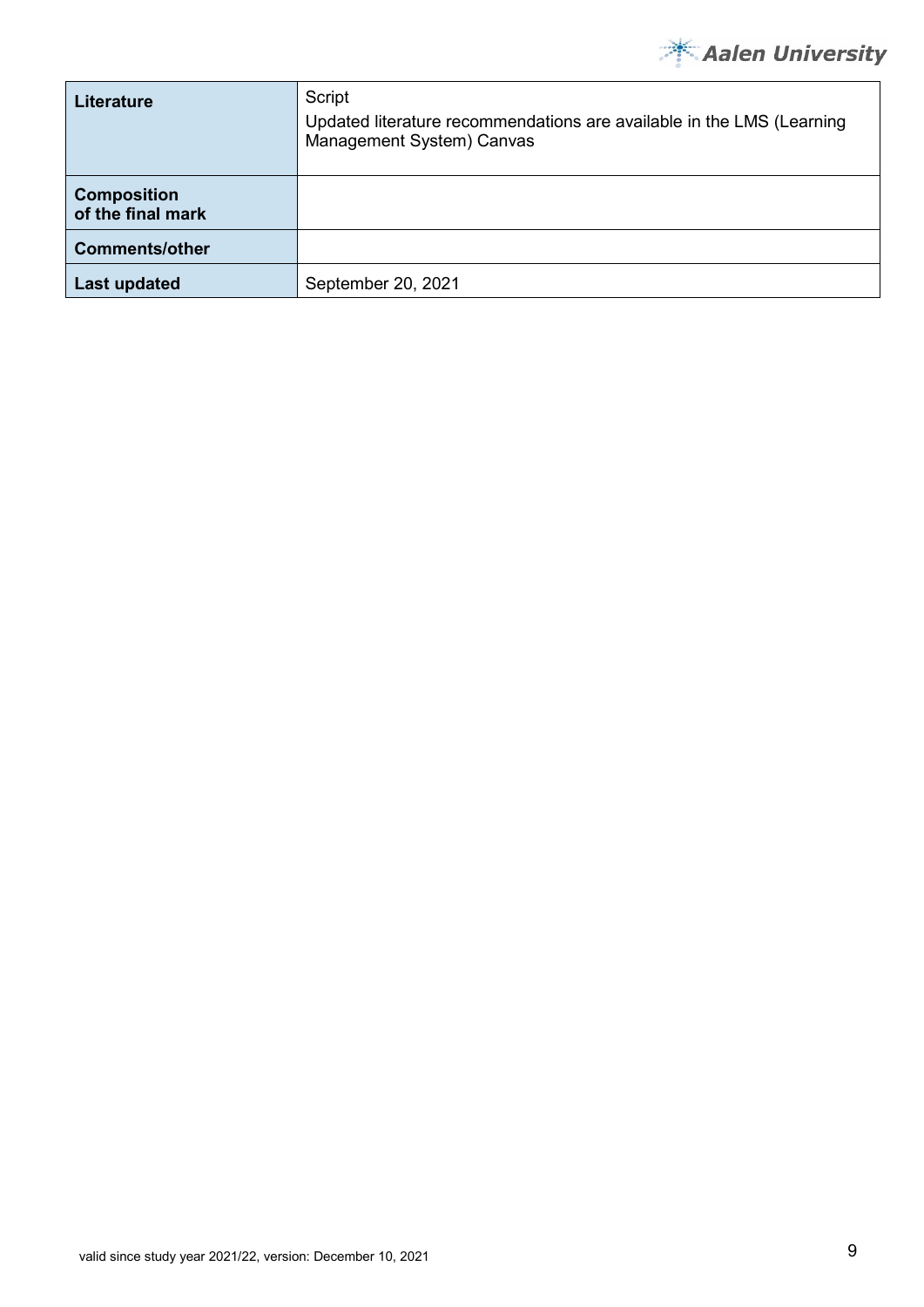

| <b>Aalen University</b> | <b>Faculty</b><br><b>Optics and Mechatronics</b>                           | Module description |
|-------------------------|----------------------------------------------------------------------------|--------------------|
|                         | <b>Course of Study</b><br>M.Sc. Vision Science and Business<br>(Optometry) | SPO 510            |
|                         | <b>Module Coordinator</b><br>Prof. Dr. Anna Nagl                           |                    |

|           | <b>Module name</b>                   | <b>Master Thesis</b> |                                                                                                                                                        |                      | <b>Module no. 29010</b>      |                                         |                         |
|-----------|--------------------------------------|----------------------|--------------------------------------------------------------------------------------------------------------------------------------------------------|----------------------|------------------------------|-----------------------------------------|-------------------------|
| <b>CP</b> | <b>Semester</b><br>hours per<br>week | <b>Workload</b>      | <b>Contact</b><br>time                                                                                                                                 | <b>Self</b><br>study | <b>Begin of offer</b>        | Se-<br>mester                           | <b>Duration</b>         |
| 30        |                                      | 900                  |                                                                                                                                                        | 900                  | winter semester              | 4                                       | $\bowtie$<br>1 semester |
|           |                                      |                      |                                                                                                                                                        |                      | summer semester<br>$\bowtie$ |                                         | 2 semesters             |
|           | <b>Target degree</b>                 |                      | <b>Module type</b>                                                                                                                                     |                      | Year of study                | <b>Relevance</b><br>in courses of study |                         |
|           | Master of Science (M.Sc.)            |                      | Compulsory<br>module                                                                                                                                   |                      | 2 <sub>nd</sub>              |                                         |                         |
|           | <b>Form of studies</b>               |                      | $\boxtimes$ Tutorial<br>$\boxtimes$ Self study<br>Lecture<br>$\Box$ Lab<br>Seminar<br>Project work $\boxtimes$ Other: Paper, Report<br>Assignment $  $ |                      |                              |                                         |                         |
|           | <b>Admission requirement</b>         |                      |                                                                                                                                                        |                      |                              |                                         |                         |

|                       | <b>Courses/lectures</b>               |                               |             |                                      |    |               |                                         |
|-----------------------|---------------------------------------|-------------------------------|-------------|--------------------------------------|----|---------------|-----------------------------------------|
| <b>Course</b><br>no.  | Title of the<br>course/lecture        | Lecturer                      | <b>Type</b> | <b>Semester</b><br>hours per<br>week | CP | Se-<br>mester | Module exam:<br>type/length/<br>grading |
| 9999                  | <b>Master Thesis</b>                  | All members<br>of the faculty | Project     |                                      | 27 | 4             |                                         |
|                       | <b>Course type</b>                    | Year of study                 |             |                                      |    |               | Master thesis                           |
|                       | Compulsory course                     | 2 <sub>nd</sub>               |             |                                      |    |               | (PLS) and its<br>presentation           |
| <b>Course</b><br>no.  | <b>Title of the</b><br>course/lecture | Lecturer                      | <b>Type</b> | <b>Semester</b><br>hours per<br>week | CP | Se-<br>mester | (PLR)                                   |
| 9998                  | <b>Master Thesis</b><br>Colloquium    | All members<br>of the faculty | Project     |                                      | 3  | 4             | 20 minutes<br>graded                    |
|                       | <b>Course type</b>                    | Year of study                 |             |                                      |    |               |                                         |
|                       | Compulsory course                     | 2 <sub>nd</sub>               |             | ۰                                    |    |               |                                         |
| <b>Permitted aids</b> |                                       |                               |             |                                      |    |               |                                         |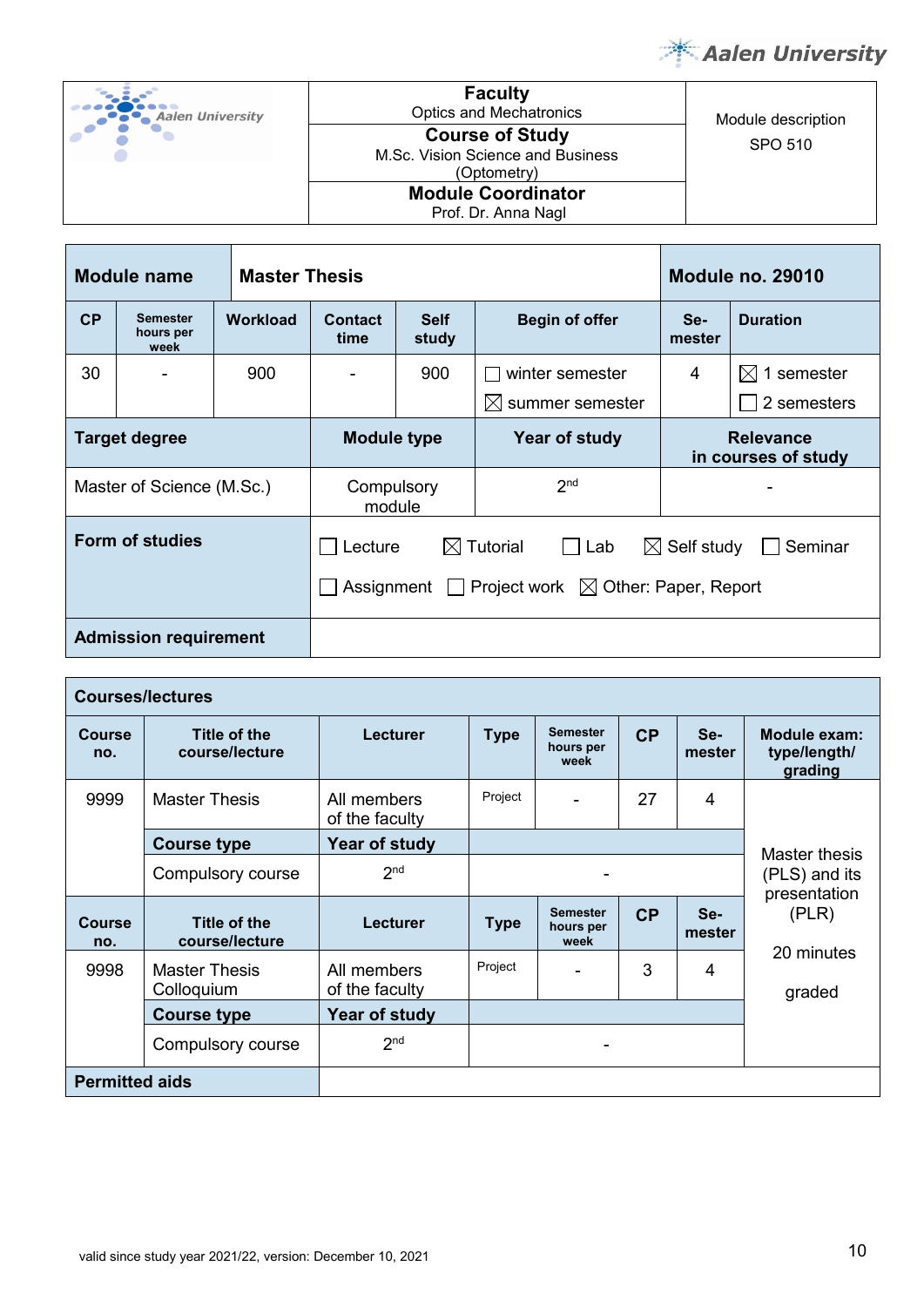

#### **Professional competence**

The students can conduct an in-depth literature review to support a research hypothesis. They are able to develop a discussion that leads to the statement of a well-defined research question and hypothesis. They are able to design the appropriate methodology for data collection as a means of testing the research hypothesis. They are able to summarize research results with proper statistical methodology and discuss inferences gained from the research.

#### **Methodological competence**

The students can develop entry level research design such as designing the proper methodology for data collection as a means of testing the research hypothesis, data analysis skills such as reporting and summarizing the research results with proper statistical methods, and a deeper appreciation for scientific literature through extensive library research.

| Competence area                         | <b>Concentration</b> | <b>Minor concentration</b> | In small amounts |
|-----------------------------------------|----------------------|----------------------------|------------------|
| <b>Professional competence</b>          | ⋉                    |                            |                  |
| Methodological<br>competence            | IX                   |                            |                  |
| Interdisciplinary general<br>competence |                      |                            | $\times$         |

#### **Lecture contents**

Autonomous elaboration of a complex scientific issue, a final presentation of the Master Thesis is given by the student to all members of the degree program and also to all interested e.g. alumni

| Language              | German<br>$\bowtie$                                                                                | $\boxtimes$ English                       | Spanish | French |  |  |  |
|-----------------------|----------------------------------------------------------------------------------------------------|-------------------------------------------|---------|--------|--|--|--|
|                       | Chinese                                                                                            | Portuguese                                | Russian | Other  |  |  |  |
| Literature            |                                                                                                    | Depends on the topic of the Master Thesis |         |        |  |  |  |
|                       | Updated literature recommendations are available in the LMS (Learning<br>Management System) Canvas |                                           |         |        |  |  |  |
| <b>Composition</b>    | Final grade consists of a combined modules examination:                                            |                                           |         |        |  |  |  |
| of the final mark     | PLS (80 %), PLR (20%)                                                                              |                                           |         |        |  |  |  |
| <b>Comments/other</b> |                                                                                                    |                                           |         |        |  |  |  |
| Last updated          | September 20, 2021                                                                                 |                                           |         |        |  |  |  |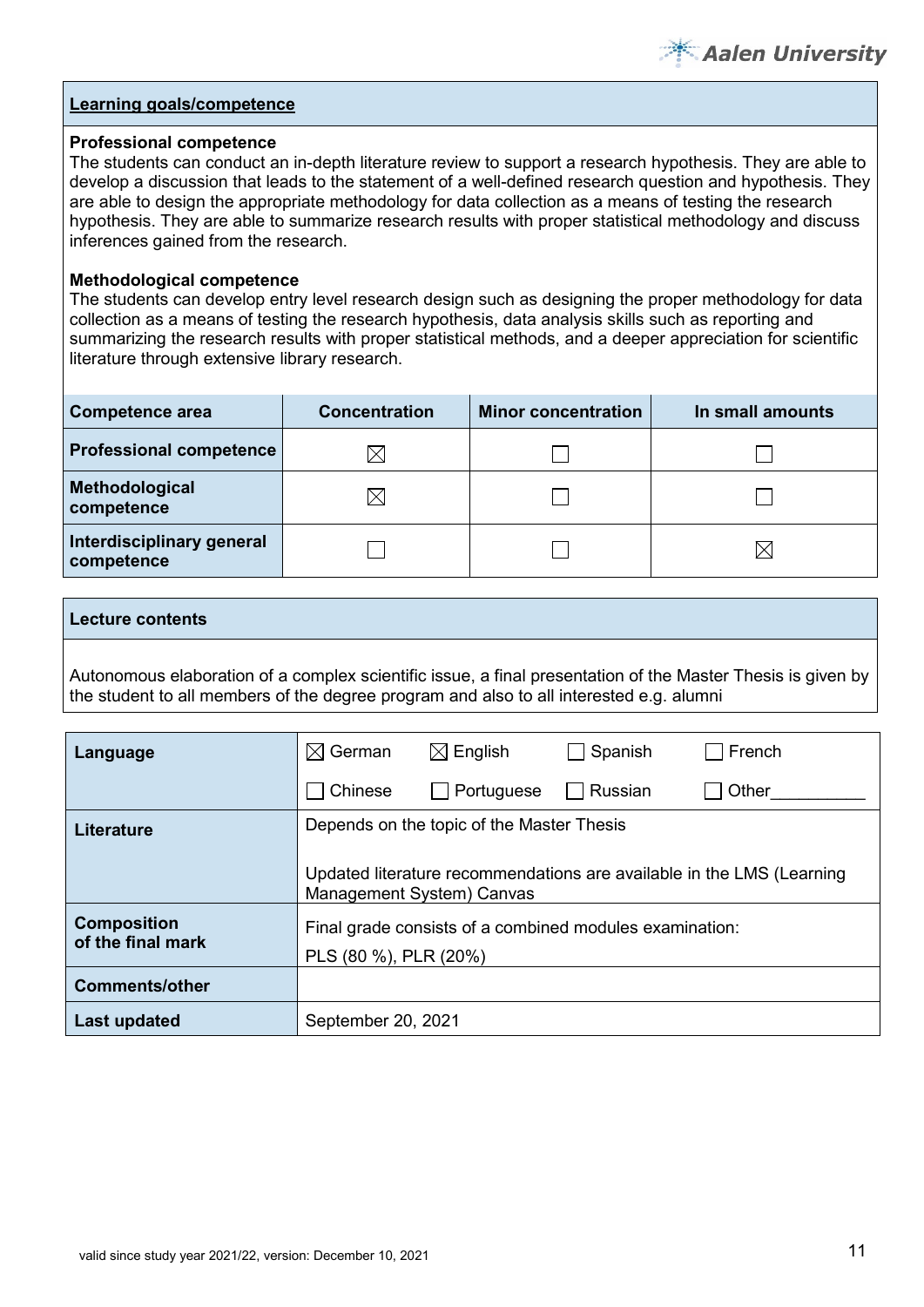

# **Elective modules**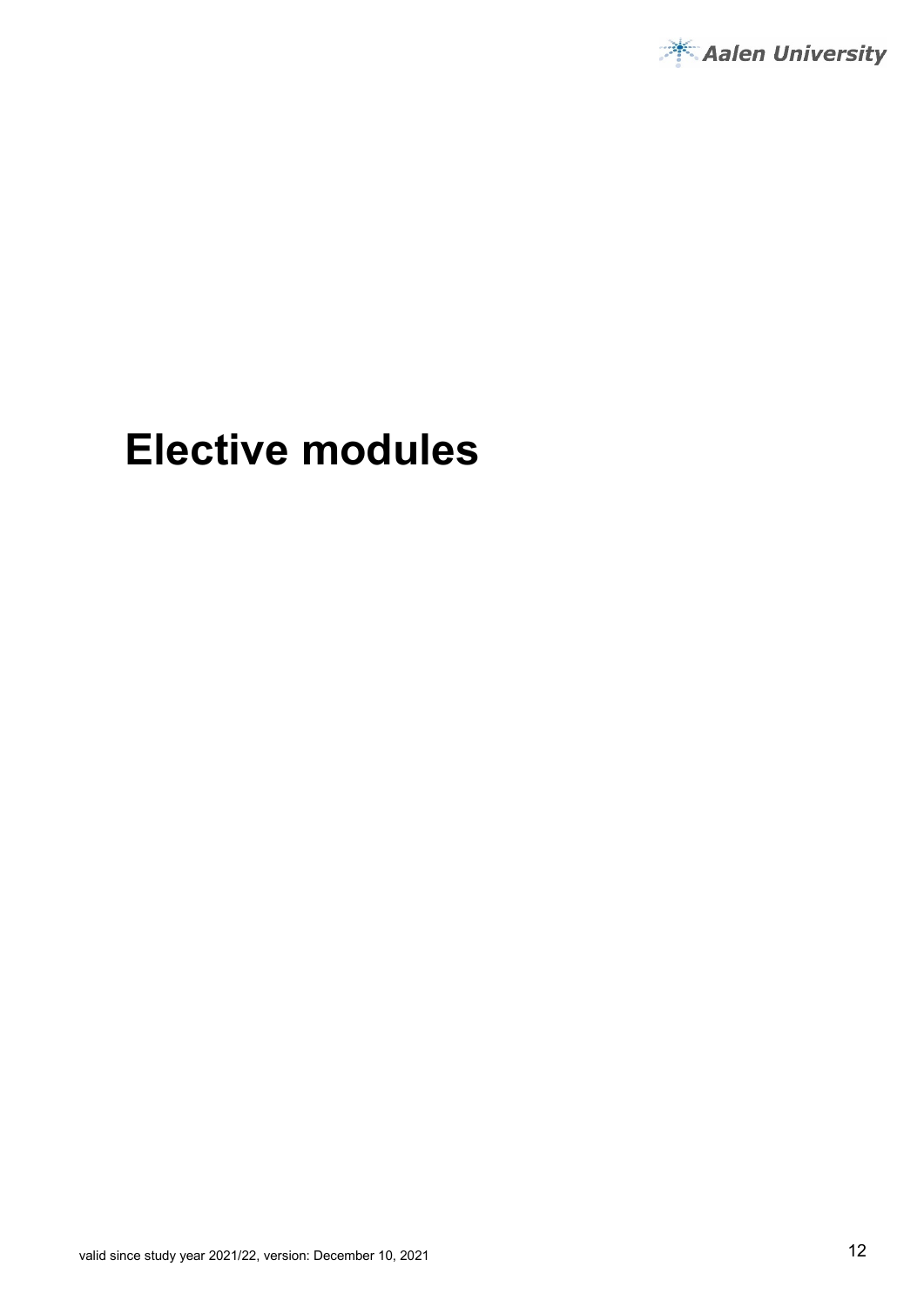

| <b>Aalen University</b> |  |  |
|-------------------------|--|--|
|                         |  |  |
|                         |  |  |

Optics and Mechatronics Module description SPO 510 **Course of Study**  M.Sc. Vision Science and Business (Optometry) **Module Coordinator**

**Faculty**

Prof. Dr. Anna Nagl

|           | <b>Module name</b>                                          | <b>Human Biology</b> |                                                                                                                                                  |                      |                                                                | <b>Module no. 29830</b>                                              |                                        |
|-----------|-------------------------------------------------------------|----------------------|--------------------------------------------------------------------------------------------------------------------------------------------------|----------------------|----------------------------------------------------------------|----------------------------------------------------------------------|----------------------------------------|
| <b>CP</b> | <b>Semester</b><br>hours per<br>week                        | <b>Workload</b>      | Contact<br>time                                                                                                                                  | <b>Self</b><br>study | <b>Begin of offer</b>                                          | Se-<br>mester                                                        | <b>Duration</b>                        |
| 5         | 4                                                           | 150                  | 60                                                                                                                                               | 90                   | $\boxtimes$ winter semester or<br>summer semester<br>$\bowtie$ | will be announced<br>on the notice<br>board and in the<br>LMS canvas | 1 semester<br>$\bowtie$<br>2 semesters |
|           | <b>Target degree</b><br><b>Module type</b><br>Year of study |                      |                                                                                                                                                  |                      | <b>Relevance</b><br>in courses of study                        |                                                                      |                                        |
|           | Master of Science (M.Sc.)                                   |                      |                                                                                                                                                  | Elective module      |                                                                |                                                                      |                                        |
|           | <b>Form of studies</b>                                      |                      | $\boxtimes$ Self study<br>$\boxtimes$ Lecture<br>Tutorial<br>Lab<br>Seminar<br>Project work □ Other: Paper, Report<br>Assignment<br>$\mathbf{L}$ |                      |                                                                |                                                                      |                                        |
|           | <b>Admission requirement</b>                                |                      |                                                                                                                                                  |                      |                                                                |                                                                      |                                        |

| <b>Courses/lectures</b> |                                       |                                                                                                                                          |             |                                      |                |                                                                      |                                         |
|-------------------------|---------------------------------------|------------------------------------------------------------------------------------------------------------------------------------------|-------------|--------------------------------------|----------------|----------------------------------------------------------------------|-----------------------------------------|
| <b>Course</b><br>no.    | Title of the<br>course/lecture        | Lecturer                                                                                                                                 | <b>Type</b> | <b>Semester</b><br>hours per<br>week | CP             | Se-<br>mester                                                        | Module exam:<br>type/length/<br>grading |
| 29401                   | <b>Ocular Anatomy</b>                 | Kathleen L.<br>Krenzer, O.D.<br>Ph.D., D.A.T.,<br><b>Adjunct Assistant</b><br>Professor at New<br>England College of<br>Optometry (NECO) | Lecture     | $\overline{2}$                       | 3              | will be announced<br>on the notice<br>board and in the<br>LMS canvas |                                         |
|                         | <b>Course type</b>                    | Year of study                                                                                                                            |             |                                      |                |                                                                      | <b>PLK</b>                              |
|                         | Elective course                       |                                                                                                                                          |             |                                      |                |                                                                      | 120 minutes                             |
| <b>Course</b><br>no.    | <b>Title of the</b><br>course/lecture | Lecturer                                                                                                                                 | <b>Type</b> | <b>Semester</b><br>hours per<br>week | CP             | Se-<br>mester                                                        | graded                                  |
| 29402                   | Physiology                            | <b>Adjunct Faculty</b>                                                                                                                   | Lecture     | $\overline{2}$                       | $\overline{2}$ | will be announced<br>on the notice<br>board and in the<br>LMS canvas |                                         |
|                         | <b>Course type</b>                    | Year of study                                                                                                                            |             |                                      |                |                                                                      |                                         |
|                         | Elective course                       |                                                                                                                                          |             |                                      |                |                                                                      |                                         |
|                         | <b>Permitted aids</b>                 |                                                                                                                                          |             |                                      |                |                                                                      |                                         |
|                         | <b>Learning goals/competence</b>      |                                                                                                                                          |             |                                      |                |                                                                      |                                         |
|                         | <b>Professional competence</b>        |                                                                                                                                          |             |                                      |                |                                                                      | $\overline{\phantom{a}}$                |

valid since study year 2021/22, version: December 10, 2021 13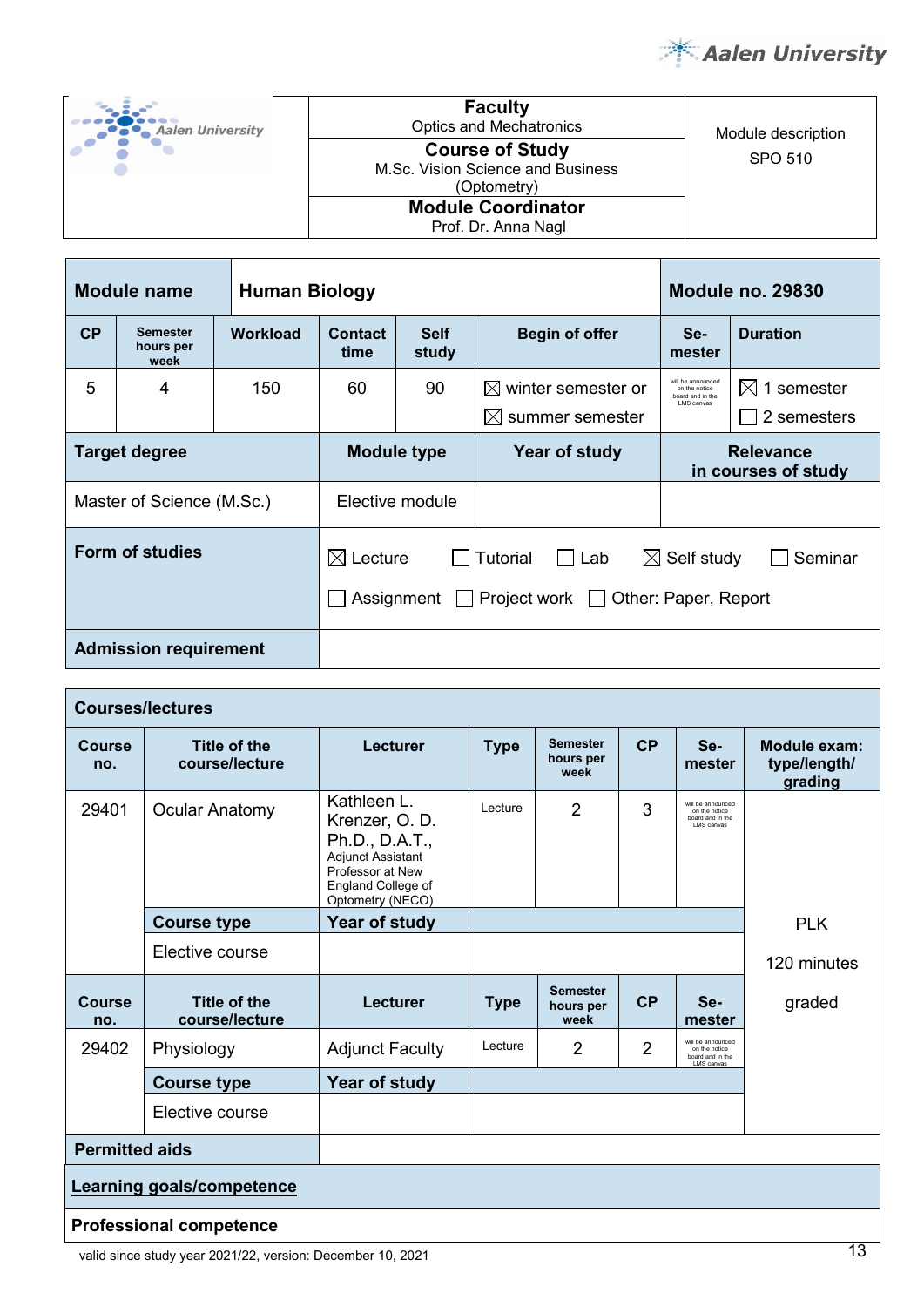The students are able to describe and explain ocular structures, orbit and embryogical development of the eye in depth. The students explain the knowledge of the blood supply, nervous innervations and muscles of the ocular structures and adnexa in relation to the ocular structures. The students are able to describe and relate the physiology in regards to control mechanisms manifestations including homeostasis, blood and circulation, endocrine system and hormonal function. They can demonstrate in-depth knowledge regarding the maintenance of the human body specifically in the areas of cardiovascular system, respiratory system, renal physiology and the endocrine systems.

#### **Methodological competence**

The students can analyze specific examples of how the ocular anatomy is related to normal function, how it is involved in the presentation and subsequent treatment of ocular conditions. The students can solve clinical related problems that involve pathological processes and disease.

The students can explain the basic organization of the human body, control systems, maintenance, support and movement and relate these to the anatomical structure of each area. They are able to correlate physiology of systems that are closely linked with the functioning of the eye.

| Competence area                         | <b>Concentration</b> | <b>Minor concentration</b> | In small amounts |
|-----------------------------------------|----------------------|----------------------------|------------------|
| <b>Professional competence</b>          | IХ                   |                            |                  |
| Methodological<br>competence            |                      |                            |                  |
| Interdisciplinary general<br>competence |                      |                            |                  |

#### **Lecture contents**

Ocular Anatomy

- Ocular adnexa: eyebrows, superior palpebral sulcus inferior folds, canthi, lid margin, lacrimal system, blood supply and innervation of ocular adnexa
- Ocular surface: cornea, conjunctiva, sclera
- Anterior uvea: iris, anterior chamber angle, ciliary body, blood supply of iris and ciliary body
- Lens and vitreous
- Choroid and retina
- Optic nerve: gross landmark, cross section, visual pathway
- Embryology of the eye: development of the eye, clinical correlations
- The orbit: bones of orbit, extraocular muscles, nerves of orbit, cranial nerves not related to eye movement, nerves of orbit related to ocular movement, apex of orbit: orbital passages, muscle cone

#### Physiology

- Homeostasis: definition and body control system
- Blood and circulation: physical characteristics, composition, diagnostic tests
- Cardiovascular system: physiological properties of cardiac muscle, specialized tissue, extrinsic and intrinsic control of the heart, cardiac arrhythmias, electrocardiogram and its interpretation, heart as a pump, coronary circulation, hypertension, angina pectoris, myocardial infarction, and congestive heart failure
- Renal physiology: capillary dynamics and exchange of fluid between the blood and interstitial fluid, formation of urine by the kidney, glomerular filtration, tubular function, and plasma clearance, regulation of body fluids by kidney
- Respiratory system: pulmonary anatomy, mechanisms of ventilation and breathing, pulmonary circulation, blood transport and tissue gas exchange, ventilation/perfusion relationship, central mechanism of respiratory control, acid base regulation, chemical control of breathing
- Endocrine systems: chemical nature, response, transport and mechanism of hormones and action; feedback regulation and hormonal control, pituitary gland, thyroid gland, adrenal glands: biosynthesis and transport of thyroid hormones, physiological functions, and control mechanisms, pathologic

Aalen University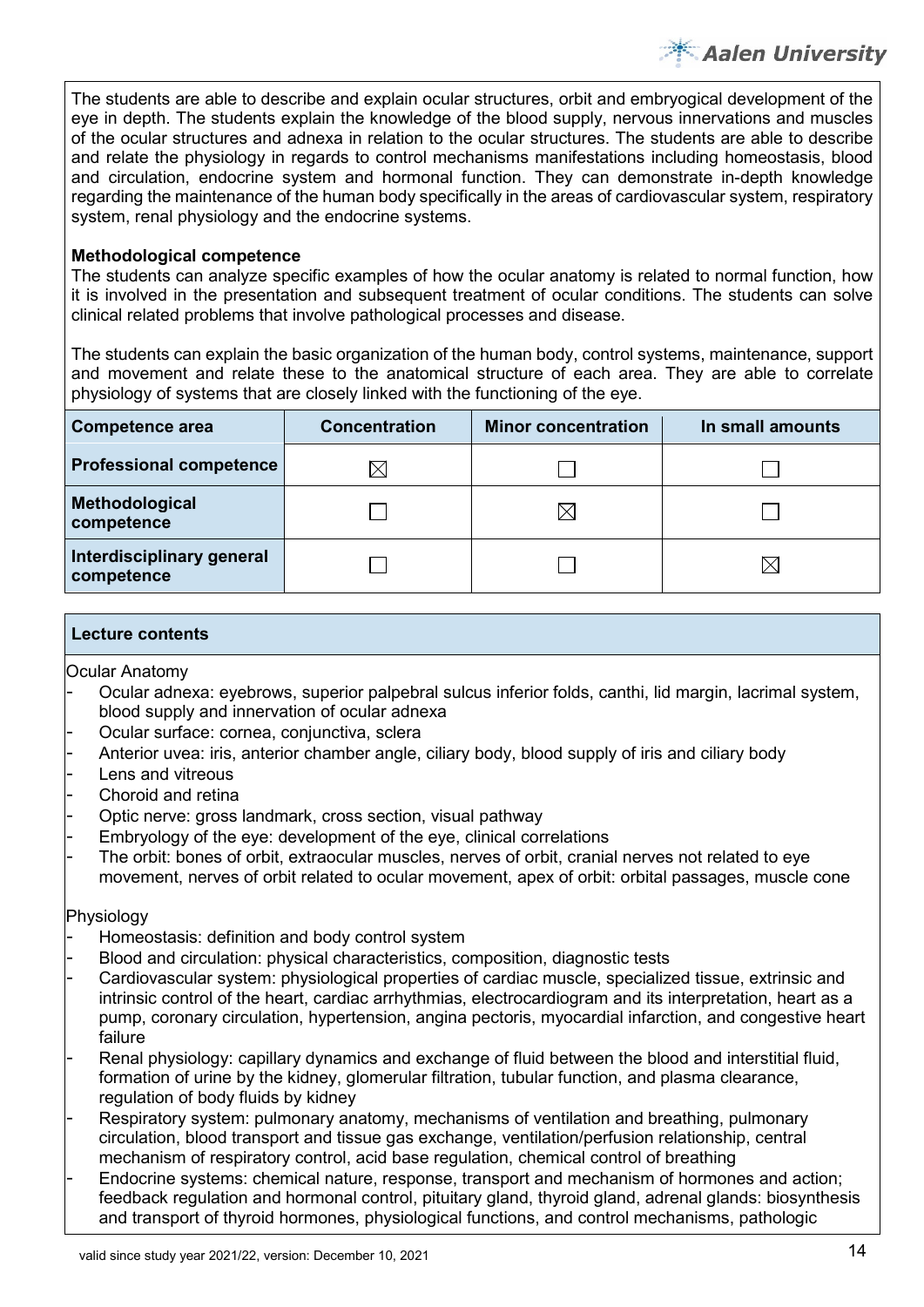# **Aalen University**

conditions involving the thyroid gland, and treatment, gastro-intestinal hormones: gastrin, cholecystokinin, secretion and gastric inhibitory peptide, endocrine pancreas Insulin and glucagon as it relates to diabetes mellitus

| Language                                | German                                                                                                              | $\boxtimes$ English                                                                                                                                                                                | Spanish | French |  |  |  |  |
|-----------------------------------------|---------------------------------------------------------------------------------------------------------------------|----------------------------------------------------------------------------------------------------------------------------------------------------------------------------------------------------|---------|--------|--|--|--|--|
|                                         | Chinese                                                                                                             | Portuguese                                                                                                                                                                                         | Russian | Other  |  |  |  |  |
| <b>Literature</b>                       | Script                                                                                                              | Updated literature recommendations are available in the LMS (Learning<br>Management System) Canvas<br>Ocular Anatomy:<br>- Tortora, G./Grabowski, S. (2017): Principles of Anatomy and Physiology. |         |        |  |  |  |  |
|                                         | 15th Edition. John Wiley & Sons.                                                                                    |                                                                                                                                                                                                    |         |        |  |  |  |  |
|                                         | Physiology:<br>- Sherwood, L. (2015): Human Physiology: From cells to systems.9th<br>Edition. Thompson-Brooks/Cole. |                                                                                                                                                                                                    |         |        |  |  |  |  |
|                                         | - Snell, R. S./Lemp, M. (2013): Clinical Anatomy of the Eye. 2 <sup>nd</sup> Edition.<br>Wiley-Blackwell.           |                                                                                                                                                                                                    |         |        |  |  |  |  |
| <b>Composition</b><br>of the final mark |                                                                                                                     |                                                                                                                                                                                                    |         |        |  |  |  |  |
| <b>Comments/other</b>                   |                                                                                                                     |                                                                                                                                                                                                    |         |        |  |  |  |  |
| <b>Last updated</b>                     |                                                                                                                     | September 20, 2021                                                                                                                                                                                 |         |        |  |  |  |  |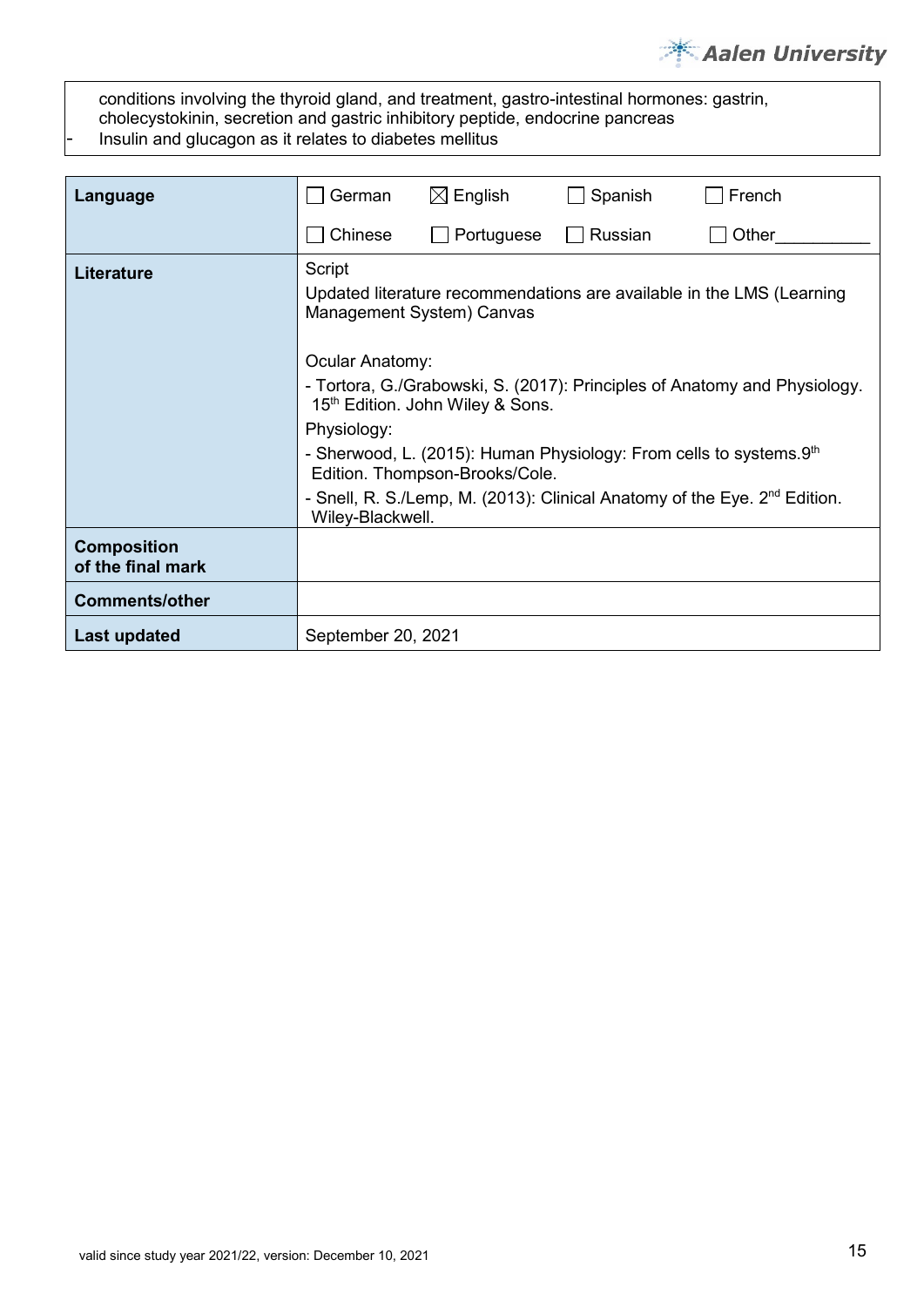

| <b>Aalen University</b> |  |
|-------------------------|--|
|                         |  |

**Faculty**<br>Optics and Mechatronics SPO 510 **Course of Study**  M.Sc. Vision Science and Business (Optometry) **Module Coordinator**

Prof. Dr. Anna Nagl

Module description

| Module name<br><b>Pathology</b>                                                                                                                                           |                                      |          |                 | Module no. 29831                    |                                                               |                                                                       |                                       |
|---------------------------------------------------------------------------------------------------------------------------------------------------------------------------|--------------------------------------|----------|-----------------|-------------------------------------|---------------------------------------------------------------|-----------------------------------------------------------------------|---------------------------------------|
| CP                                                                                                                                                                        | <b>Semester</b><br>hours per<br>week | Workload | Contact<br>time | <b>Self</b><br>study                | <b>Begin of offer</b>                                         | Se-<br>mester                                                         | <b>Duration</b>                       |
| 5                                                                                                                                                                         | 4                                    | 150      | 60              | 90                                  | $\boxtimes$ winter semester or<br>$\boxtimes$ summer semester | will be announced<br>on the notice<br>poard and in the<br>I MS canvas | $\boxtimes$ 1 semester<br>2 semesters |
|                                                                                                                                                                           | <b>Target degree</b>                 |          |                 | Year of study<br><b>Module type</b> |                                                               | <b>Relevance</b><br>in courses of study                               |                                       |
|                                                                                                                                                                           | Master of Science (M.Sc.)            |          | Elective module |                                     |                                                               |                                                                       |                                       |
| Form of studies<br>$\boxtimes$ Lecture<br>$\boxtimes$ Lab<br>$\boxtimes$ Self study<br>Tutorial<br>$\boxtimes$ Assignment $\Box$ Project work $\Box$ Other: Paper, Report |                                      |          |                 |                                     |                                                               | Seminar                                                               |                                       |
|                                                                                                                                                                           | <b>Admission requirement</b>         |          |                 |                                     |                                                               |                                                                       |                                       |

|                                   | <b>Courses/lectures</b>        |                                                                                                                                           |                 |                                                             |                |                                                                      |                            |  |  |
|-----------------------------------|--------------------------------|-------------------------------------------------------------------------------------------------------------------------------------------|-----------------|-------------------------------------------------------------|----------------|----------------------------------------------------------------------|----------------------------|--|--|
| Course<br>no.                     | Title of the<br>course/lecture | Lecturer                                                                                                                                  | <b>Type</b>     | <b>Semester</b><br>CP<br>Se-<br>hours per<br>mester<br>week |                | Module exam:<br>type/length/<br>grading                              |                            |  |  |
| 29403                             | Histology                      | Debora L. Nickla,<br>M.S., Ph.D.,<br><b>Professor</b> at New<br>England College of<br>Optometry (NECO)                                    | Lecture<br>Labs | $\overline{2}$                                              | $\overline{2}$ | will be announced<br>on the notice<br>board and in the<br>LMS canvas |                            |  |  |
|                                   | <b>Course type</b>             | Year of study                                                                                                                             |                 |                                                             |                |                                                                      |                            |  |  |
|                                   | Elective course                |                                                                                                                                           |                 |                                                             |                |                                                                      |                            |  |  |
| Course<br>no.                     | Title of the<br>course/lecture | Lecturer                                                                                                                                  | <b>Type</b>     | <b>Semester</b><br>hours per<br>week                        | CP             | Se-<br>mester                                                        | PLL and PLK<br>120 minutes |  |  |
| 29404<br><b>Systems Pathology</b> |                                | Kathleen L.<br>Krenzer, O. D.<br>Ph.D., D.A.T.,<br><b>Adjunct Assistant</b><br>Professor at New<br>England College of<br>Optometry (NECO) | Lecture         | $\overline{2}$                                              | 3              | will be announced<br>on the notice<br>board and in the<br>LMS canvas | graded                     |  |  |
|                                   | <b>Course type</b>             | Year of study                                                                                                                             |                 |                                                             |                |                                                                      |                            |  |  |
|                                   | Elective course                |                                                                                                                                           |                 |                                                             |                |                                                                      |                            |  |  |
| <b>Permitted aids</b>             |                                |                                                                                                                                           |                 |                                                             |                |                                                                      |                            |  |  |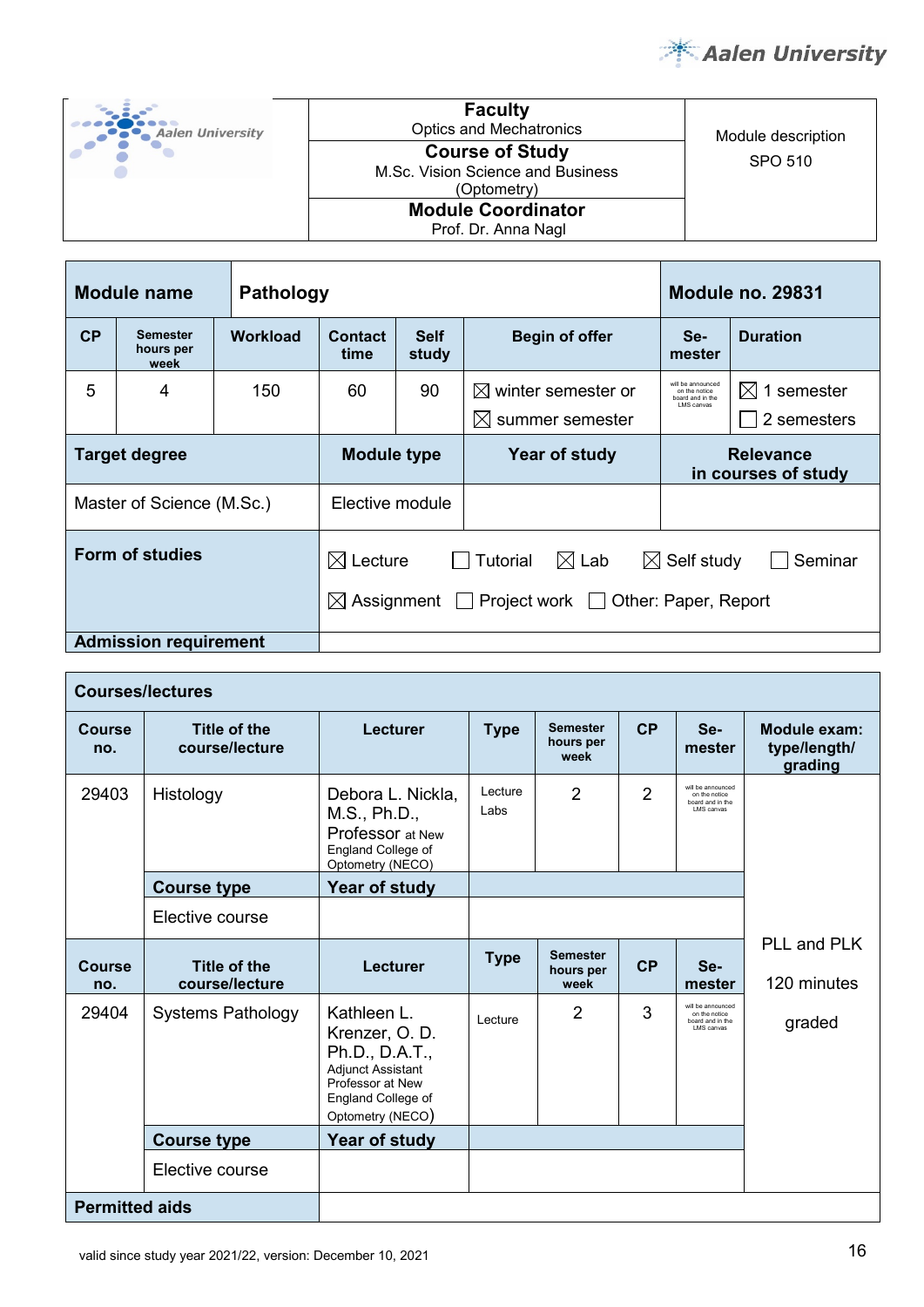

#### **Professional competence**

The students are able to demonstrate the knowledge of the fundamentals of histology and its relation to the eye. They can explain the functions of all cells, how specific organelles support these functions; and how structure supports function. The students can analyze organization of cells within tissues, organs, and organ systems and explain the functional significance.

The students are able to describe the pathological changes; how the pathology relates to the clinical presentation and understanding the difference between the biological and clinical goals of therapy. They are able to demonstrate knowledge and in understanding of the fundamentals of the types of pathological processes that underlie the clinical manifestation of disease.

#### **Methodological competence**

The students are able to distinguish between these classes based on cell morphology including the four classes of specialized cells that make up organs: epithelial tissue, connective tissue, nerve and muscle. The students are able to relate to other biological science curriculum on completion of this course.

The students can evaluate the pathological processes involved in a disease in understanding the biological constructs that underlie the clinical presentation, the clinical course and the rationale for therapeutic intervention. The students can explain how the pathological processes play roles in a select group of systemic disorders that are prevalent among those likely to seek care from an optometrist.

| <b>Competence area</b>                  | <b>Concentration</b> | <b>Minor concentration</b> | In small amounts |  |
|-----------------------------------------|----------------------|----------------------------|------------------|--|
| <b>Professional competence</b>          | $\boxtimes$          |                            |                  |  |
| Methodological<br>competence            |                      | IХ                         |                  |  |
| Interdisciplinary general<br>competence |                      |                            | IХ               |  |

#### **Lecture contents**

Histology

- Cell organelles and function
- Histological techniques
- Review: Epithelium/ocular epithelium

Lab 1: Ocular epithelium, connective tissue, integument, cartilage and bone

Lab 2: Connective tissue, blood and muscle tissues

Lab 3: Integument/eyelid, nervous system, exocrine and endocrine systems

Lab 4: Blood, muscle; systems histology: cardiovascular, renal, respiratory and digestive systems

Lab 5: Nervous system, cardiovascular system

#### General Pathology

- Pathology and Pathophysiology: cell Injury and adaptation and cell death
- Tissue responses to damage types of inflammation
- **Immunology**
- Neoplastic processes
- Metabolic disorders

#### Systems Pathology

- Cardiovascular dysfunction and primary essential hypertension
- Human deficiency virus: HIV and AIDS<br>- Respiratory systems
- Respiratory systems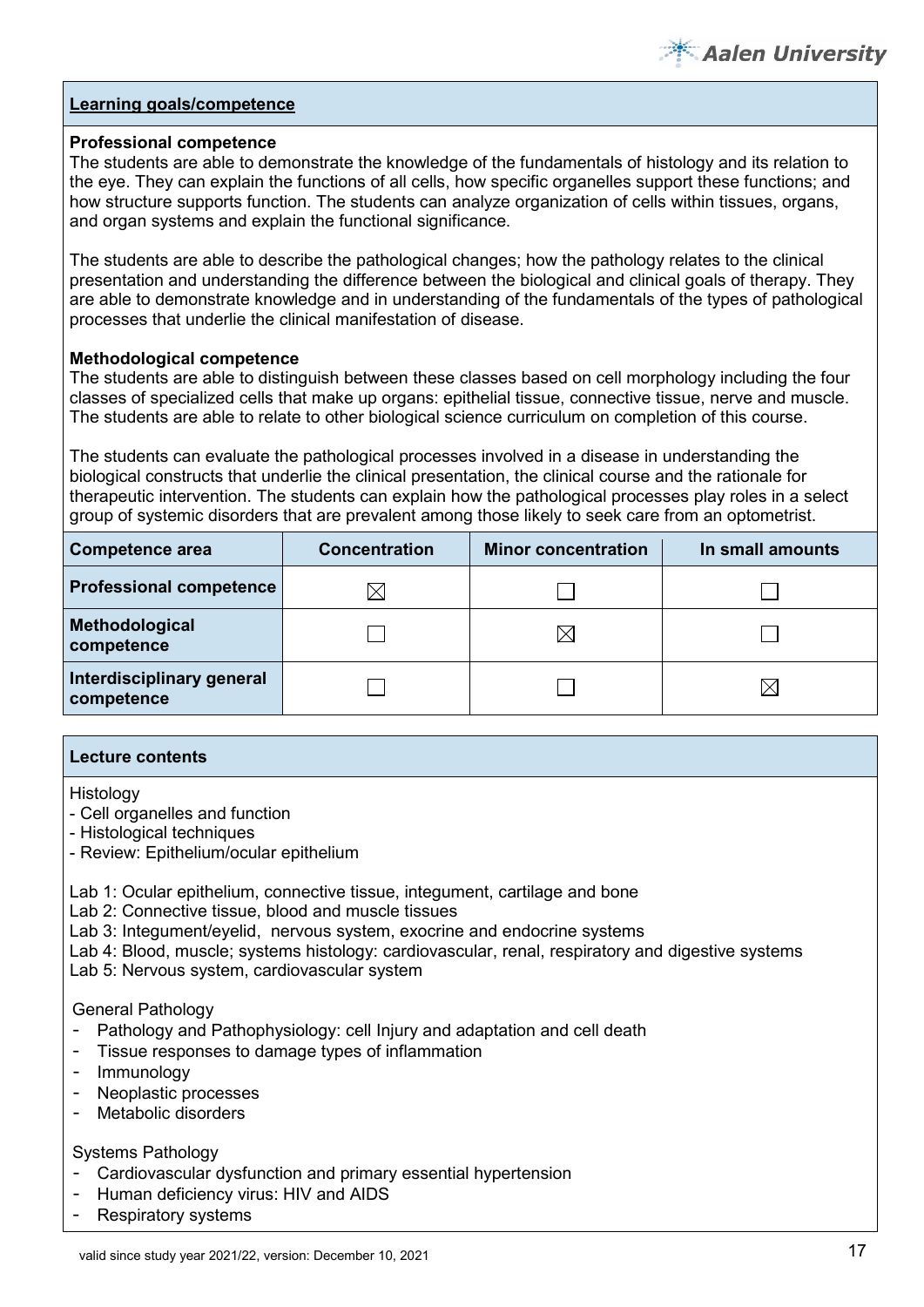

- Diabetes mellitus<br>- Inflammatory con

- Inflammatory conditions and dermatological lesions

| Language                         | German                                                                                            | $\boxtimes$ English                                                                                             | Spanish | French                                                                                                                                                        |  |  |
|----------------------------------|---------------------------------------------------------------------------------------------------|-----------------------------------------------------------------------------------------------------------------|---------|---------------------------------------------------------------------------------------------------------------------------------------------------------------|--|--|
|                                  | Chinese                                                                                           | Portuguese                                                                                                      | Russian | Other                                                                                                                                                         |  |  |
| Literature                       | Script<br>Histology:<br>Churchill Livingstone.<br><b>Systems Pathology:</b><br>Edition, Elsevier. | Management System) Canvas-<br>-Young, B. et al (2006): Wheater's Functional Histology. 5 <sup>th</sup> Edition. |         | Updated literature recommendations are available in the LMS (Learning<br>- Kumar, V./ Cotran, R./ Astor, J. (2017): Robbins Basic Pathology. 10 <sup>th</sup> |  |  |
| Composition<br>of the final mark | Final grade consists of a combined modules examination.<br>PLL (20%), PLK (80%)                   |                                                                                                                 |         |                                                                                                                                                               |  |  |
| <b>Comments/other</b>            | Minimum 10 students                                                                               |                                                                                                                 |         |                                                                                                                                                               |  |  |
| Last updated                     | September 20, 2021                                                                                |                                                                                                                 |         |                                                                                                                                                               |  |  |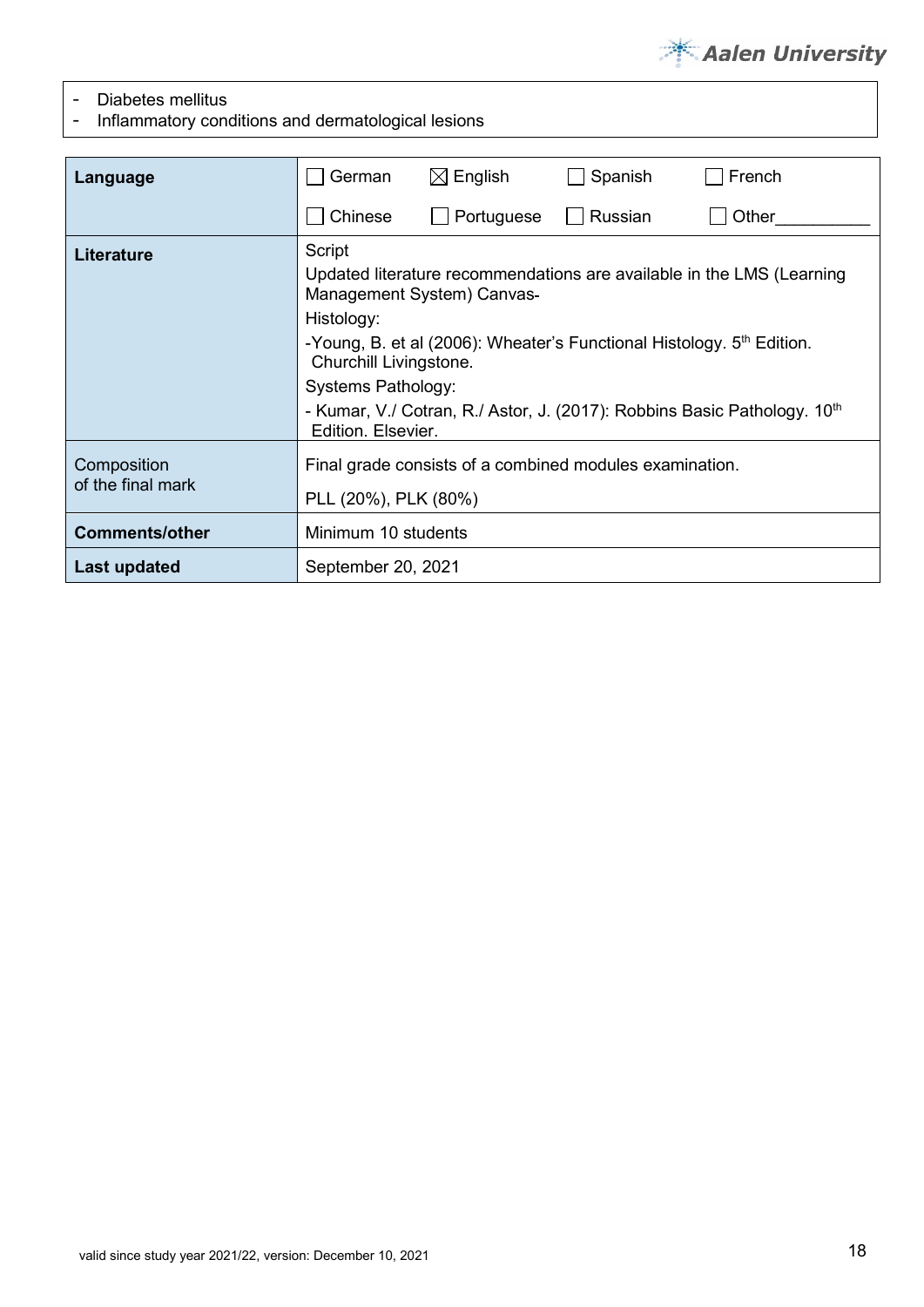

| Aalen University | <b>Faculty</b><br><b>Optics and Mechatronics</b>                           | Module description |
|------------------|----------------------------------------------------------------------------|--------------------|
|                  | <b>Course of Study</b><br>M.Sc. Vision Science and Business<br>(Optometry) | SPO 510            |
|                  | <b>Module Coordinator</b><br>Prof. Dr. Anna Nagl                           |                    |

|                                                                                                                                     | Module name<br><b>Pharmacology</b> |                    |                 |                      |                                               | <b>Module no. 29832</b>                                               |                                        |
|-------------------------------------------------------------------------------------------------------------------------------------|------------------------------------|--------------------|-----------------|----------------------|-----------------------------------------------|-----------------------------------------------------------------------|----------------------------------------|
| CP                                                                                                                                  | Semester<br>hours per<br>week      | Workload           | Contact<br>time | <b>Self</b><br>study | <b>Begin of offer</b>                         | Se-<br>mester                                                         | <b>Duration</b>                        |
| 10                                                                                                                                  | 8                                  | 300                | 120             | 180                  | winter semester or<br>IXI.<br>summer semester | will be announced<br>on the notice<br>board and in the<br>I MS canvas | 1 semester<br>$\bowtie$<br>2 semesters |
| <b>Target degree</b>                                                                                                                |                                    | <b>Module type</b> |                 | Year of study        | <b>Relevance</b><br>in courses of study       |                                                                       |                                        |
| Elective module<br>Master of Science (M.Sc.)                                                                                        |                                    |                    |                 |                      |                                               |                                                                       |                                        |
| Form of studies<br>$\boxtimes$ Self study<br>$\boxtimes$ Lecture<br>Tutorial<br>Lab<br>Assignment Project work Other: Paper, Report |                                    |                    |                 |                      |                                               | Seminar                                                               |                                        |
|                                                                                                                                     | <b>Admission requirement</b>       |                    |                 |                      |                                               |                                                                       |                                        |

| <b>Courses/lectures</b> |                                       |                                                                                                           |             |                                                             |                     |                                                                      |             |  |
|-------------------------|---------------------------------------|-----------------------------------------------------------------------------------------------------------|-------------|-------------------------------------------------------------|---------------------|----------------------------------------------------------------------|-------------|--|
| Course<br>no.           | Title of the<br>course/lecture        | Lecturer                                                                                                  | <b>Type</b> | CP<br><b>Semester</b><br>Se-<br>hours per<br>mester<br>week |                     | Module exam:<br>type/length/<br>grading                              |             |  |
| 29405                   | General<br>Pharmacology               | Prof Lorne<br>Yudcovitch, O.D.,<br>M.S., F.A.A.O.<br><b>Pacific University</b><br>College of<br>Optometry | Lecture     | 4                                                           | 5                   | will be announced<br>on the notice<br>board and in the<br>LMS canvas |             |  |
|                         | <b>Course type</b>                    | Year of study                                                                                             |             |                                                             |                     |                                                                      | <b>PLK</b>  |  |
|                         | Elective course                       |                                                                                                           |             |                                                             |                     |                                                                      | 120 minutes |  |
| <b>Course</b><br>no.    | <b>Title of the</b><br>course/lecture | Lecturer                                                                                                  | <b>Type</b> | <b>Semester</b><br>hours per<br>week                        | CP<br>Se-<br>mester |                                                                      | graded      |  |
| 29406                   | Ocular<br>Pharmacology                | Diane T.<br>Adamczyk, B. S.,<br>O.D., Professor of<br>Optometry at SUNY                                   | Lecture     | 4                                                           | 5                   | will be announced<br>on the notice<br>board and in the<br>LMS canvas |             |  |
|                         | <b>Course type</b>                    | Year of study                                                                                             |             |                                                             |                     |                                                                      |             |  |
| Elective course         |                                       |                                                                                                           |             |                                                             |                     |                                                                      |             |  |
| <b>Permitted aids</b>   |                                       |                                                                                                           |             |                                                             |                     |                                                                      |             |  |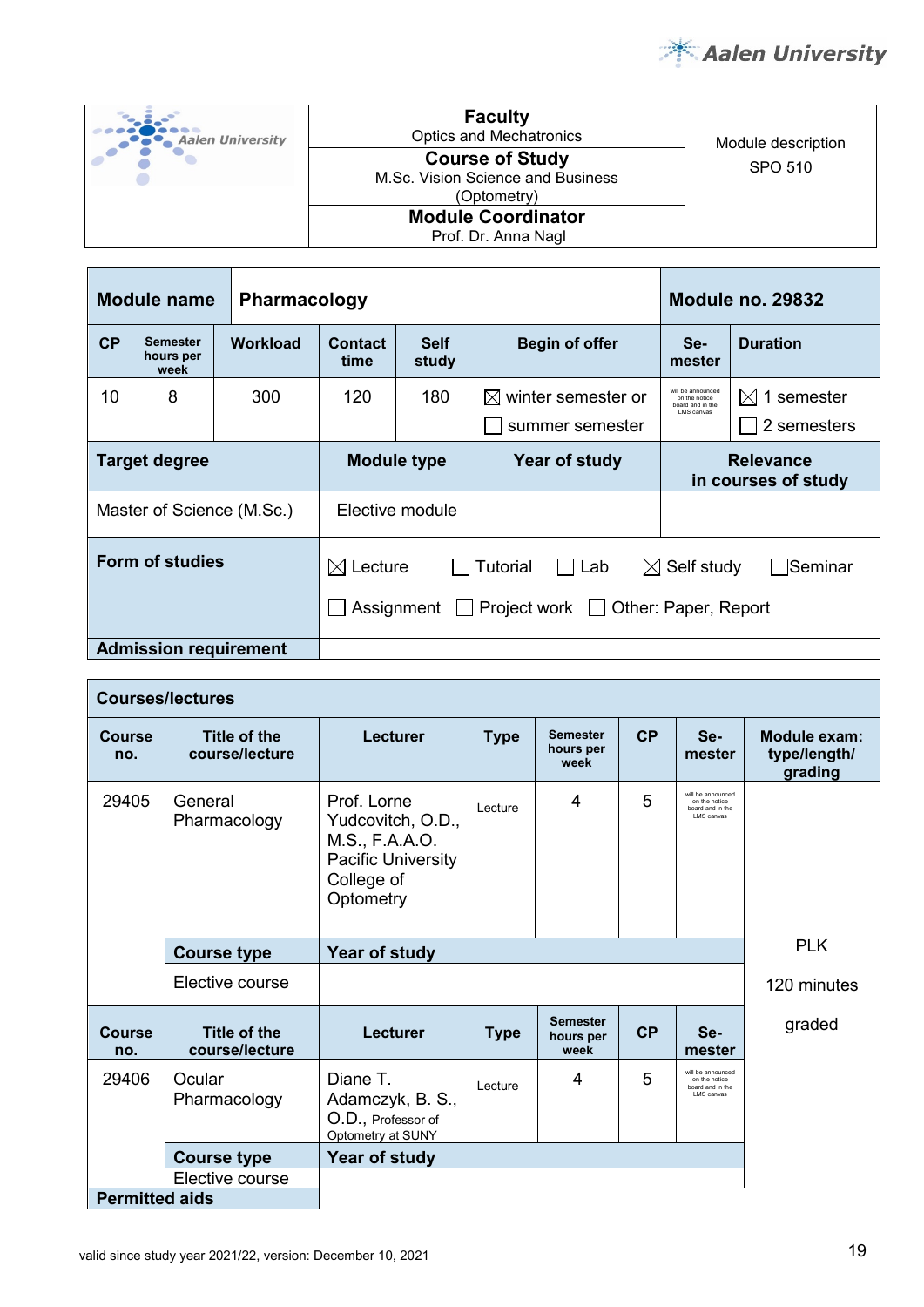#### **Professional competence**

The students are able to provide detailed explanations of the application of the principles in pharmacology, biological factors influencing drug response, pharmacokinetics and drug delivery systems, includes the clinical properties of widely systemic drugs and interactions and ocular and visual side effects of systemic medications in clinical use. The students are able to analyzes properties, clinical attributes and practical applications of pharmaceutical agents used in ophthalmic diagnosis and therapy. The students are able correlate the pharmacology with related medical science, the action and uses of drugs in advances in medicine. The students can understand and demonstrate knowledge on applications of pharmaco-dynamics to therapeutics and to correlate these principles to the ocular system. They also are able to evaluate the application and use of therapeutics in systemic and ocular application in a clinical setting. The students can explain of ophthalmic pharmacology and clinical application of drugs used in the diagnosis and treatment of ocular disease and ocular manifestations of systemic disease with special attention to practical matters including contraindications, precautions, dosage, administration, side effects and drug interactions. They can evaluate the legal considerations related to use and prescription of ocular pharmaceuticals

#### **Methodological competence**

The students are able to correlate pharmacology with related medical science, the action and uses of drugs in advances in medicine. The students are able to place the emphasis on applications of pharmaco-dynamics to therapeutics and to correlate these principles to the ocular system. The students will understand the use of therapeutics in systemic and ocular application. The students are able to understand and demonstrate knowledge on applications of pharmaco-dynamics to therapeutics and to correlate these principles to the ocular system.

| <b>Competence area</b>                  | <b>Concentration</b> | <b>Minor concentration</b> | In small amounts |  |
|-----------------------------------------|----------------------|----------------------------|------------------|--|
| Professional<br>competence              |                      |                            |                  |  |
| Methodological<br>competence            |                      | IХ                         |                  |  |
| Interdisciplinary<br>general competence |                      |                            |                  |  |

#### **Lecture contents**

*Principles of general pharmacology* 

- General principles in pharmacology
- Routes of drug administration
- Pharmacokinetics of drug
- Half life of drug: protein binding
- Concentration of unbound drug
- Bio-Transformation or metabolism
- Excretion of drugs

*General aspects of neuropharmacology: autonomic nervous system drugs*

- Anatomical subdivision of the autonomic nervous system
- Central nervous system
- Autonomic system
- Neuro-humoral transmission in the autonomic system
- Mechanisms for signal termination, cholinergic system
- Mechanisms for signal termination, adrenergeic system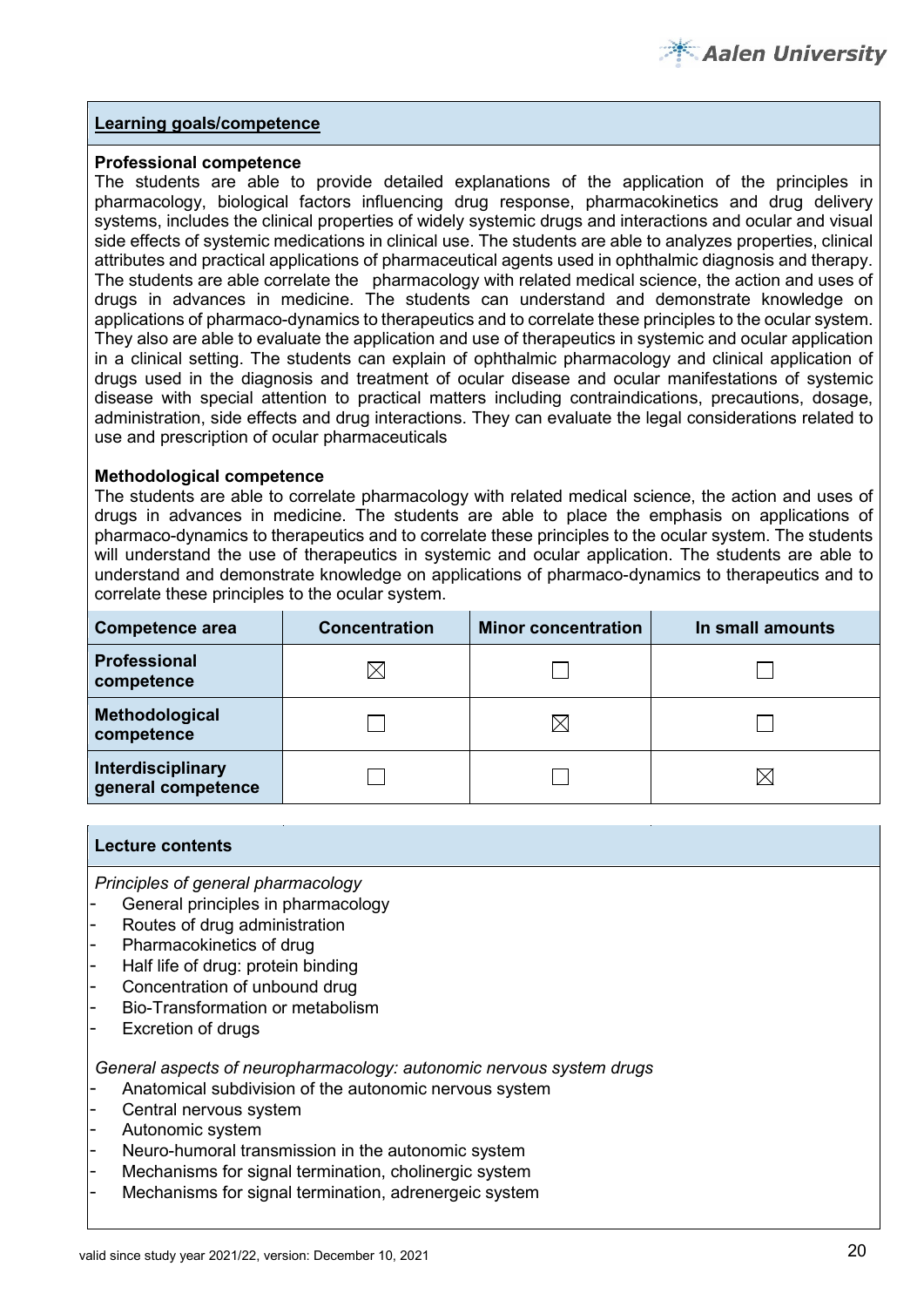

#### *General Pharmacological drugs and their applications*

- Cardiovascular drugs, histamine and antihistamine, systemic glucocorticoids, sedative hypnotic and anit-epiletic drugs, analgesics, antipyretics, and anti-inflammatory drug: non narcotic and narcotic analgesics, anti-depressants and anti-psychotics, amphetamines and sympathomimetics

#### *Principles of Ocular Pharmacology*

- Survey of current optometric drug uses
- Preparation and packaging of ophthalmic drugs
- Drug actions, drug effectiveness, drug safety
- The medical prescriptions
- Factors influencing the objectively demonstrated patient response
- Review of general drug transport mechanisms
- Ocular penetration
- Routes of ocular administration

#### *Optometric diagnostic drugs and their applications*

- Clinical usage, special hazards/precautions in ophthalmic drug use, surface active drugs, topical anesthetics, autonomic drugs, actions and effect, physical agents, over the counter ophthalmic products, dyes, stains and their uses

*Survey of ophthalmic drug usage. Mechanisms of how the drugs work, effectivity, side effects*

- Glaucoma drugs, sulfonamides, antibiotics, anti-viral agents, anti-fungal agents, corticosteroids, others

| Language                                | German                                                                         | $\boxtimes$ English                                                                                                                                          | Spanish        | French                                                                                                                                      |  |  |  |  |
|-----------------------------------------|--------------------------------------------------------------------------------|--------------------------------------------------------------------------------------------------------------------------------------------------------------|----------------|---------------------------------------------------------------------------------------------------------------------------------------------|--|--|--|--|
|                                         | Chinese                                                                        | Portuguese                                                                                                                                                   | <b>Russian</b> | Other                                                                                                                                       |  |  |  |  |
| <b>Literature</b>                       | Script<br>General Pharmacology:<br>Appleton and Lange.<br>Ocular Pharmacology: | Management System) Canvas<br>- Bartlett, D./Jaanus, S./Blaho, K. (2000): Clinical Ocular<br>Pharmacology.4 <sup>th</sup> Edition. Butterworth and Heinemann. |                | Updated literature recommendations are available in the LMS (Learning<br>- Katzung, G. (2013): Basic and Clinical Pharmacology. 13-Edition. |  |  |  |  |
|                                         | Adamczyk)                                                                      | (Pls. note: This edition contains a chapter by your lecturer Prof. Dr. Diane                                                                                 |                |                                                                                                                                             |  |  |  |  |
| <b>Composition</b><br>of the final mark |                                                                                |                                                                                                                                                              |                |                                                                                                                                             |  |  |  |  |
| <b>Comments/other</b>                   | Minimum 10 students                                                            |                                                                                                                                                              |                |                                                                                                                                             |  |  |  |  |
| <b>Last updated</b>                     | September 20, 2021                                                             |                                                                                                                                                              |                |                                                                                                                                             |  |  |  |  |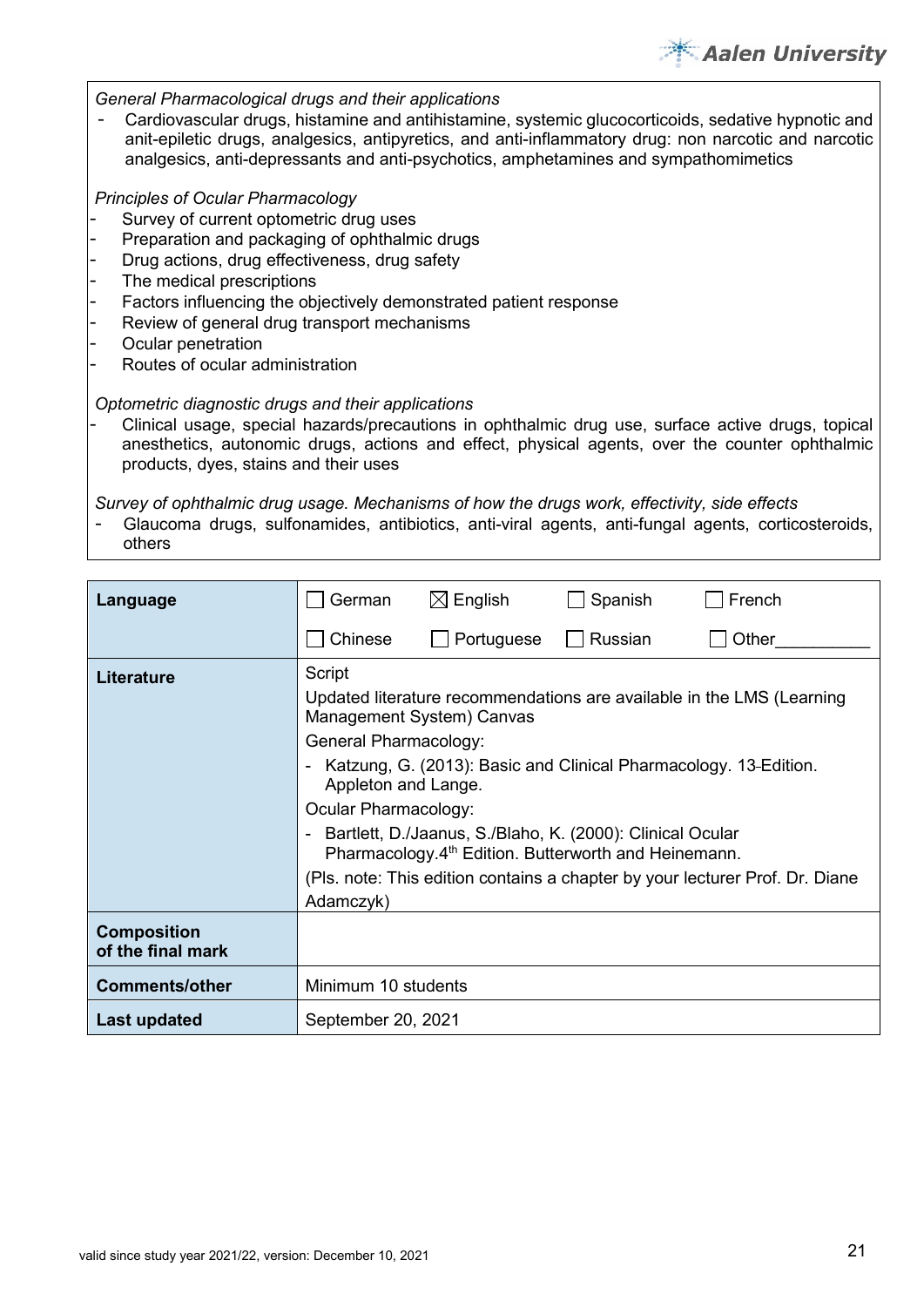

| Aalen University | <b>Faculty</b><br><b>Optics and Mechatronics</b>                           | Module description |
|------------------|----------------------------------------------------------------------------|--------------------|
|                  | <b>Course of Study</b><br>M.Sc. Vision Science and Business<br>(Optometry) | SPO 510            |
|                  | <b>Module Coordinator</b><br>Prof. Dr. Anna Nagl                           |                    |

| <b>Ocular Disease</b><br>Module name                                                                                                                                                         |                                      |                           |                                                                         |                                                                         |                      | <b>Module no. 29833</b>                                                     |                                         |  |
|----------------------------------------------------------------------------------------------------------------------------------------------------------------------------------------------|--------------------------------------|---------------------------|-------------------------------------------------------------------------|-------------------------------------------------------------------------|----------------------|-----------------------------------------------------------------------------|-----------------------------------------|--|
| CP                                                                                                                                                                                           | <b>Semester</b><br>hours per<br>week | <b>Workload</b>           | <b>Self</b><br><b>Begin of offer</b><br><b>Contact</b><br>study<br>time |                                                                         | Se-<br>mester        | <b>Duration</b>                                                             |                                         |  |
| 10                                                                                                                                                                                           | 7                                    | 300                       | 105                                                                     | 195<br>winter semester or<br>$\boxtimes$<br>$\boxtimes$ summer semester |                      | will be announced<br>on the notice<br>board and in the<br><b>LMS</b> canvas | 1 semester<br>$\boxtimes$ 2 semesters   |  |
| <b>Target degree</b>                                                                                                                                                                         |                                      |                           | <b>Module type</b>                                                      |                                                                         | <b>Year of study</b> |                                                                             | <b>Relevance</b><br>in courses of study |  |
|                                                                                                                                                                                              |                                      | Master of Science (M.Sc.) | Elective module                                                         |                                                                         |                      |                                                                             |                                         |  |
| <b>Form of studies</b><br>$\boxtimes$ Lecture<br>$\boxtimes$ Self study<br>$\boxtimes$ Tutorial<br>$\boxtimes$ Lab<br>$\boxtimes$ Assignment $\Box$ Project work $\Box$ Other: Paper, Report |                                      |                           |                                                                         |                                                                         | Seminar              |                                                                             |                                         |  |
| <b>Admission requirement</b>                                                                                                                                                                 |                                      |                           |                                                                         |                                                                         |                      |                                                                             |                                         |  |

| <b>Courses/lectures</b>               |                                       |                                                                                                                                                                     |                 |                                      |    |                                                                       |                                         |  |  |
|---------------------------------------|---------------------------------------|---------------------------------------------------------------------------------------------------------------------------------------------------------------------|-----------------|--------------------------------------|----|-----------------------------------------------------------------------|-----------------------------------------|--|--|
| <b>Course</b><br>no.                  | Title of the<br>course/lecture        | Lecturer                                                                                                                                                            | <b>Type</b>     | <b>Semester</b><br>hours per<br>week | CP | Se-<br>mester                                                         | Module exam:<br>type/length/<br>grading |  |  |
| 29407<br>Intro to Ocular<br>Disease 1 |                                       | Bina Patel, O.D.,<br>Professor, New<br>England College of<br>Optometry (NECO)<br>Labs: Georg<br>Scheuerer,<br>Thomas<br>Hofmann, Oliver<br>Buck, et al<br>all M.Sc. | Lecture<br>Labs | 3                                    | 5  | will be announced<br>on the notice<br>board and in the<br>I MS canvas | PLL and PLK                             |  |  |
|                                       | <b>Course type</b>                    | Year of study                                                                                                                                                       |                 |                                      |    |                                                                       | 120 minutes                             |  |  |
|                                       | Elective course                       |                                                                                                                                                                     |                 |                                      |    |                                                                       |                                         |  |  |
| <b>Course</b><br>no.                  | <b>Title of the</b><br>course/lecture | <b>Lecturer</b>                                                                                                                                                     | <b>Type</b>     | <b>Semester</b><br>hours per<br>week | CP | Se-<br>mester                                                         | graded                                  |  |  |
| 29408                                 | Intro to Ocular<br>Disease 2          | Bina Patel, O.D.,<br>Professor, New<br>England College of<br>Optometry (NECO),<br>Jinjong Chung,<br>Laureen                                                         | Lecture<br>Labs | 4                                    | 5  | will be announced<br>on the notice<br>board and in the<br>LMS canvas  |                                         |  |  |

valid since study year 2021/22, version: December 10, 2021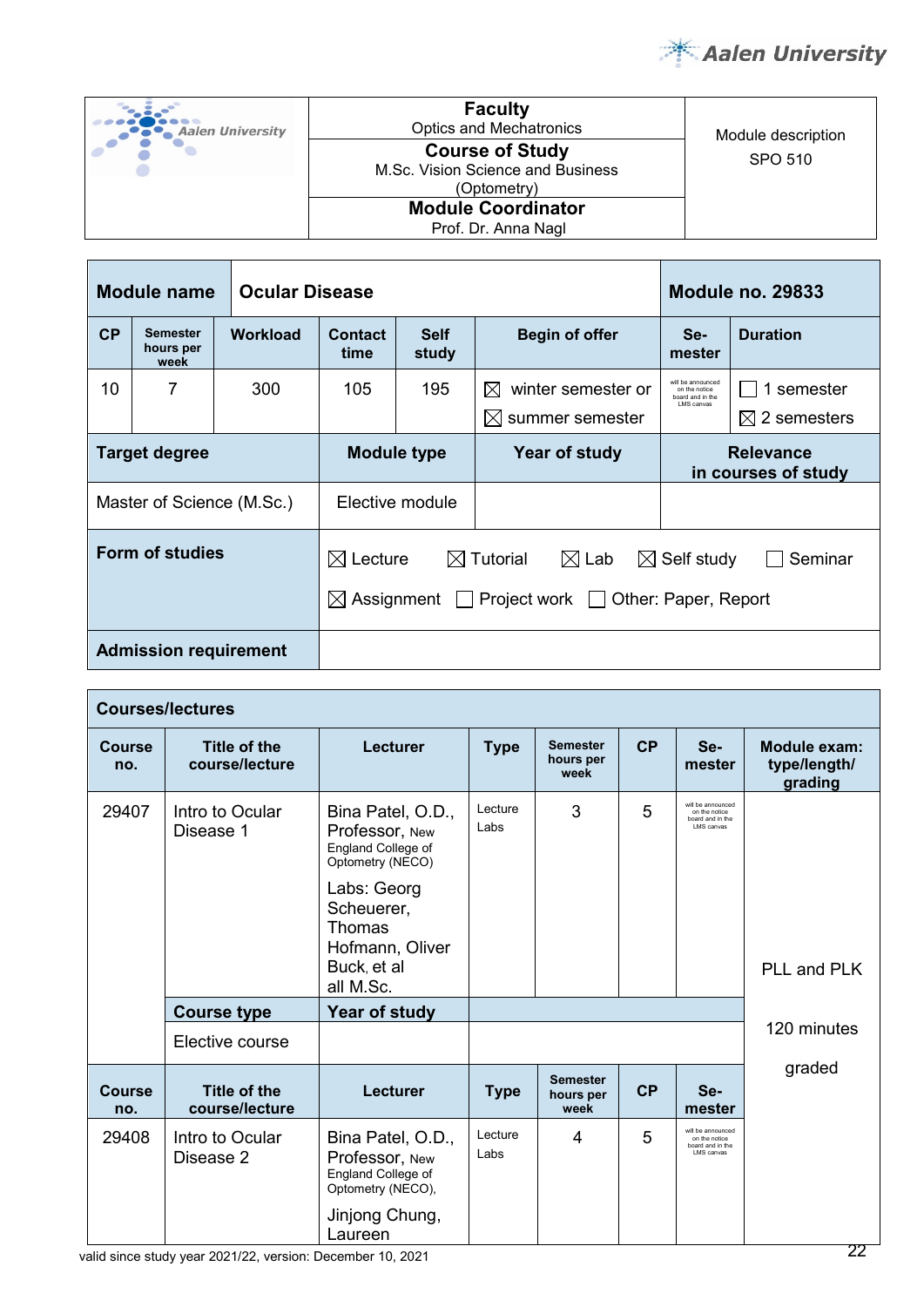

|                       |                    | Kirkness, Adjunct<br><b>Faculty New</b><br><b>England College</b><br>of Optometry<br>Labs: Georg<br>Scheuerer,<br>Thomas                                                                                                                                                                                                                                                      |  |  |  |
|-----------------------|--------------------|-------------------------------------------------------------------------------------------------------------------------------------------------------------------------------------------------------------------------------------------------------------------------------------------------------------------------------------------------------------------------------|--|--|--|
|                       |                    | Hofmann, Oliver<br>Buck, et al,<br>all M.Sc.                                                                                                                                                                                                                                                                                                                                  |  |  |  |
|                       | <b>Course type</b> | Year of study                                                                                                                                                                                                                                                                                                                                                                 |  |  |  |
|                       | Elective course    |                                                                                                                                                                                                                                                                                                                                                                               |  |  |  |
| <b>Permitted aids</b> |                    | Diagnostic procedure equipment: slit lamp, biomicroscope, tonometer,<br>visual field machines such as frequency doubling perimeter, Humphrey<br>visual fields, Goldmann visual fields, direct ophthalmoscope, penlight,<br>auxiliary diagnostic lenses such as 90D, 78D, 60D, gonioscopy lenses,<br>Optic coherence tomography, fundus camera, blood<br>pressure/stethoscopes |  |  |  |

#### **Professional competence**

The students are able to describe normal variations and abnormal findings of the anterior portion of the eye. They are able to make differential diagnosis on red eye presentations and they are able to formulate a management and treatment plan. The students are able to detect and explain the manifestations of dry eye and lacrimal disorders. They are able to detect and correlate the effects on vision/refractive errors with the manifestation of cataracts and understand the relationship between ocular findings and systemic diseases where applicable. The students are able to demonstrate proficiency in using a slit lamp biomicroscopy, lacrimal assessment, and demonstrate the knowledge and skills to understand the workings of the optic nerve head and related variations. The students can evaluate of optic nerve damage as it relate to glaucoma, mechanisms involved and diagnostic tools used in diagnosis such as goldmann tonometry, gonioscopy, visual field, direct ophthalmoscope, optical coherence tomography, auxiliary lenses with biomicroscopy use fundus camera. They can evaluate of how the condition is managed and treated including the importance of timely referrals. They are able to develop proficient diagnostic skills that will be incorporated into a primary eye examination.

The students have knowledge and skills in understanding normal variations and abnormal findings of the posterior portion of the eye. They are able to detect and explain the manifestations of common uveal diseases macular disease, vitreal variations and disorders, pigmented lesions in the retina and choroid, peripheral retinal variations and diseases including the pathophysiological process and optic nerve inflammatory conditions. The students are able to detect and correlate the effects on vision/refractive errors with the manifestation of macula diseases and other optic nerve inflammatory diseases. They can evaluate the relationship between ocular findings related to common systemic diseases. They can evaluate the ocular vascular manifestations such as diabetes, hypertension, etc., and normal and abnormal pupillary responses and findings and as they correlate to the parasympathetic and sympathetic nervous system, management and underlying causes. The students can demonstrate the knowledge to understand of benign peripheral retinal degenerations, formation of retinal holes, tears and detachments, understanding of management and treatment options. The students can explain normal varations and abnormal pigmented related lesions of the retina and choroid. They can analyze and interpretate of fluroscein angiography and optical coherence tomography and how it relates to common vascular, macula, vitreal disorders. The students gained proficiency in using instruments to diagnose posterior segment disorders such as fundus camera, optical coherence tomography, auxiliary lenses with biomicroscopy, binocular indirect ophthalmoscope, blood pressure measurement, pupil measurements. They know how the condition is managed and treated including the importance of timely referrals. They develop proficient diagnostic skills that will be incorporated into a primary eye examination.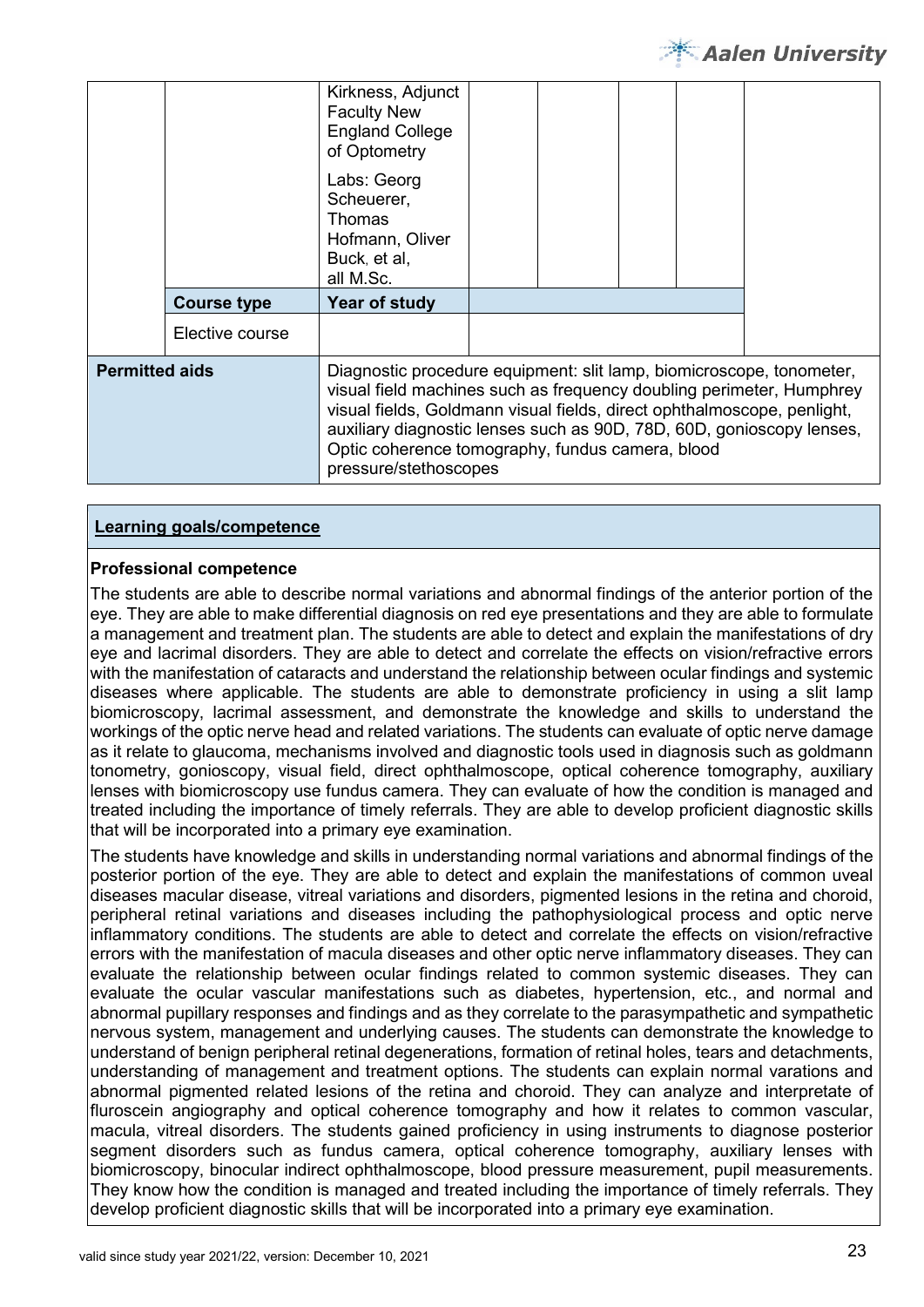## **Methodological competence**

The students can demonstrate competency in proficiency with diagnostic skills in techniques such as slit lamp, Goldmann tonometry, gonioscopy, direct ophthalmoscope, binocular indirect ophthalmoscope, auxiliary lens use with biomicroscopy. The students are able to interpret results from instruments used in aiding with the diagnosis or screening such as optical coherence tomography, fundus camera and visual fields.

#### **Interdisciplinary general competence**

The students are able to correlate clinical findings to their knowledge in ocular disease and be able to develop and carry out appropriate management and treatment including involvement of multidisciplinary health care providers. They are able to apply subjects covering ocular anatomy, histology, physiology, general and ocular pharmacology principles. They can provide the foundation and knowledge to incorporate diagnostic procedures and apply them to patient care.

The students are able to correlate clinical findings to their knowledge in ocular disease. They are able to develop and carry out appropriate management and treatment including involvement of multidisciplinary health care providers. They are able to apply subjects covering ocular anatomy, histology, physiology, systems pathology general and ocular pharmacology principles. The students can provide the foundation and knowledge to incorporate diagnostic procedures and apply this to patient care. The students are able to recognize, understand and manage anterior and posterior segment ocular emergencies. They are able to work in efforts to reduced incidence of visual blindness as a public health effort as related to common manifestations of systemic diseases such as diabetes.

| <b>Competence area</b>                  | <b>Concentration</b> | <b>Minor concentration</b> | In small amounts |
|-----------------------------------------|----------------------|----------------------------|------------------|
| Professional<br>competence              |                      |                            |                  |
| Methodological<br>competence            |                      |                            |                  |
| Interdisciplinary<br>general competence |                      |                            |                  |

#### **Lecture contents**

Lids, lashes, and adnexa: overview, congenital abnormalities, normal variations, inflammatory and infections, malignant and benign lesions of infection of lids.

- Lacrimal system: overview, dry eye, diagnostic evaluation, abnormal lacrimal tear production, congenital and acquired abnormalities of the lacrimal drainage system.
- Conjunctiva: overview, conjunctiva variations, malignant and benign lesions, infections and inflammation of conjunctiva: bacterial, viral, trachoma inclusion organisms, allergic.
- Episclera and sclera: overview, etiology, diagnosis, classification, clinical course.
- Uvea: overview, classification, clinical presentation, pathogenesis, etiology, diagnostic consideration, management.
- Anterior chamber assessment. Gonioscopy: features observed, normal and abnormal features, open versus closed; angles, reasons for gonioscopy, pathological presentations.
- Cornea: overview, edema, scarring, neovascularization, examination procedures, corneal degenerations and dystrophies, drug depositions, management and options of treatment.
- Lens: overview, lens variations, aging changes, cataracts, clinical evaluation, understanding of surgical treatment.
- Optic nerve head: C/D estimation, variations, examination,
- Glaucoma: diagnosis, primary open angle glaucoma, secondary open angle glaucomas, narrow angle glaucoma, acute angle closure glaucoma, ocular hypertenision, glaucoma suspect, methods of detection, understanding of treatment and understanding of some of the basic surgical treatment.
- Diagnostic labs: slit lamp examination, lacrimal and dry eye evaluation, tonometry, gonioscopy, optic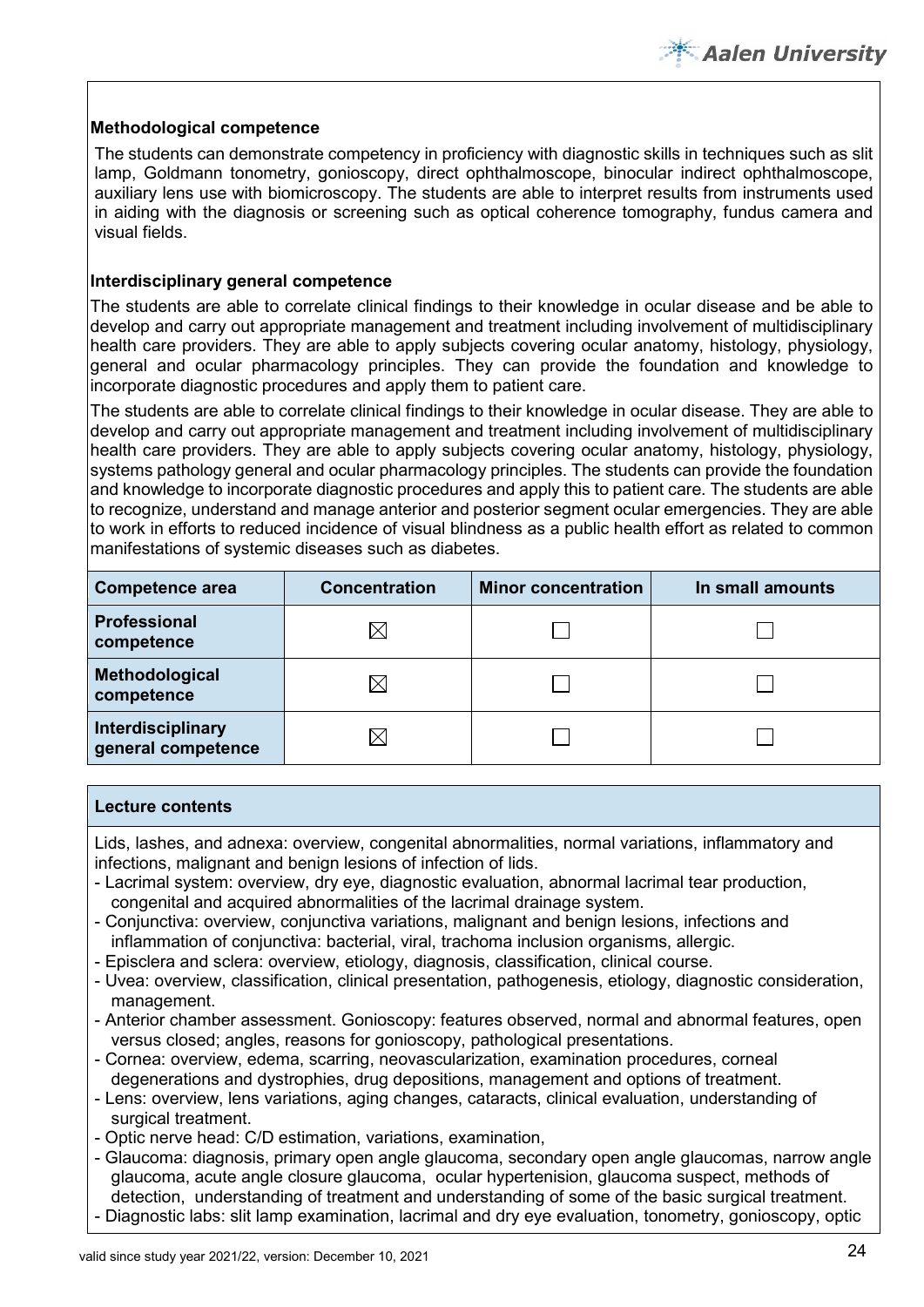# **Aalen University**

nerve evaluation, optical coherence tomography application: anterior and posterior segment

Fundus examination: comparison of instruments, diagnostic techniques

- Pupils: pupillary reaction, normal and abnormal, afferent pupillary APD defects, cause of abnormal shape
- Congenital optic nerve abnormalities: common disorders, prognosis, short and long term complications, application to visual fields
- Acquired optic nerve abnormalities: optic nerve swelling, typical findings, diagnostic techniques, visual fields, management
- Differential diagnosis of retinal and choroidal lesions: vitreal attachment, hemorrhages, pigmented lesions, exudates, drusen, vascular changes
- Fluorescein angiography: procedure, reasons, side effects, interpretation normal/abnormal,
- Macula: overview, examination techniques, complications to layers, age related macula degeneration, CNV formation and causes, NEI clinical findings and application, idiopathic central serous choroidopathy, epiretinal membrane, macula holes, cystoid macula edema,
- Vitreous: overview, common variations, asteroid hyalosis, post, vitreous detachment, management
- Retinal vascular occlusive disease: retinal vascular pathiophysiology, clinical presentation, complications and management of CRAO, BRAO, CRVO, BRVO
- Hypertensive retinopathy: review, findings and staging, management, blood pressure
- Diabetic retinopathy: review of systemic diabetes, risk factors, pathiophysiology of retinopathy, **ETDRS**
- Classification system, management protocols, application of studies
- Peripheral retina: overview, common age related variations, retinal holes, tears, detachment
- Posterior segment inflammations: Understand the manifestation of the process systemically and clinical manifestation, toxoplasmosis, toxocara, histoplasmosis
- Diagnostic laboratory: auxiliary lenses with slit lamp, Goldmann 3 mirror, binocular indirect ophthalmoscopy, optical coherence tomography, Goldmann 3 mirror, pupillary testing

| Language                                | German                       | $\boxtimes$ English                                                                                                                                                                                                                                                                           | Spanish        | French |  |  |  |  |  |
|-----------------------------------------|------------------------------|-----------------------------------------------------------------------------------------------------------------------------------------------------------------------------------------------------------------------------------------------------------------------------------------------|----------------|--------|--|--|--|--|--|
|                                         | Chinese                      | Portuguese                                                                                                                                                                                                                                                                                    | <b>Russian</b> | Other  |  |  |  |  |  |
| <b>Literature</b>                       | Script<br>Edition, Elsevier. | Updated literature recommendations are available in the LMS (Learning<br>Management System) Canvas<br>- Alexander, L. (2002): Primary Care of the Posterior Segment. 3rd Edition.<br>McGraw-Hill Pub.<br>- Kanski, J. (2019): Clinical Ophthalmology: A Systematic Approach. 9h <sup>th</sup> |                |        |  |  |  |  |  |
| <b>Composition</b><br>of the final mark |                              | Final grade consists of a combined modules examination:<br>PLL (25 %), PLK (75 %)                                                                                                                                                                                                             |                |        |  |  |  |  |  |
| <b>Comments/other</b>                   |                              |                                                                                                                                                                                                                                                                                               |                |        |  |  |  |  |  |
| <b>Last updated</b>                     | September 20, 2021           |                                                                                                                                                                                                                                                                                               |                |        |  |  |  |  |  |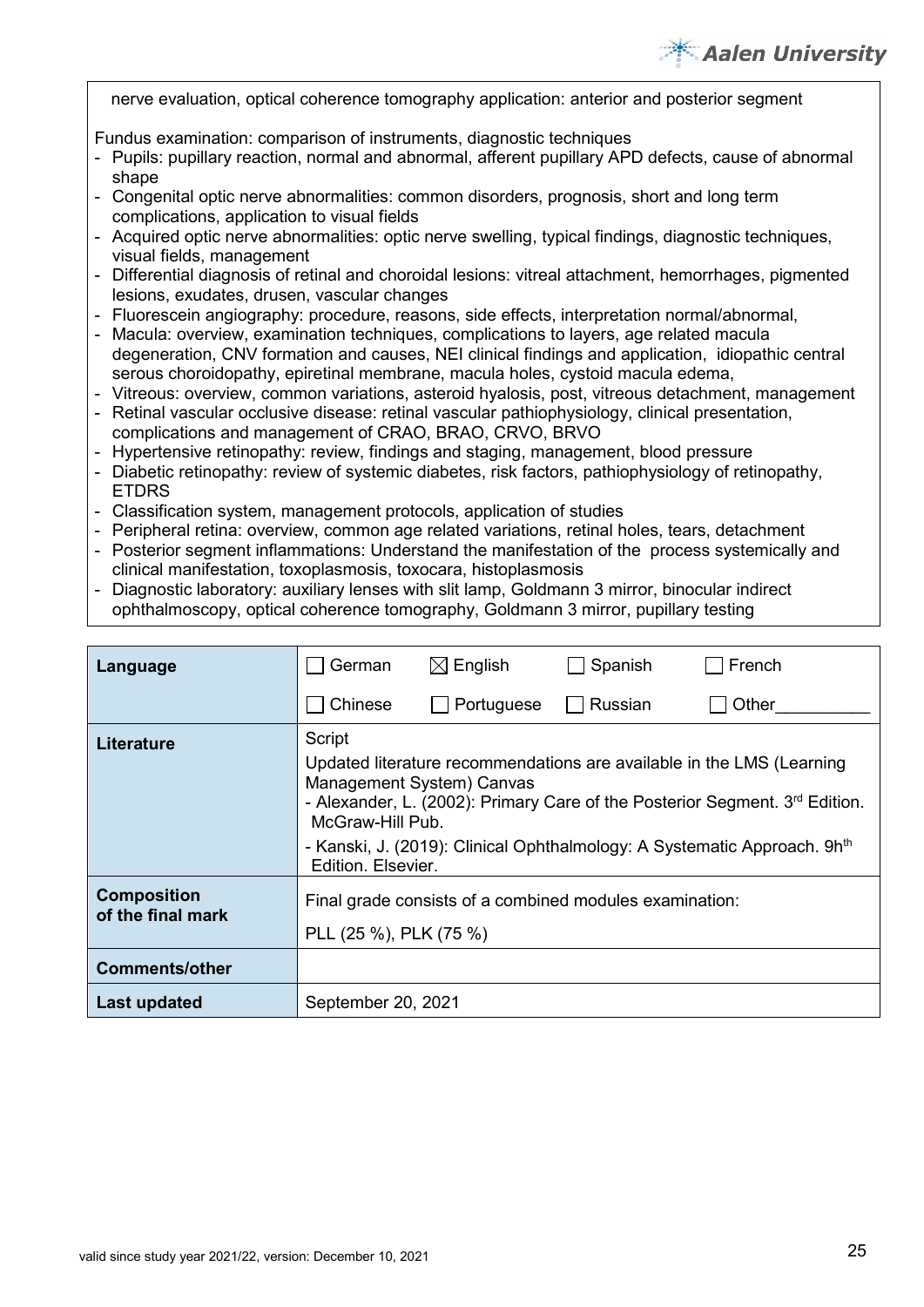

| Aalen University | <b>Faculty</b><br><b>Optics and Mechatronics</b>                           | Module description |
|------------------|----------------------------------------------------------------------------|--------------------|
|                  | <b>Course of Study</b><br>M.Sc. Vision Science and Business<br>(Optometry) | SPO 510            |
|                  | <b>Module Coordinator</b><br>Prof. Dr. Anna Nagl                           |                    |

| Module name<br><b>Clinical Optometry in the US</b> |                                      |                 |                        |                      | <b>Module no. 29834</b>                                                                             |                                                                      |                                |  |
|----------------------------------------------------|--------------------------------------|-----------------|------------------------|----------------------|-----------------------------------------------------------------------------------------------------|----------------------------------------------------------------------|--------------------------------|--|
| CP                                                 | <b>Semester</b><br>hours per<br>week | <b>Workload</b> | <b>Contact</b><br>time | <b>Self</b><br>study | <b>Begin of offer</b>                                                                               | Se-<br>mester                                                        | <b>Duration</b>                |  |
| 5                                                  | 2                                    | 150             | 30                     | 120                  | $\boxtimes$ winter semester or<br>summer semester<br>$\mathbb{X}$                                   | will be announced<br>on the notice<br>board and in the<br>LMS canvas | M<br>1 semester<br>2 semesters |  |
| <b>Target degree</b>                               |                                      |                 | Module type            |                      | Year of study                                                                                       | <b>Relevance</b><br>in courses of study                              |                                |  |
| Master of Science (M.Sc.)                          |                                      |                 | Elective module        |                      |                                                                                                     |                                                                      |                                |  |
|                                                    | Form of studies                      |                 | $\boxtimes$ Lecture    |                      | $\boxtimes$ Lab<br>Tutorial<br>Assignment $\boxtimes$ Project work $\boxtimes$ Other: Paper, Report | $\boxtimes$ Self study                                               | Seminar                        |  |
| <b>Admission requirement</b>                       |                                      |                 |                        |                      |                                                                                                     |                                                                      |                                |  |

| <b>Courses/lectures</b> |                                           |                                                                                                          |                    |                                      |                |                                                                       |                                         |
|-------------------------|-------------------------------------------|----------------------------------------------------------------------------------------------------------|--------------------|--------------------------------------|----------------|-----------------------------------------------------------------------|-----------------------------------------|
| Course<br>no.           | Title of the<br>course/lecture            | Lecturer                                                                                                 | <b>Type</b>        | <b>Semester</b><br>hours per<br>week | CP             | Se-<br>mester                                                         | Module exam:<br>type/length/<br>grading |
| 29409                   | Interactive<br><b>Clinical Cases</b>      | Bina Patel, O.D.,<br>Professor,<br>Joanne Caruso,<br>O.D., New England<br>College of Optometry<br>(NECO) | Lecture<br>Labs    | 1                                    | $\overline{2}$ | will be announced<br>on the notice<br>board and in the<br>LMS canvas  | <b>PLM</b>                              |
|                         | <b>Course type</b>                        | Year of study                                                                                            |                    |                                      |                |                                                                       |                                         |
|                         | Elective course                           |                                                                                                          |                    |                                      |                |                                                                       | 20 minutes                              |
| <b>Course</b><br>no.    | Title of the<br>course/lecture            | Lecturer                                                                                                 | <b>Type</b>        | <b>Semester</b><br>hours per<br>week | CP             | Se-<br>mester                                                         | graded                                  |
| 29410                   | Clinical<br>Optometry in the<br><b>US</b> | Bina Patel, O.D.,<br>Professor,<br>Joanne Caruso,<br>O.D., New England<br>College of Optometry<br>(NECO) | Lecture<br>Project | 1                                    | 3              | will be announced<br>on the notice<br>board and in the<br>I MS canvas |                                         |
|                         | <b>Course type</b>                        | Year of study                                                                                            |                    |                                      |                |                                                                       |                                         |
|                         | Elective course                           |                                                                                                          |                    |                                      |                |                                                                       |                                         |
| <b>Permitted aids</b>   |                                           |                                                                                                          |                    |                                      |                |                                                                       |                                         |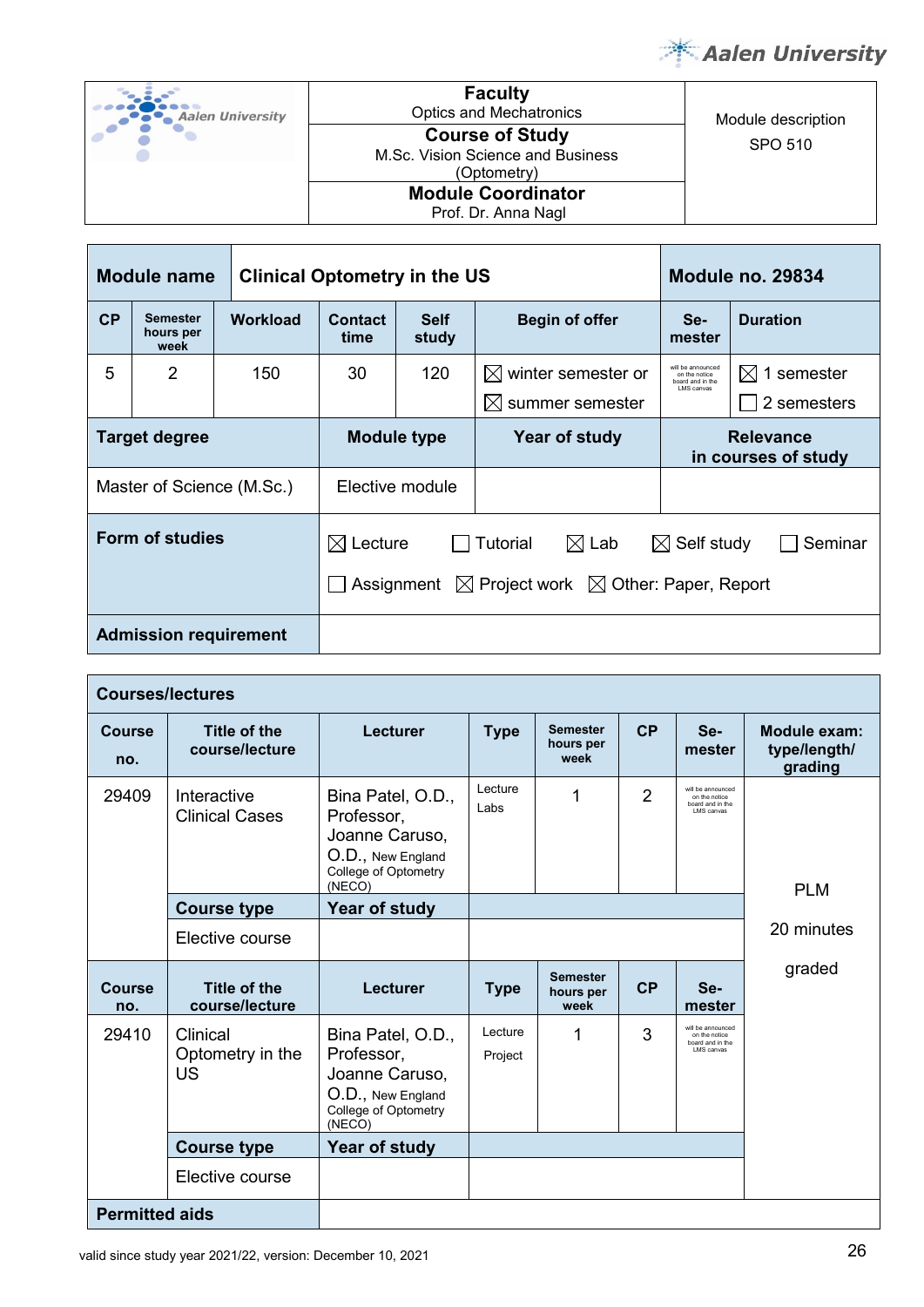

#### **Professional competence**

The students can develop a deeper understanding of how primary care practice is incorporate in patient care in the US and demonstrate entry-level competency in punctual plug and foreign body removal. The students can develop a more in depth understanding of the application of optical coherence tomography and its relation to optic nerve and macula disorders. The students can explain evidence based medicine and related topics related to ocular pathology, binocular abnormalities.

#### **Methodological competence**

The students are able to demonstrate competency in proficiency with diagnostic skills techniques in the labs of the Aalen partner university in the US.

#### **Interdisciplinary general competence**

The students have a deeper understanding of how optometrists are providing a primary care role to eye care in the US. The students are able to explain how the profession optometry interacts and supports other professional disciplines including ophthalmology in the US. The students can explain the optometry's importance and contribution in prevention of blindness and role in public health related profession.

| <b>Competence area</b>                                                                                                                                                                                                 | <b>Concentration</b>                                                                                                                                                                                                                                                                                                                                                               | <b>Minor concentration</b>                                                                  | In small amounts                                                                                     |
|------------------------------------------------------------------------------------------------------------------------------------------------------------------------------------------------------------------------|------------------------------------------------------------------------------------------------------------------------------------------------------------------------------------------------------------------------------------------------------------------------------------------------------------------------------------------------------------------------------------|---------------------------------------------------------------------------------------------|------------------------------------------------------------------------------------------------------|
| <b>Professional</b><br>competence                                                                                                                                                                                      | $\boxtimes$                                                                                                                                                                                                                                                                                                                                                                        |                                                                                             |                                                                                                      |
| Methodological<br>competence                                                                                                                                                                                           | $\boxtimes$                                                                                                                                                                                                                                                                                                                                                                        |                                                                                             |                                                                                                      |
| Interdisciplinary<br>general competence                                                                                                                                                                                | $\boxtimes$                                                                                                                                                                                                                                                                                                                                                                        |                                                                                             |                                                                                                      |
| <b>Lecture contents</b>                                                                                                                                                                                                |                                                                                                                                                                                                                                                                                                                                                                                    |                                                                                             |                                                                                                      |
| Diabetic retinopathy<br>Visual field and fundus findings<br>Glaucoma cases<br>Punctual plugs overview and workshop<br>Interactive lecture presentations<br>Retinal update and research<br><b>Clinical observations</b> | Workshop and interactive discussion and presentations<br>Foreign body removal overview and workshop<br>Anterior segment ocular disease grand rounds<br>Posterior segment ocular disease grand rounds<br>Emergency anterior and posterior segment ocular presentations<br>Research on myopia and clinical application<br>Evidence based medicine cases related to refractive errors | Optical coherence tomography interpretation and use of the technique with interesting cases | Clinical observations at community health centers, veteran's hospital, or secondary referral centers |
| Language                                                                                                                                                                                                               | German                                                                                                                                                                                                                                                                                                                                                                             | Spanish<br>$\boxtimes$ English                                                              | French                                                                                               |

 $\Box$  Chinese  $\Box$  Portuguese  $\Box$  Russian  $\Box$  Other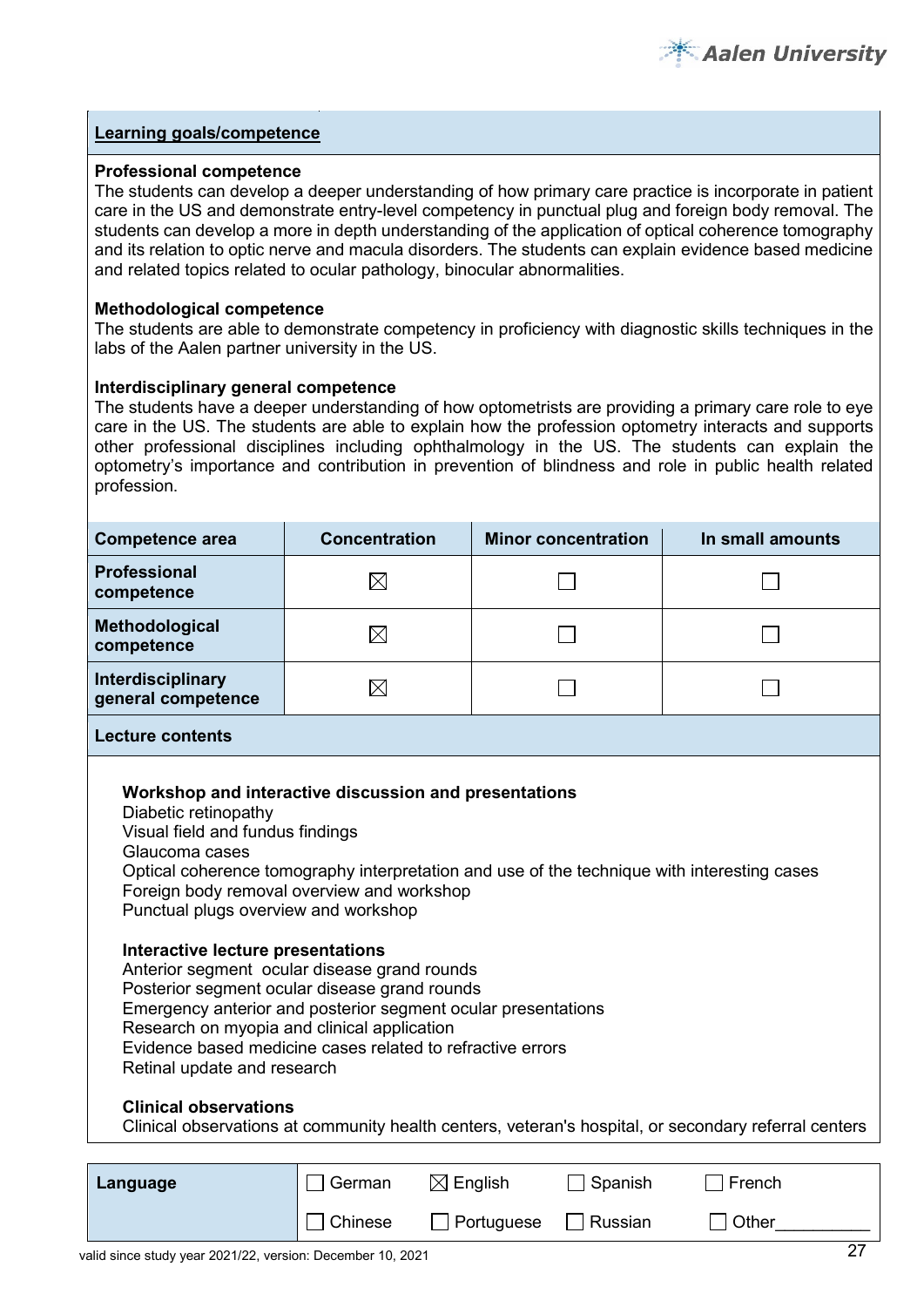

| <b>Literature</b>                       | Script<br>Updated literature recommendations are available in the LMS (Learning<br>Management System) Canvas |
|-----------------------------------------|--------------------------------------------------------------------------------------------------------------|
| <b>Composition</b><br>of the final mark |                                                                                                              |
| <b>Comments/other</b>                   |                                                                                                              |
| <b>Last updated</b>                     | September 20, 2021                                                                                           |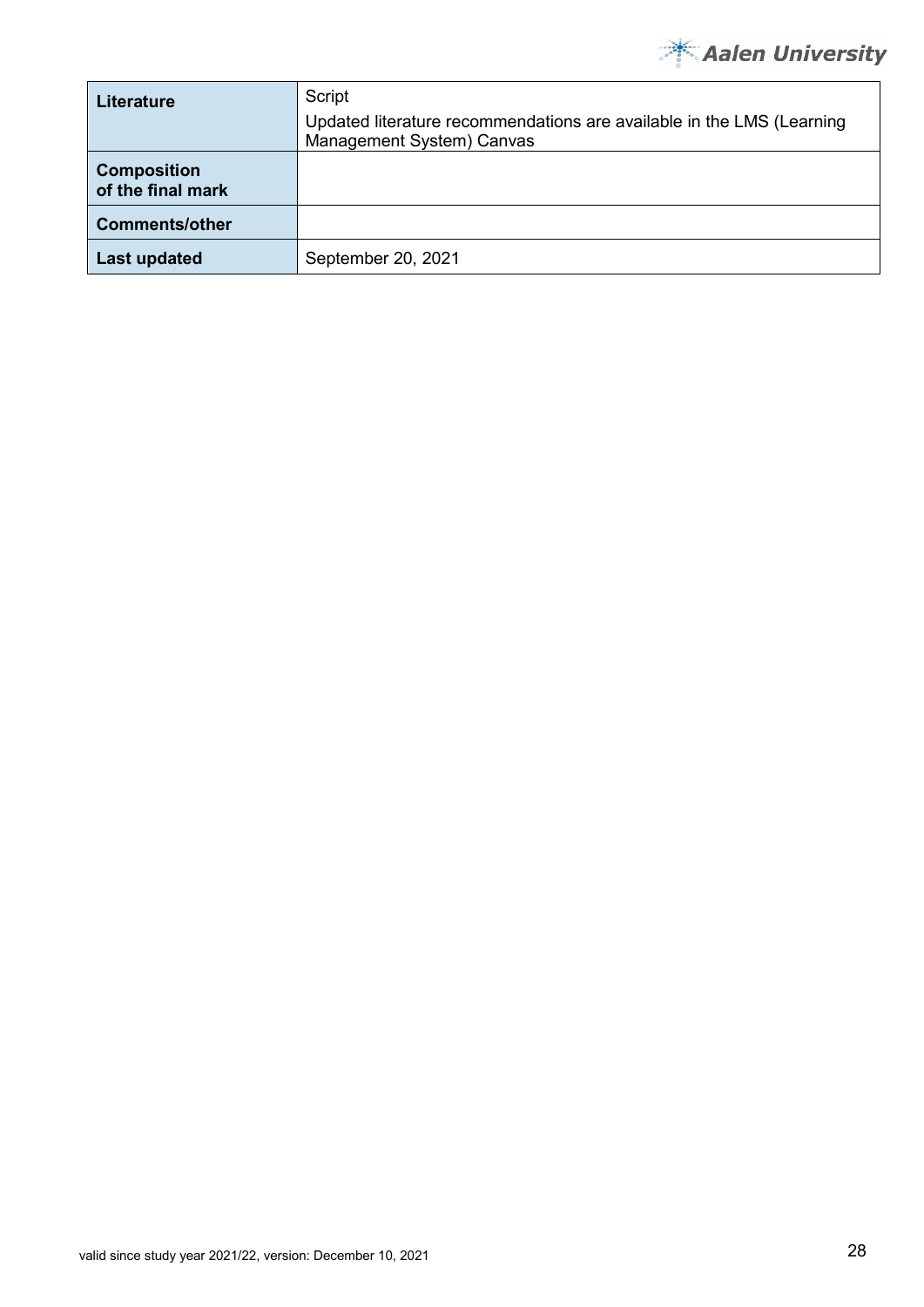

| Aalen University | <b>Faculty</b><br><b>Optics and Mechatronics</b>                           | Module description |
|------------------|----------------------------------------------------------------------------|--------------------|
|                  | <b>Course of Study</b><br>M.Sc. Vision Science and Business<br>(Optometry) | SPO 510            |
|                  | <b>Module Coordinator</b><br>Prof. Dr. Anna Nagl                           |                    |

| Module name                  |                                      |          | <b>Vision Therapy and Binocular Vision</b>                           |                      |                              |                                                        | <b>Module no. 29835</b> |  |  |
|------------------------------|--------------------------------------|----------|----------------------------------------------------------------------|----------------------|------------------------------|--------------------------------------------------------|-------------------------|--|--|
| CP                           | <b>Semester</b><br>hours per<br>week | Workload | Contact<br>time                                                      | <b>Self</b><br>study | <b>Begin of offer</b>        | Se-<br>mester                                          | <b>Duration</b>         |  |  |
| 10                           | 8                                    | 300      | 120                                                                  | 180                  | winter semester or<br>IХI    | will be announced<br>on the notice<br>board and in the | 1 semester<br>IХI       |  |  |
|                              |                                      |          |                                                                      |                      | summer semester              | I MS canvas                                            | 2 semesters             |  |  |
| <b>Target degree</b>         |                                      |          | <b>Module type</b>                                                   |                      | Year of study                | <b>Relevance</b><br>in courses of study                |                         |  |  |
| Master of Science (M.Sc.)    |                                      |          |                                                                      | Elective module      |                              |                                                        |                         |  |  |
| <b>Form of studies</b>       |                                      |          | IX<br>Lecture                                                        |                      | Tutorial<br>$\bowtie$<br>Lab | Self study<br>M                                        | Seminar                 |  |  |
|                              |                                      |          | Other: Paper, Report<br>Assignment<br>Project work<br>$\bowtie$<br>M |                      |                              |                                                        |                         |  |  |
| <b>Admission requirement</b> |                                      |          |                                                                      |                      |                              |                                                        |                         |  |  |

|                      | <b>Courses/lectures</b>                     |                                                                                                                                                                                       |                 |                                      |                     |                                                                      |                                         |
|----------------------|---------------------------------------------|---------------------------------------------------------------------------------------------------------------------------------------------------------------------------------------|-----------------|--------------------------------------|---------------------|----------------------------------------------------------------------|-----------------------------------------|
| <b>Course</b><br>no. | <b>Title of the</b><br>course/lecture       | <b>Lecturer</b>                                                                                                                                                                       | <b>Type</b>     | <b>Semester</b><br>hours per<br>week | CP<br>Se-<br>mester |                                                                      | Module exam:<br>type/length/<br>grading |
| 29411                | <b>Binocular Vision</b><br><b>Disorders</b> | Karl Citek, B.S.,<br>O.D., MEd,<br><b>FAAO</b>                                                                                                                                        | Lecture<br>Labs | 4                                    | 5                   | will be announced<br>on the notice<br>board and in the<br>LMS canvas |                                         |
|                      |                                             | Ryan Bulson,<br>OD, MS, FAAO                                                                                                                                                          |                 |                                      |                     |                                                                      |                                         |
|                      |                                             | both Professors at the<br>College of Optometry at<br>the Pacific University<br>Labs: Katja<br>Schiborr et al,                                                                         |                 |                                      |                     |                                                                      | <b>PLL</b><br>and                       |
|                      | <b>Course type</b>                          | all M.Sc.<br><b>Year of study</b>                                                                                                                                                     |                 |                                      |                     |                                                                      | <b>PLK</b>                              |
|                      | Elective course                             |                                                                                                                                                                                       |                 |                                      |                     |                                                                      |                                         |
| <b>Course</b><br>no. | <b>Title of the</b><br>course/lecture       | Lecturer                                                                                                                                                                              | <b>Type</b>     | <b>Semester</b><br>hours per<br>week | <b>CP</b>           | Se-<br>mester                                                        | 120 minutes<br>graded                   |
| 29412                | <b>Vision Therapy</b>                       | Scott Cooper,<br>B.S., O.D., MEd,<br>FAAO,<br>Graham<br>Erickson, B.S.,<br>O.D., FAAO,<br><b>FCOVD</b><br>both Professors at the<br>College of Optometry at<br>the Pacific University | Lecture<br>Labs | 4                                    | 5                   | will be announced<br>on the notice<br>board and in the<br>LMS canvas |                                         |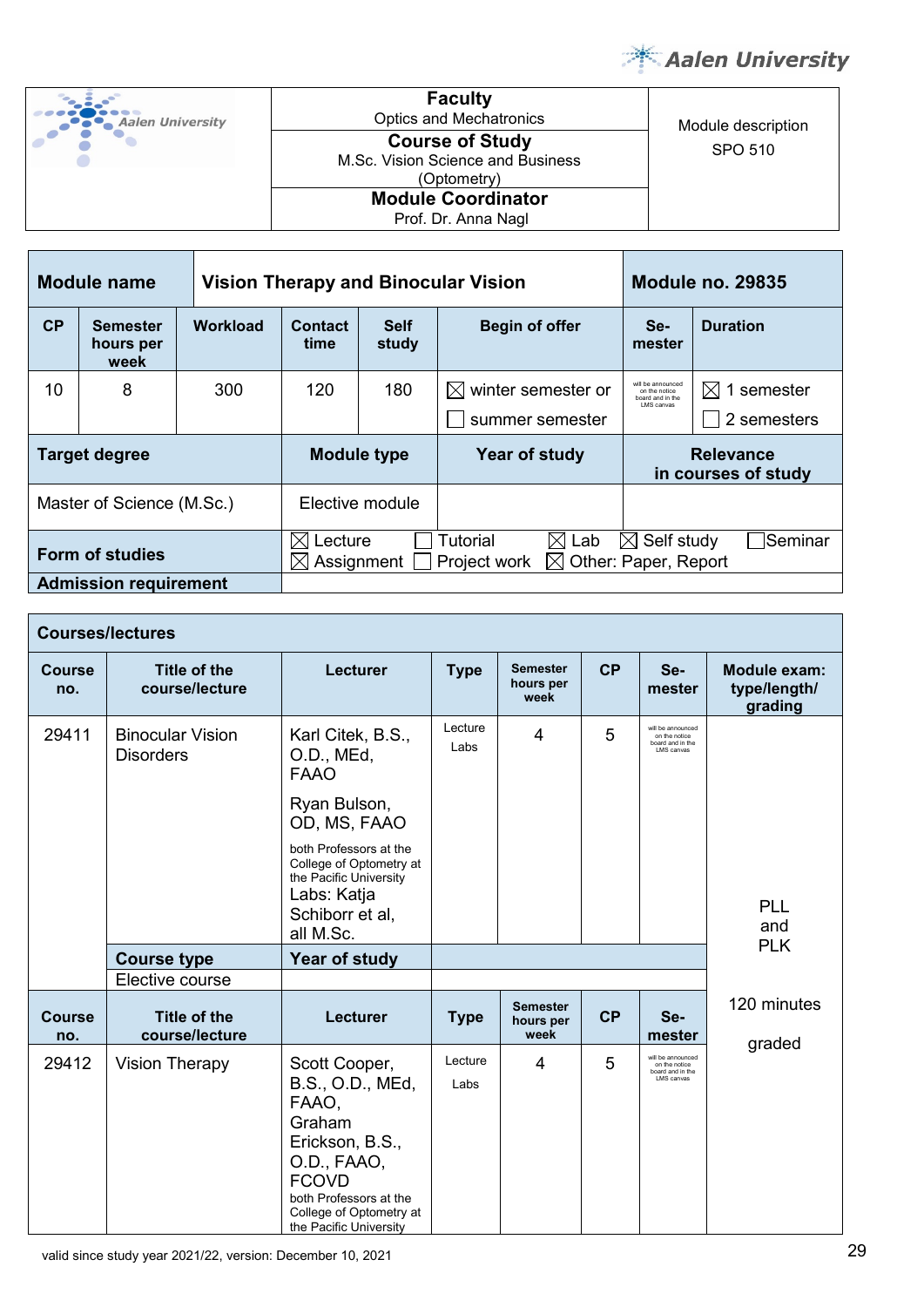|                       |                    | Labs: Katja<br>Schiborr et al,<br>all M.Sc. |  |  |  |
|-----------------------|--------------------|---------------------------------------------|--|--|--|
|                       | <b>Course type</b> | Year of study                               |  |  |  |
|                       | Elective course    |                                             |  |  |  |
| <b>Permitted aids</b> |                    |                                             |  |  |  |

#### **Professional competence**

The students can explain how binocular vision disorders impact the daily lives of the public. They can anaylse the neurophysiology of accommodation, vergence and eye movements and have detailed understanding of functional aspects of accommodation, vergence and eye movements. The students know and apply psychophysical measurement principles to evaluation of visuomotor skills. They are able to identify visuomotor anomalies and prioritize relative to clinical care. They are able to apply various methods of analysis to evaluate individual measurements of specific functions and indirect clues to related functions. The students are able to identify specific visual syndromes based on formal analysis. They are able to prioritize treatment options and apply logically derived prescriptions whenever applicable based on a formally derived diagnosis.

#### **Methodological competence**

The students can integrate presented material within current practice setting, whenever applicable. They are able to interpret and utilize horizontal fixation disparity curves in diagnosis and treatment. The students can explain and apply bioengineering model of accommodation and vergence to vision therapy. They can organize and prepare to apply vision therapy to patients with easily treatable diagnoses. They can evaluate sensory aspects of vision therapy as they pertain to improvement or resistance to improvement. The students are familiar with the benefits and limitations of computer-based vision therapy. They are able to identify which patients with vertical deviations should be treated with prism and which should receive vision therapy. They are able to provide vision therapy for vertical deviations and understand the principles of diagnosis and treatment of strabismus. They are be familiar with specialized areas of vision therapy and explain how to incorporate vision therapy into daily practice: office and patient management

#### **Interdisciplinary competence**

The students can acquire mastery of the knowledge on a level where the student can educate the public within their scope of practice.

| <b>Competence area</b>                  | <b>Concentration</b> | <b>Minor concentration</b> | In small amounts |
|-----------------------------------------|----------------------|----------------------------|------------------|
| <b>Professional competence</b>          | M                    |                            |                  |
| Methodological<br>competence            | $\boxtimes$          |                            |                  |
| Interdisciplinary general<br>competence |                      | $\boxtimes$                |                  |

#### **Lecture contents**

*Binocular Vision Disorders*

- Neurophysiology of vision

- Overview of common non-strabismic visuomotor: binocular vision anomalies
- Basic analysis techniques for visuomotor: binocular vision problems; identification of syndromes
- Methodological of case analysis to consider clinical data as individual measurements of specific functions, as indirect clues to related functions and as information to allow identification of specific syndromes.

These analyzes lead to discussion of treatment options, prioritization of treatments, and prescriptive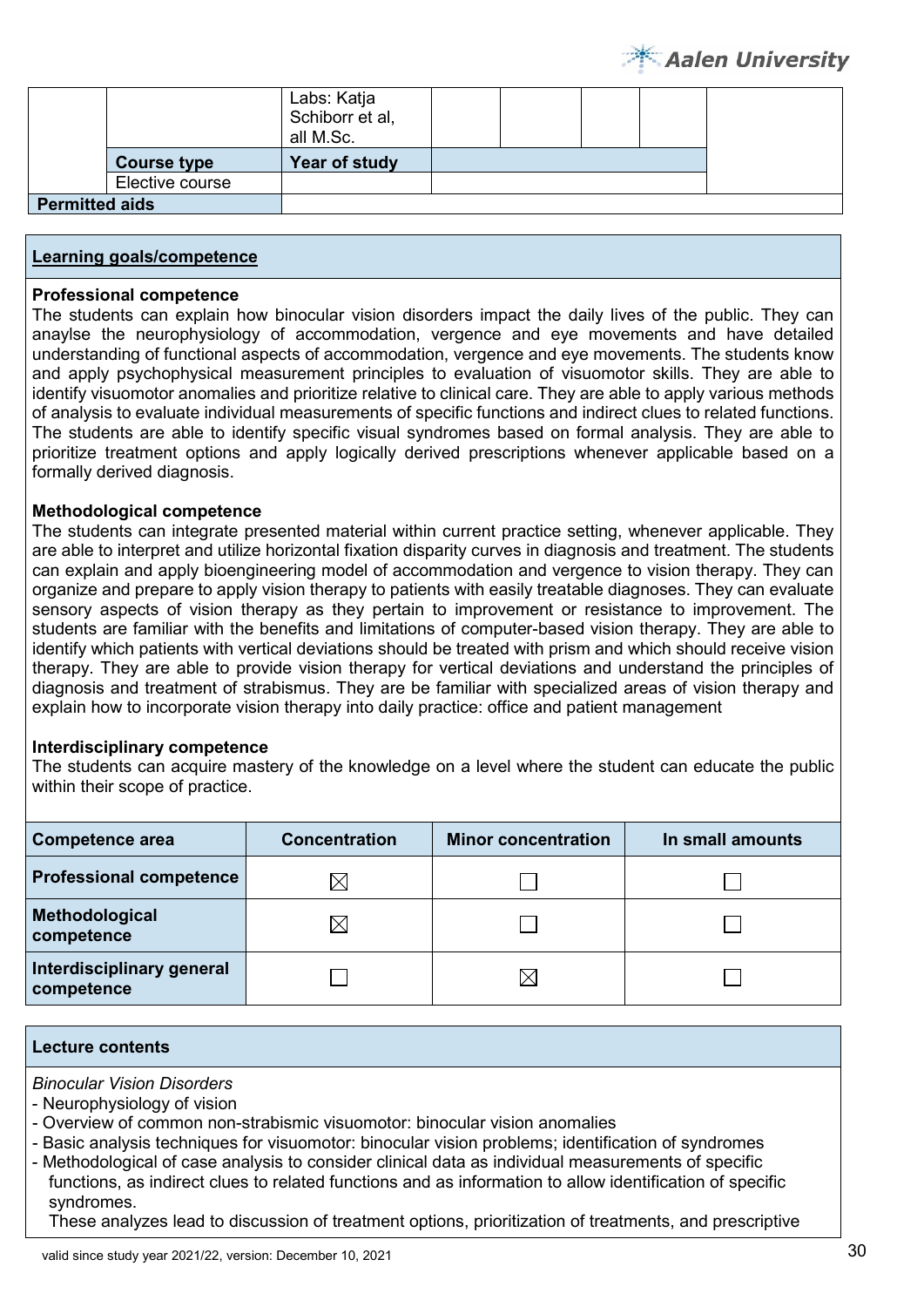

| calculations.<br>- Application: case examples                            |  |
|--------------------------------------------------------------------------|--|
| <b>Vision Therapy</b>                                                    |  |
| - Interpretation and utilization of horizontal fixation disparity curves |  |
| - Incorporation of vision therapy into daily practice                    |  |
| - Biomechanical model of accommodation and vergence                      |  |
| - Vision Therapy approaches                                              |  |
| - Sensory aspects of Vision Therapy                                      |  |
| - Computer-based Vision Therapy options                                  |  |
| - Vision Therapy for vertical deviations                                 |  |
| $C$ trobiomuo                                                            |  |

- Strabismus

| Language                                | German                                               | $\boxtimes$ English                                                                                                                                                                                                                                                         | Spanish | French                                                                                                                                                                                                                                                                                 |
|-----------------------------------------|------------------------------------------------------|-----------------------------------------------------------------------------------------------------------------------------------------------------------------------------------------------------------------------------------------------------------------------------|---------|----------------------------------------------------------------------------------------------------------------------------------------------------------------------------------------------------------------------------------------------------------------------------------------|
|                                         | Chinese                                              | Portuguese                                                                                                                                                                                                                                                                  | Russian | Other                                                                                                                                                                                                                                                                                  |
| <b>Literature</b>                       | Script<br>Butterworth-Heinemann.<br>$\sim$<br>Mosby. | Management System) Canvas<br>Scheiman/Wick (2019): Clinical Management of Binocular Vision.<br>Heterophoric. Accommodative, and Eye Movement Disorders. 5th<br>Edition. Lippincott Williams and Wilkins.<br>Therapy. Butterworth-Heinemann.<br>Dictionary of Visual Science |         | Updated literature recommendations are available in the LMS (Learning<br>Griffin/Grisham (1995): Binocular Anomalies; Diagnosis and Vision<br>Birnbaum (1993): Optometric management of nearpoint vision disorders.<br>Ciuffreda/Tannen (1995): Eye Movement Basics for the Clinician. |
| <b>Composition</b><br>of the final mark | PLL (25 %), PLK (75 %)                               | Final grade consists of a combined modules examination:                                                                                                                                                                                                                     |         |                                                                                                                                                                                                                                                                                        |
| <b>Comments/other</b>                   |                                                      |                                                                                                                                                                                                                                                                             |         |                                                                                                                                                                                                                                                                                        |
| Last updated                            | September 20, 2021                                   |                                                                                                                                                                                                                                                                             |         |                                                                                                                                                                                                                                                                                        |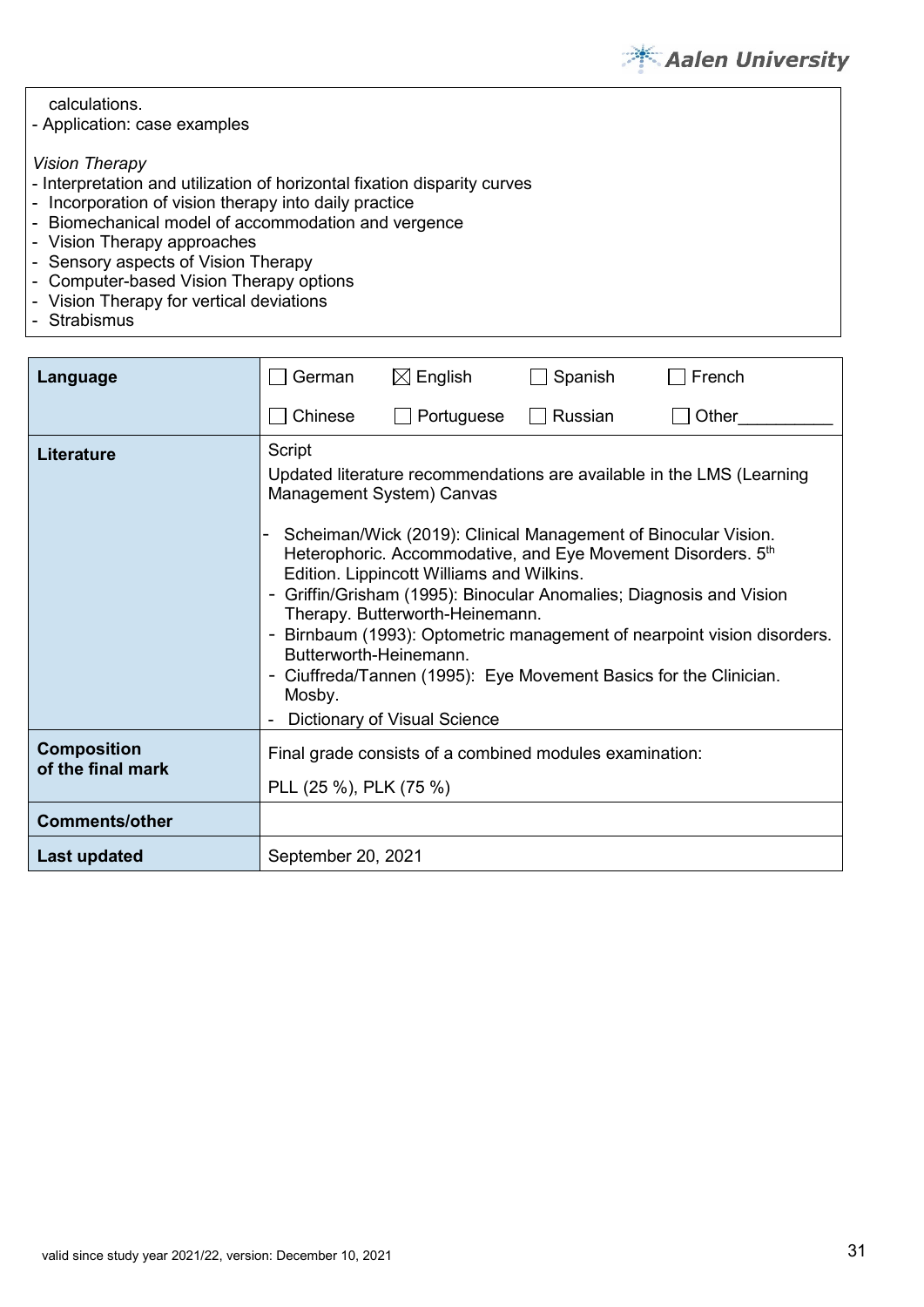

| <b>Aalen University</b> |  |
|-------------------------|--|
|                         |  |

**Faculty** Optics and Mechatronics Module description M.Sc. Vision Science and Business (Optometry) **Module Coordinator**

| <b>Course of Study</b><br><b>Sc. Vision Science and Business.</b><br>(Optometry) | SPO 510 |
|----------------------------------------------------------------------------------|---------|
| <b>Module Coordinator</b><br>Prof. Dr. Anna Nagl                                 |         |

| Module name                  |                                      | <b>Pediatric Optometry</b> |                                                                                                                                                                                         |  | <b>Module no. 29836</b>                                               |                                          |                 |
|------------------------------|--------------------------------------|----------------------------|-----------------------------------------------------------------------------------------------------------------------------------------------------------------------------------------|--|-----------------------------------------------------------------------|------------------------------------------|-----------------|
| CP                           | <b>Semester</b><br>hours per<br>week | <b>Workload</b>            | Contact<br><b>Self</b><br>study<br>time                                                                                                                                                 |  | <b>Begin of offer</b>                                                 | Se-<br>mester                            | <b>Duration</b> |
| 5                            | 4                                    | 150                        | 90<br>$\boxtimes$ winter semester or<br>60<br>$\boxtimes$ summer semester                                                                                                               |  | will be announced<br>on the notice<br>board and in the<br>I MS canvas | $\boxtimes$<br>1 semester<br>2 semesters |                 |
| <b>Target degree</b>         |                                      |                            | <b>Module type</b>                                                                                                                                                                      |  | Year of study                                                         | <b>Relevance</b><br>in courses of study  |                 |
| Master of Science (M.Sc.)    |                                      |                            | Elective module                                                                                                                                                                         |  |                                                                       |                                          |                 |
| <b>Form of studies</b>       |                                      |                            | $\boxtimes$ Lab<br>$\boxtimes$ Lecture<br>$\boxtimes$ Tutorial<br>$\boxtimes$ Self study<br>Seminar<br>$\boxtimes$ Assignment $\boxtimes$ Project work $\boxtimes$ Other: Paper, Report |  |                                                                       |                                          |                 |
| <b>Admission requirement</b> |                                      |                            | Successful completion of module "Vision Therapy and Binocular Vision"                                                                                                                   |  |                                                                       |                                          |                 |

|                      | <b>Courses/lectures</b>               |                                                                                                                                                                                                             |                     |                                      |                |                                                                      |                                         |
|----------------------|---------------------------------------|-------------------------------------------------------------------------------------------------------------------------------------------------------------------------------------------------------------|---------------------|--------------------------------------|----------------|----------------------------------------------------------------------|-----------------------------------------|
| <b>Course</b><br>no. | Title of the<br>course/lecture        | <b>Lecturer</b>                                                                                                                                                                                             | <b>Type</b>         | <b>Semester</b><br>hours per<br>week | CP             | Se-<br>mester                                                        | Module exam:<br>type/length/<br>grading |
| 29413                | Pediatric<br>Optometry                | John P. Lowery,<br>OD, MEd, FAAO,<br>Hannu Laukkanen,<br>OD, MEd, FAAO,<br>FCOVD-A<br>Professors at the College<br>of Optometry at the Pacific<br>University<br>Labs: Katja<br>Schiborr et al,<br>all M.Sc. | Lecture<br>Labs     | $\overline{2}$                       | 3              | will be announced<br>on the notice<br>board and in the<br>LMS canvas | <b>PLK</b><br>and<br><b>PLR</b>         |
|                      | <b>Course type</b>                    | Year of study                                                                                                                                                                                               |                     |                                      |                |                                                                      | 60 minutes                              |
|                      | Elective course                       |                                                                                                                                                                                                             |                     |                                      |                |                                                                      | graded                                  |
| <b>Course</b><br>no. | <b>Title of the</b><br>course/lecture | Lecturer                                                                                                                                                                                                    | <b>Type</b>         | <b>Semester</b><br>hours per<br>week | CP             | Se-<br>mester                                                        |                                         |
| 29414                | Case Management<br>Pediatric          | John P. Lowery,<br>OD, MEd, FAAO,<br>Hannu Laukkanen,<br>OD, MEd, FAAO,<br>FCOVD-A                                                                                                                          | I ecture<br>Project | $\overline{2}$                       | $\overline{2}$ | will be announced<br>on the notice<br>board and in the<br>LMS canvas |                                         |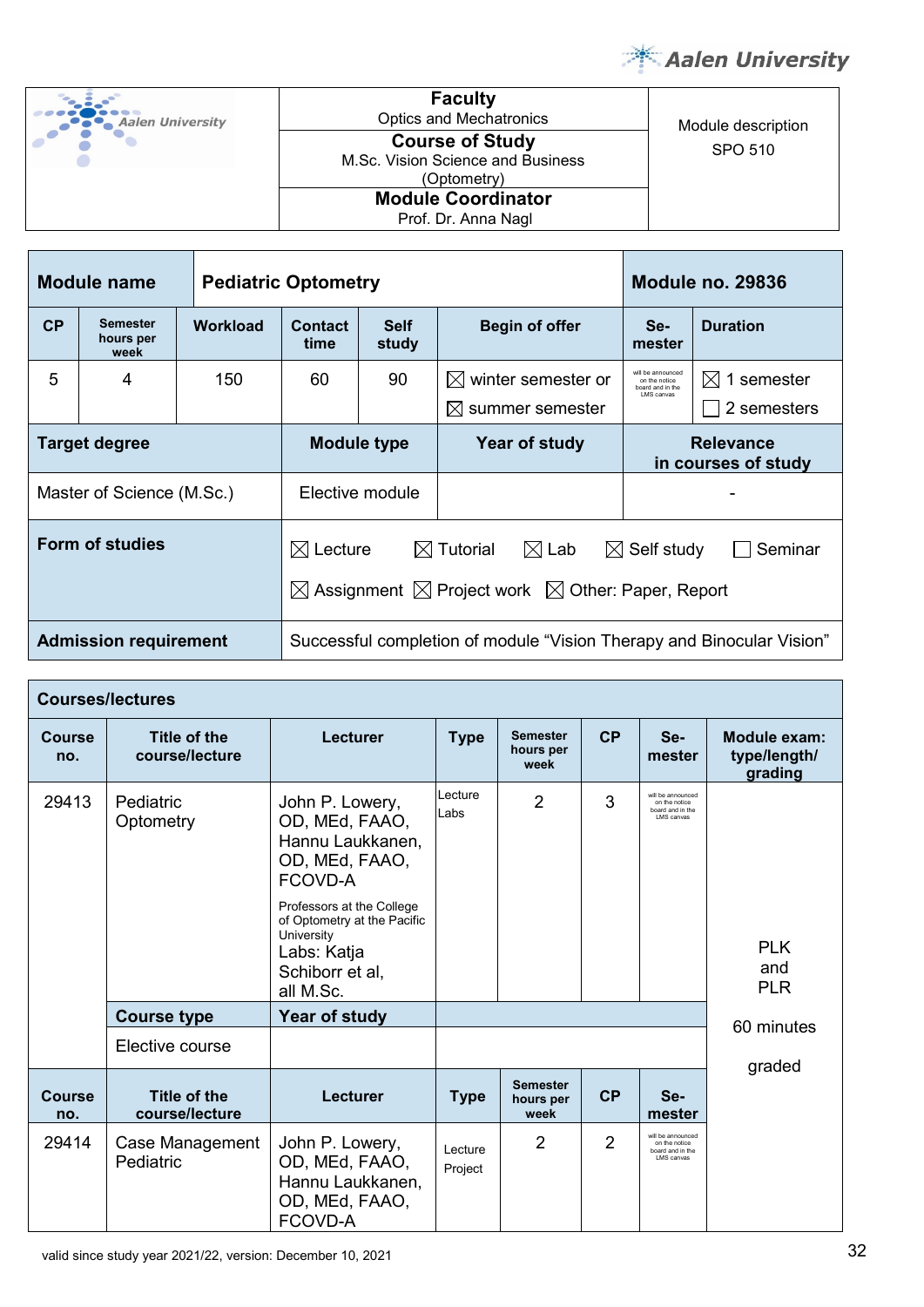

|                                  |                    | Professors at the College<br>of Optometry at the Pacific<br>University<br>Labs: Katja<br>Schiborr et al,<br>all M.Sc. |  |  |  |
|----------------------------------|--------------------|-----------------------------------------------------------------------------------------------------------------------|--|--|--|
|                                  | <b>Course type</b> | Year of study                                                                                                         |  |  |  |
|                                  | Elective course    |                                                                                                                       |  |  |  |
| <b>Permitted aids</b>            |                    |                                                                                                                       |  |  |  |
| <b>Learning goals/competence</b> |                    |                                                                                                                       |  |  |  |

#### **Professional competence**

The students will become an entry-level optometrist with the knowledge and skills to understand vision disorders impacting the pediatric population. The students are able to relate basic knowledge of vision development. They can formulate knowledge and skills in assessment techniques unique to pediatric optometry. The students are able to ascertain the relationships between vision and learning; and are able to transfer the skills in optometric case management for the pediatric patient.

#### **Methodological competence**

The student are able to transfer methods in assessment techniques for pediatric patients.

#### **Interdisciplinary competence**

The students are able to develop the mastery of the knowledge on a level where the student can educate the public within their scope of practice as well as develop communication skills to be able to organize key information from a pediatric patient.

| Competence area                         | <b>Concentration</b> | <b>Minor concentration</b> | In small amounts |
|-----------------------------------------|----------------------|----------------------------|------------------|
| <b>Professional competence</b>          | IХ                   |                            |                  |
| Methodological<br>competence            | IX                   |                            |                  |
| Interdisciplinary general<br>competence | IХ                   |                            |                  |

#### **Lecture contents**

- Overview of vision disorders and developmental milestones impacting the pediatric population
- Basic examination and assessment of the infant, toddler, pre-school, and school-aged child
- Near-point vision analysis and assessment of visual perception
- Relationship between vision and learning
- Lens prescribing and vision therapy in pediatric optometry

Clinic based assignments

- Basic examination and assessment of the infant, toddler, pre-school, and school-aged child
- Near-point vision analysis and assessment of visual perception
- Relationship between vision and learning
- Lens prescribing and vision therapy in pediatric optometry

| Language          | ∣ German                                                              | $\boxtimes$ English | $\Box$ Spanish | $\mathsf{F}$ rench |  |
|-------------------|-----------------------------------------------------------------------|---------------------|----------------|--------------------|--|
|                   | □ Chinese                                                             | Portuguese          | $\Box$ Russian | <b>Other</b>       |  |
| <b>Literature</b> | Script                                                                |                     |                |                    |  |
|                   | Updated literature recommendations are available in the LMS (Learning |                     |                |                    |  |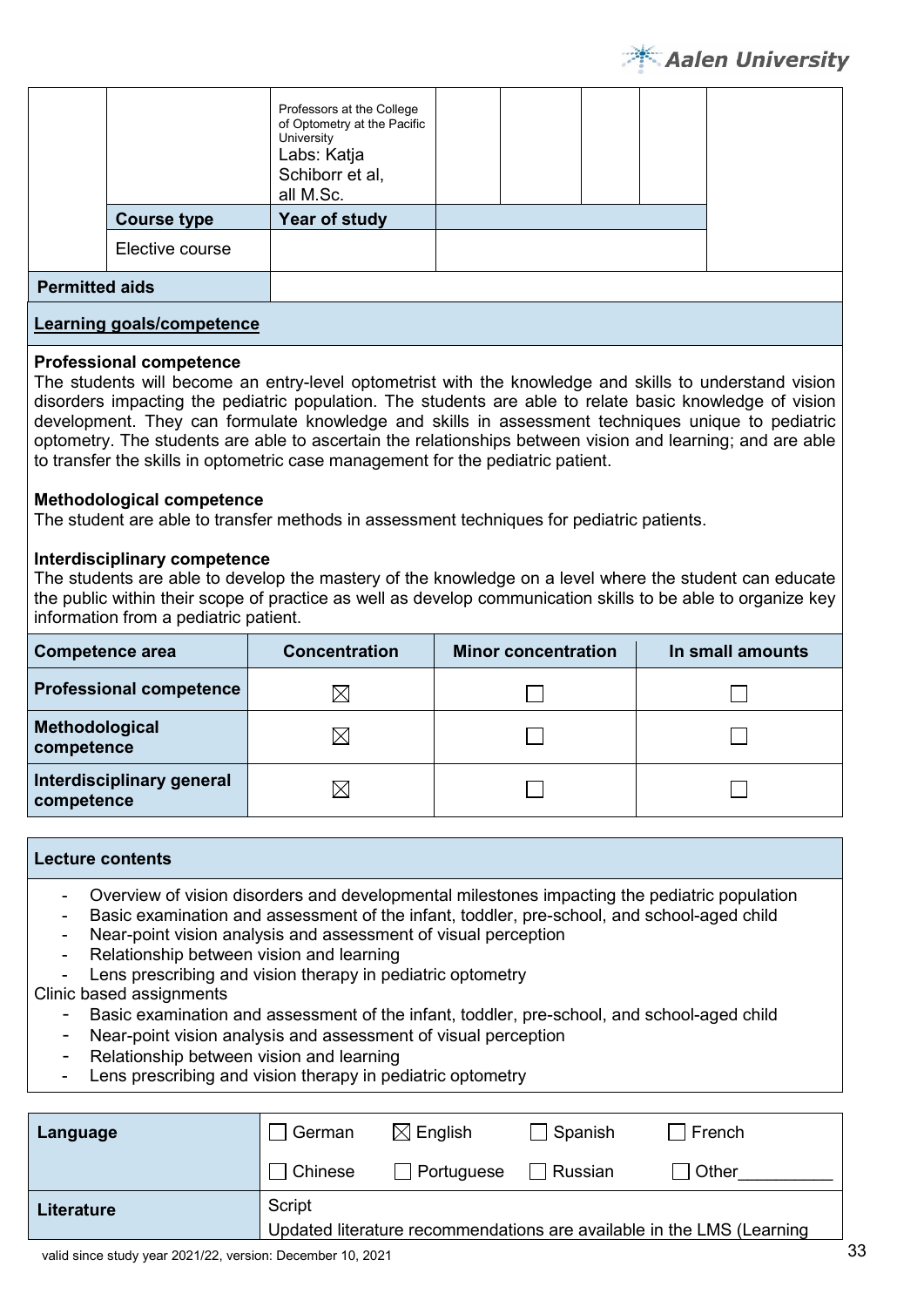

|                                         | Management System) Canvas                                                                                                              |
|-----------------------------------------|----------------------------------------------------------------------------------------------------------------------------------------|
|                                         | Required text: "Clinical Pediatric Optometry" by Press & Moore                                                                         |
|                                         | Suggested Reading:<br>- Scheiman, M./Rouse, M. (2006): Optometric Management of Learning-<br><b>Related Vision Problems, Elsevier,</b> |
|                                         | Birnbaum, M. (1993): Optometric Management of Nearpoint Vision<br>$\blacksquare$<br>Disorders, 2. Edition Butterworth-Heinemann.       |
| <b>Composition</b><br>of the final mark | Final grade consists of a combined modules examination:<br>PLK (75 %), PLR (25 %)                                                      |
| <b>Comments/other</b>                   | Minimum 10 students                                                                                                                    |
| Last updated                            | September 20, 2021                                                                                                                     |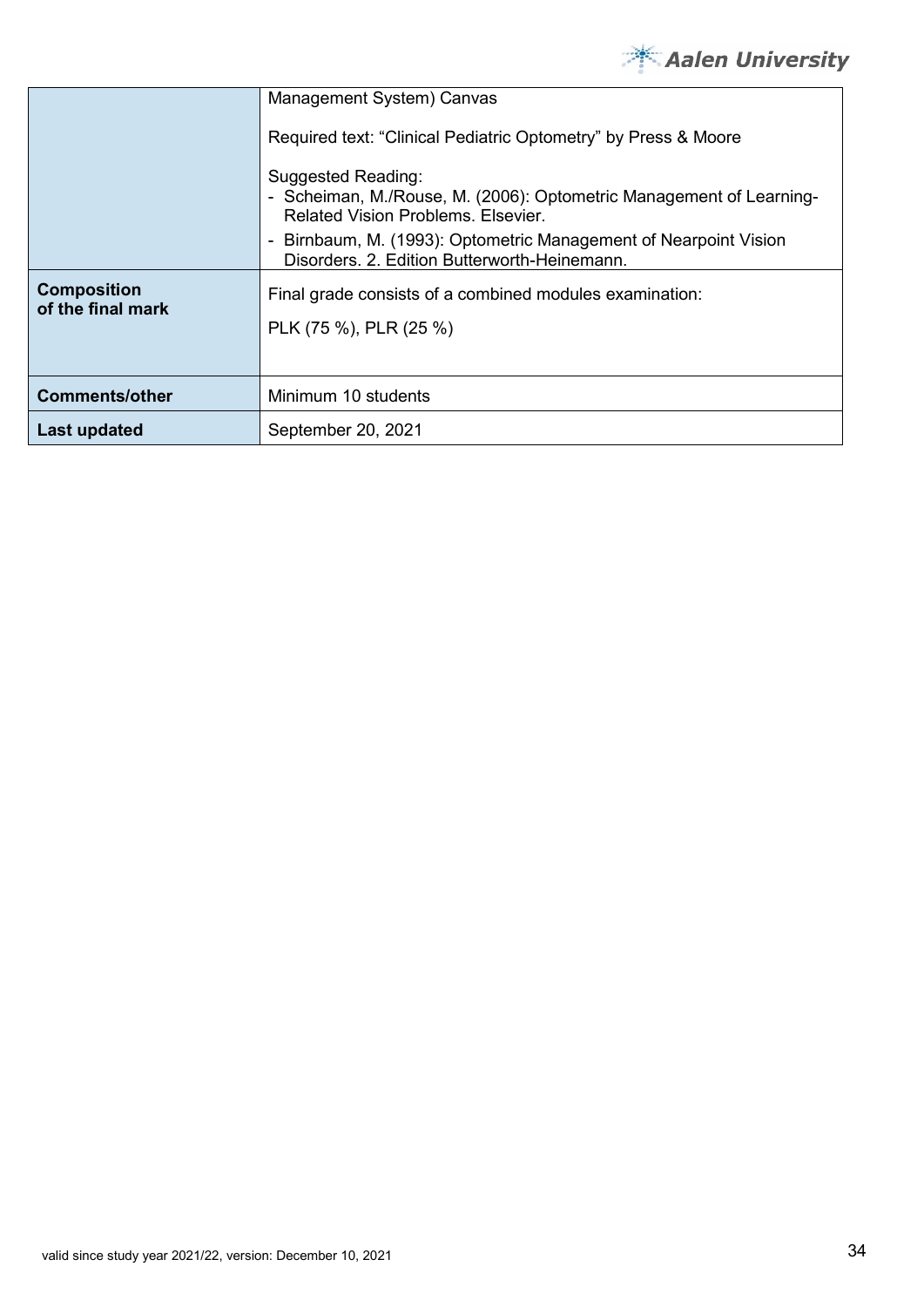



**Faculty** Optics and Mechatronics Module description SPO 510 **Course of Study**  M.Sc. Vision Science and Business (Optometry) **Module Coordinator**

Т

Prof. Dr. Anna Nagl

| Module name<br><b>Sports Vision</b> |                                      |          |                                                |                 | <b>Module no. 29837</b>                                                                                         |                                         |                                       |
|-------------------------------------|--------------------------------------|----------|------------------------------------------------|-----------------|-----------------------------------------------------------------------------------------------------------------|-----------------------------------------|---------------------------------------|
| CP                                  | <b>Semester</b><br>hours per<br>week | Workload | <b>Contact</b><br><b>Self</b><br>study<br>time |                 | <b>Begin of offer</b>                                                                                           | Se-<br>mester                           | <b>Duration</b>                       |
| 5                                   |                                      | 150      | 15                                             | 135             | $\boxtimes$ winter semester or<br>$\boxtimes$ summer semester                                                   |                                         | $\boxtimes$ 1 semester<br>2 semesters |
| <b>Target degree</b>                |                                      |          | <b>Module type</b>                             |                 | Year of study                                                                                                   | <b>Relevance</b><br>in courses of study |                                       |
| Master of Science (M.Sc.)           |                                      |          |                                                | Elective module |                                                                                                                 |                                         |                                       |
| Form of studies                     |                                      |          | $\boxtimes$ Lecture                            |                 | $\boxtimes$ Tutorial<br>$\boxtimes$ Lab<br>Assignment $\boxtimes$ Project work $\boxtimes$ Other: Paper, Report | $\boxtimes$ Self study                  | Seminar                               |
| <b>Admission requirement</b>        |                                      |          |                                                |                 |                                                                                                                 |                                         |                                       |

| <b>Courses/lectures</b> |                                              |                                                                                                                                                                                                    |                 |                                      |                |                                                                       |                                         |
|-------------------------|----------------------------------------------|----------------------------------------------------------------------------------------------------------------------------------------------------------------------------------------------------|-----------------|--------------------------------------|----------------|-----------------------------------------------------------------------|-----------------------------------------|
| <b>Course</b><br>no.    | <b>Title of the</b><br>course/lecture        | <b>Lecturer</b>                                                                                                                                                                                    | <b>Type</b>     | <b>Semester</b><br>hours per<br>week | CP             | Se-<br>mester                                                         | Module exam:<br>type/length/<br>grading |
| 29415                   | <b>Sports Vision</b>                         | Graham<br>Erickson, B.S.,<br>O.D., FAAO,<br>FCOVD,<br>Fraser C. Horn,<br>OD, FAAO,<br>Professors of<br>Optometry at the<br>College of Optometry at<br>the Pacific University                       | Lecture<br>Labs | 1                                    | $\overline{2}$ | will be announced<br>on the notice<br>board and in the<br>I MS canvas | <b>PLP</b>                              |
|                         | <b>Course type</b>                           | Year of study                                                                                                                                                                                      |                 |                                      |                |                                                                       |                                         |
|                         | Elective course                              |                                                                                                                                                                                                    |                 |                                      |                |                                                                       | 20 minutes                              |
| <b>Course</b><br>no.    | <b>Title of the</b><br>course/lecture        | <b>Lecturer</b>                                                                                                                                                                                    | <b>Type</b>     | <b>Semester</b><br>hours per<br>week | <b>CP</b>      | Se-<br>mester                                                         | graded                                  |
| 29416                   | Clinical<br>Observations in the<br><b>US</b> | <b>Willard Bleything</b><br>B.S., M.Sc.,<br>O.D., F.A.A.O.,<br>Distinguished University<br>Professor of Optometry<br>and Public Health at the<br>College of Optometry at<br>the Pacific University | Project         |                                      | 3              | will be announced<br>on the notice<br>board and in the<br>LMS canvas  |                                         |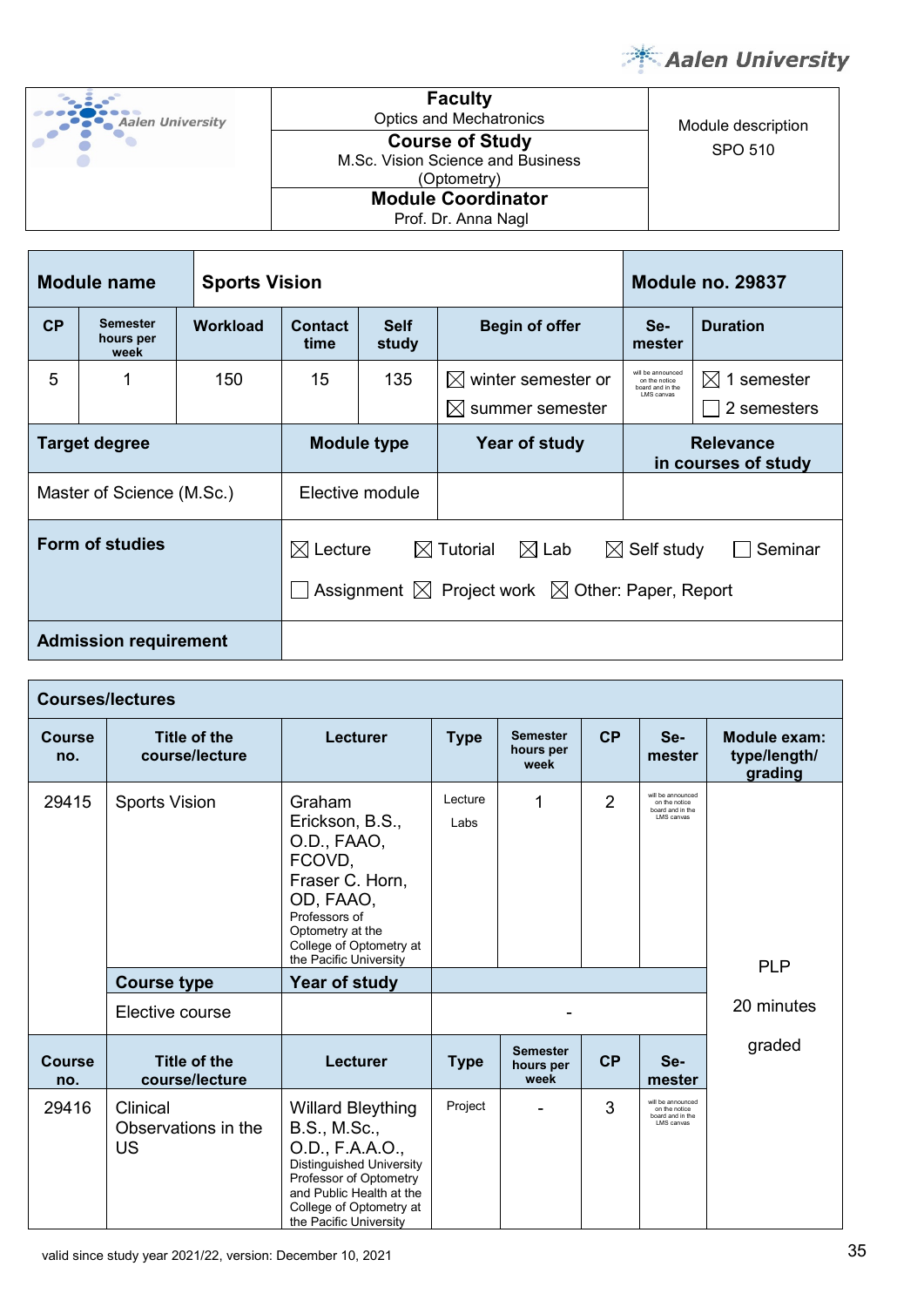|                       | <b>Course type</b> | Year of study |  |
|-----------------------|--------------------|---------------|--|
|                       | Elective course    |               |  |
| <b>Permitted aids</b> |                    |               |  |

#### **Professional competence**

The students are able to determine the pertinent visual skills utilized in sport. The are able to provide the rationale and research results in support of specific sports vision performance skills including normative data. They are able to provide strategies for a comprehensive evaluation of athletes to provide a background for protective eyewear issues; and, to learn vision training techniques utilized in visual skills related to athletes.

The students can demonstrate the ability to build sports vision services into an optometric practice. They are able to determine the visual skills most pertinent in various sports and apply research results in testing for specific sports performance skills. They are able to organize a comprehensive evaluation for athletes competing in various sports. The students are able to manage refractive treatment options including filters and eyewear considerations for safety; and, apply vision training to enhance visual skills essential to sports.

#### **Methodological competence**

The students are able to employ strategies to build sports vision into an optometric practice and to provide case management strategies for refractive components, enhancement filters, contact lenses, and refractive surgery for athletes.

#### **Interdisciplinary competence**

The students are able to educate the public within their scope of practice.

| <b>Competence area</b>                  | <b>Concentration</b> | <b>Minor concentration</b> | In small amounts |
|-----------------------------------------|----------------------|----------------------------|------------------|
| <b>Professional competence</b>          | IX                   |                            |                  |
| Methodological<br>competence            | $\times$             |                            |                  |
| Interdisciplinary general<br>competence | IX                   |                            |                  |

#### **Lecture contents**

The theory and practice of sports vision is presented in detail. The course emphasizes exploration of the research base supporting sports vision services, analysis of visual and environmental task demands in sports, evaluation procedures for athletes, and optometric intervention approaches. Strategies for practice development are discussed. The emphasis of the lab portion will be integration of didactic information with instrumentation used in sports vision.

A sports vision screening is conducted with a sports team in the US. This project involves designing the evaluation, creating screening forms, setting up and conducting the screening, analyzing data, and creating reports.

| Language           | German                                                                                                                         | $\boxtimes$ English | ∃ Spanish | ∣ French |
|--------------------|--------------------------------------------------------------------------------------------------------------------------------|---------------------|-----------|----------|
|                    | Chinese                                                                                                                        | $\Box$ Portuguese   | Russian   | l Other  |
| <b>Literature</b>  | Script<br>Erickson, G. (2007): Sports Vision: Vision Care for the Enhancement of<br>Sports Performance. Butterworth-Heinemann. |                     |           |          |
| <b>Composition</b> |                                                                                                                                |                     |           |          |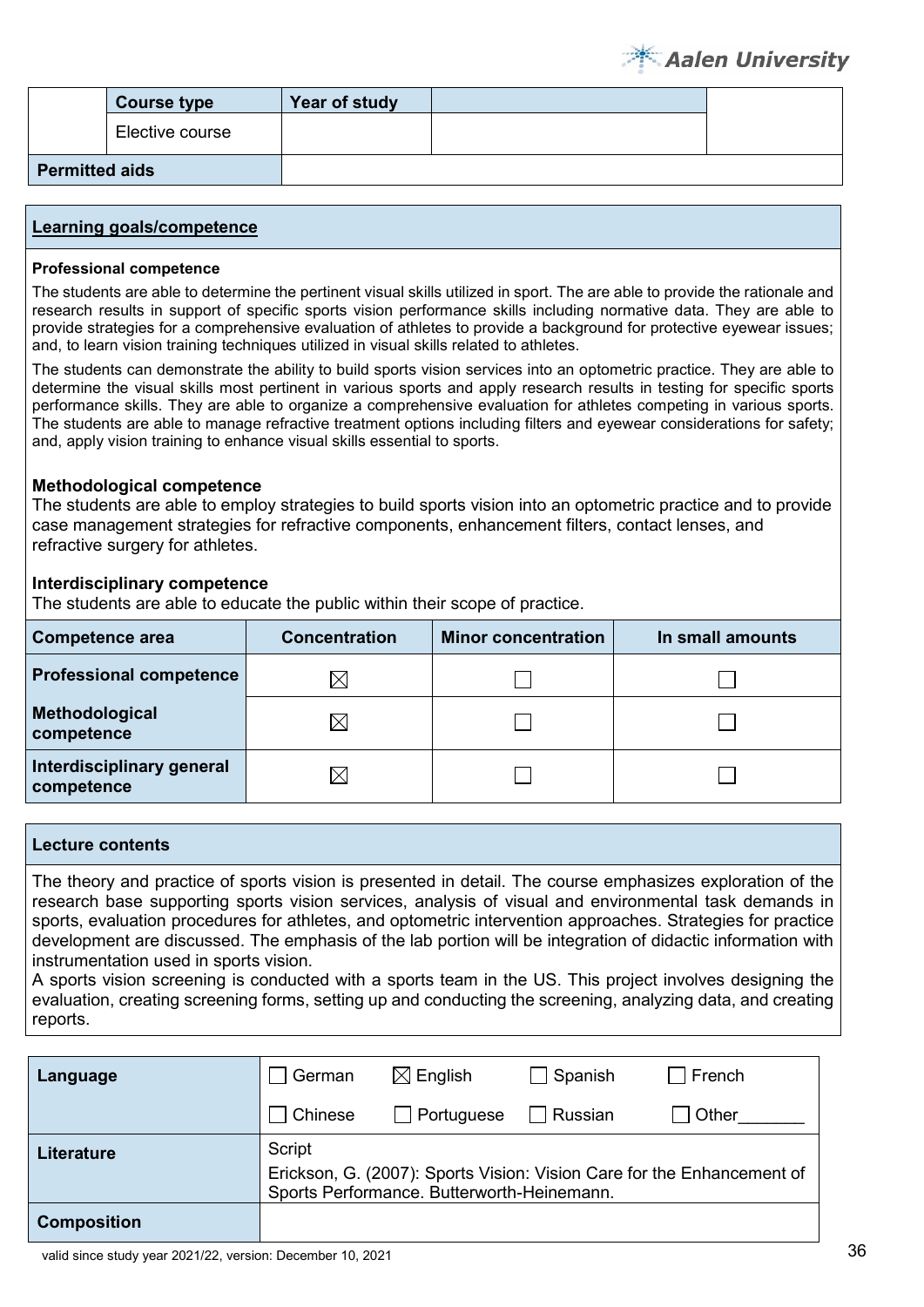

| of the final mark     |                     |
|-----------------------|---------------------|
| <b>Comments/other</b> | Minimum 10 students |
| Last updated          | September 20, 2021  |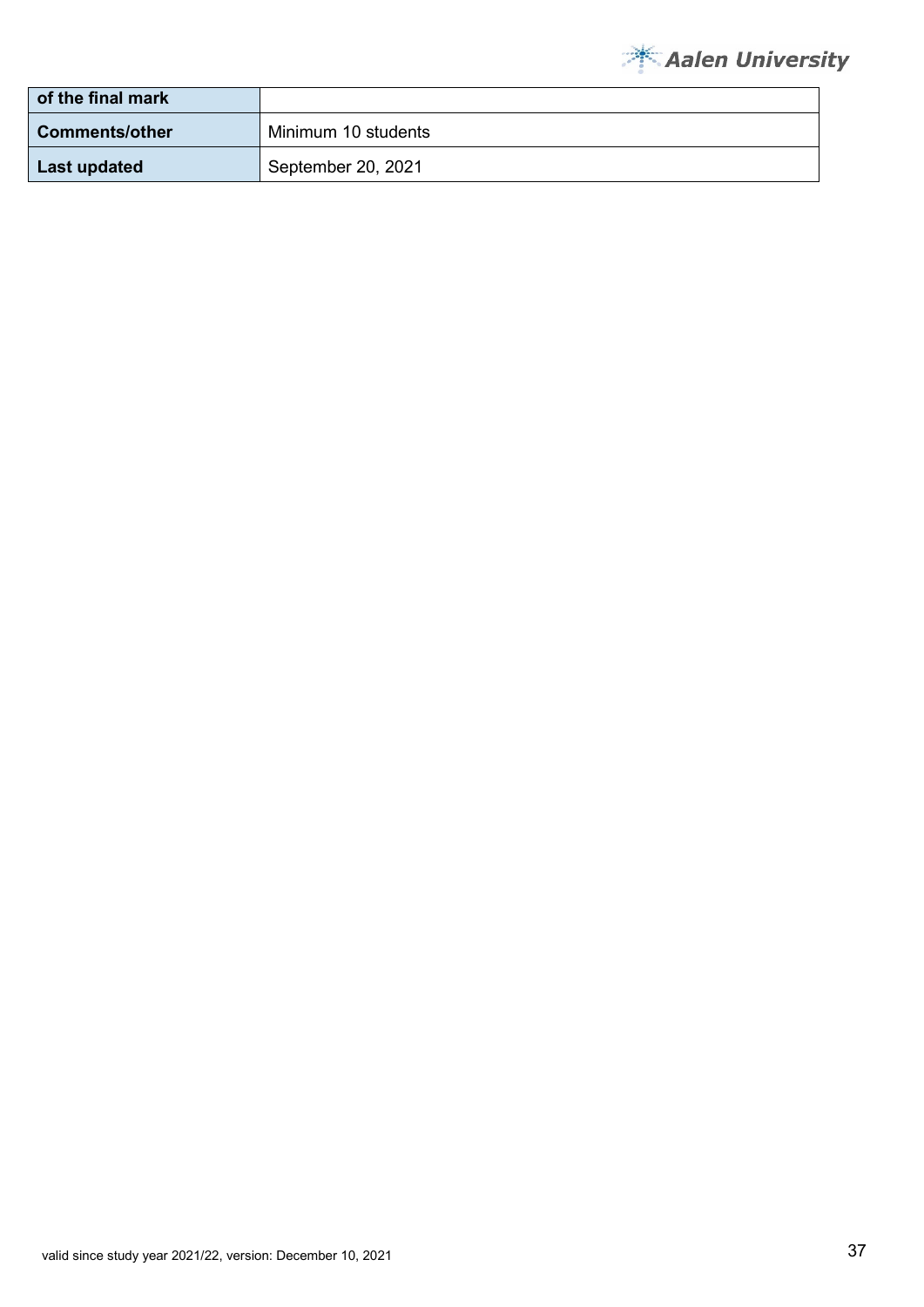

| <b>Aalen University</b> | <b>Faculty</b><br><b>Optics and Mechatronics</b>                           | Module description |
|-------------------------|----------------------------------------------------------------------------|--------------------|
|                         | <b>Course of Study</b><br>M.Sc. Vision Science and Business<br>(Optometry) | SPO 510            |
|                         | <b>Module Coordinator</b><br>Prof. Dr. Anna Nagl                           |                    |

| <b>Low Vision</b><br><b>Module name</b> |                                      |          |                                                |            | <b>Module no. 29838</b>                                                               |                                                                       |                                |
|-----------------------------------------|--------------------------------------|----------|------------------------------------------------|------------|---------------------------------------------------------------------------------------|-----------------------------------------------------------------------|--------------------------------|
| CP                                      | <b>Semester</b><br>hours per<br>week | Workload | <b>Contact</b><br><b>Self</b><br>study<br>time |            | <b>Begin of offer</b>                                                                 | Se-<br>mester                                                         | <b>Duration</b>                |
| 5                                       | 3                                    | 150      | 45                                             | 105        | winter semester or<br>$\bowtie$<br>$\bowtie$<br>summer semester                       | will be announced<br>on the notice<br>board and in the<br>I MS canvas | 1 semester<br>M<br>2 semesters |
| <b>Target degree</b>                    |                                      |          | <b>Module type</b>                             |            | Year of study                                                                         | <b>Relevance</b><br>in courses of study                               |                                |
| Master of Science (M.Sc.)               |                                      |          | Elective module                                |            |                                                                                       |                                                                       |                                |
| <b>Form of studies</b>                  |                                      |          | $\boxtimes$ Lecture                            | Assignment | <b>Tutorial</b><br>l Lab<br>$\boxtimes$ Project work $\boxtimes$ Other: Paper, Report | $\boxtimes$ Self study                                                | Seminar                        |
| <b>Admission requirement</b>            |                                      |          |                                                |            |                                                                                       |                                                                       |                                |

| <b>Courses/lectures</b> |                                |                                                        |                 |                                      |    |                                                                       |                                         |
|-------------------------|--------------------------------|--------------------------------------------------------|-----------------|--------------------------------------|----|-----------------------------------------------------------------------|-----------------------------------------|
| Course<br>no.           | Title of the<br>course/lecture | Lecturer                                               | <b>Type</b>     | <b>Semester</b><br>hours per<br>week | CP | Se-<br>mester                                                         | Module exam:<br>type/length/<br>grading |
| 29417                   | Low Vision                     | Georg<br>Scheuerer,<br>M.Sc.,<br><b>Andreas Polzer</b> | Lecture<br>Labs | 3                                    | 4  | will be announced<br>on the notice<br>board and in the<br>LMS canvas  |                                         |
|                         | <b>Course type</b>             | Year of study                                          |                 |                                      |    |                                                                       |                                         |
|                         | Elective course                |                                                        |                 |                                      |    |                                                                       | <b>PLK</b>                              |
| <b>Course</b><br>no.    | Title of the<br>course/lecture | Lecturer                                               | <b>Type</b>     | <b>Semester</b><br>hours per<br>week | CP | Se-<br>mester                                                         | 60 minutes                              |
| 29418                   | Low Vision Project             | Georg<br>Scheuerer,<br>M.Sc.,<br><b>Andreas Polzer</b> | Project         |                                      | 1  | will be announced<br>on the notice<br>board and in the<br>I MS canvas | graded                                  |
|                         | <b>Course type</b>             | Year of study                                          |                 |                                      |    |                                                                       |                                         |
|                         | Elective course                |                                                        |                 |                                      |    |                                                                       |                                         |
| <b>Permitted aids</b>   |                                |                                                        |                 |                                      |    |                                                                       |                                         |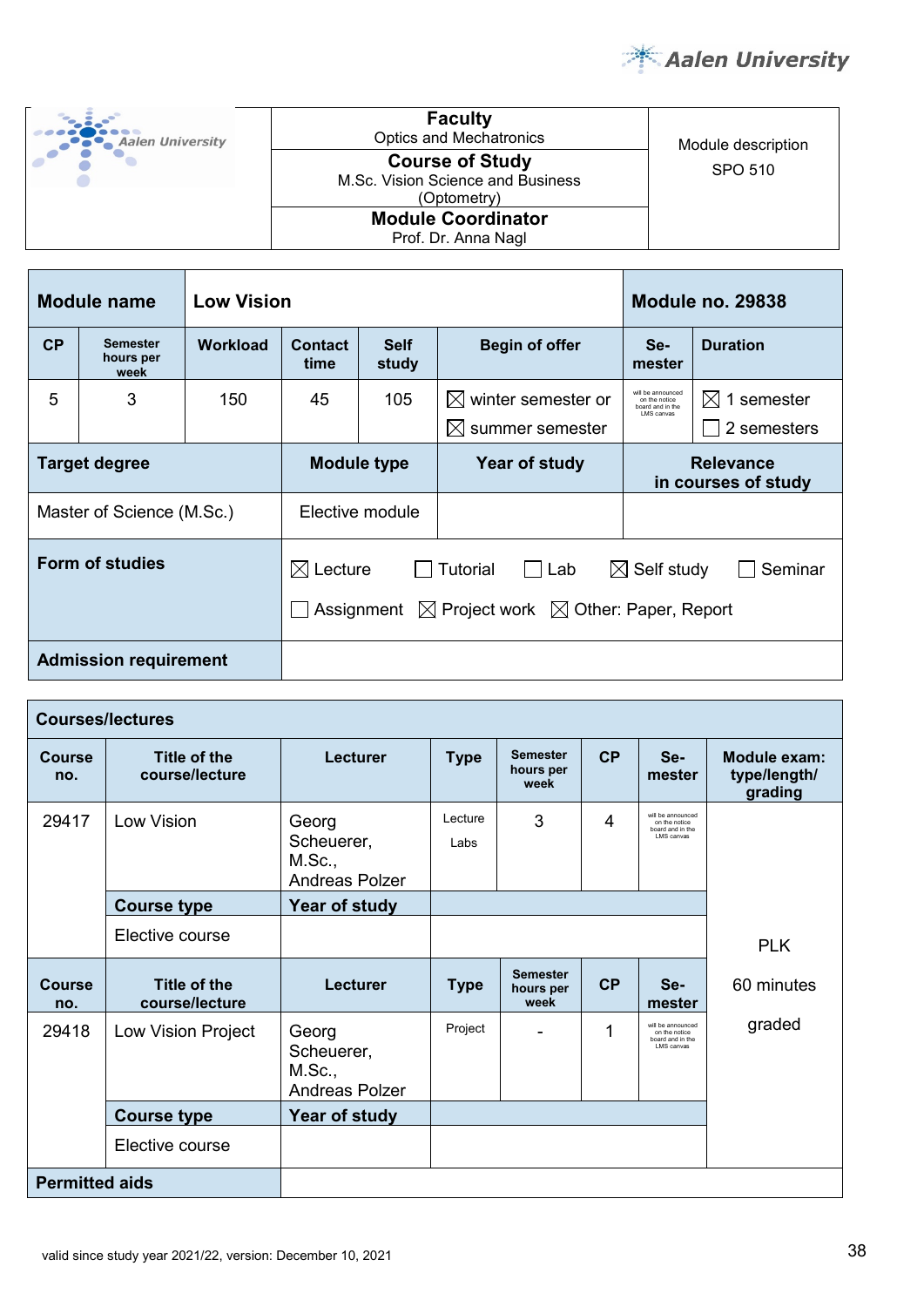

#### **Professional competence**

The students are able to explain the usage, application and dispensing including fitting of magnifying aids. The students can establish the psychology of a visually handicapped person, behaviour, motivation of patients. They can develop knowledge of medical/ocular conditions requiring the use of low vision aids. The students are able to generate advanced knowledge of optics and visual application of low vision aids in ocular conditions. They are able to relate how blind and visually impaired individuals function and their needs including social services.

#### **Methodological competence**

The students are able to transfer certain knowledge about the quantity of magnifying aids, how to use and handle them and also about fitting these aids.

#### **Interdisciplinary general competence**

The students are able to demonstrate knowledge, understanding and skills, and be able to discuss, explain, and manage patients whose vision cannot be improved significantly using conventional spectacles or contact lenses, in order to make the most of their residual vision using magnifying systems and imaging technology.

| <b>Competence area</b>                  | <b>Concentration</b> | <b>Minor concentration</b> | In small amounts |
|-----------------------------------------|----------------------|----------------------------|------------------|
| <b>Professional competence</b>          | X                    |                            |                  |
| Methodological<br>competence            | $\boxtimes$          |                            |                  |
| Interdisciplinary general<br>competence | $\boxtimes$          |                            |                  |

#### **Lecture contents**

- Pathology (diabetic retinopathy, glaucoma, macula degeneration, retinopathia pigmentosa)
- Visual impairment and blindness
- Medical filter-glasses
- Management of life with reduced vision
- Mobility and orientation
- Social assistance, financial aids
- Development of vision in childhood
- Vision and elder patients
- Electrophysiological diagnostics
- Electronic retinal systems
- Simulation and aggravation
- Fitting of Low Vision aids under real circumstances
- Electronically visual systems
- Social advisory service (social and technical criterions)

| Language   | ∣ German                            | $\boxtimes$ English | $\Box$ Spanish | French                                                                |
|------------|-------------------------------------|---------------------|----------------|-----------------------------------------------------------------------|
|            | Chinese                             | $\Box$ Portuguese   | Russian        | Other                                                                 |
| Literature | Script<br>Management System) Canvas |                     |                | Updated literature recommendations are available in the LMS (Learning |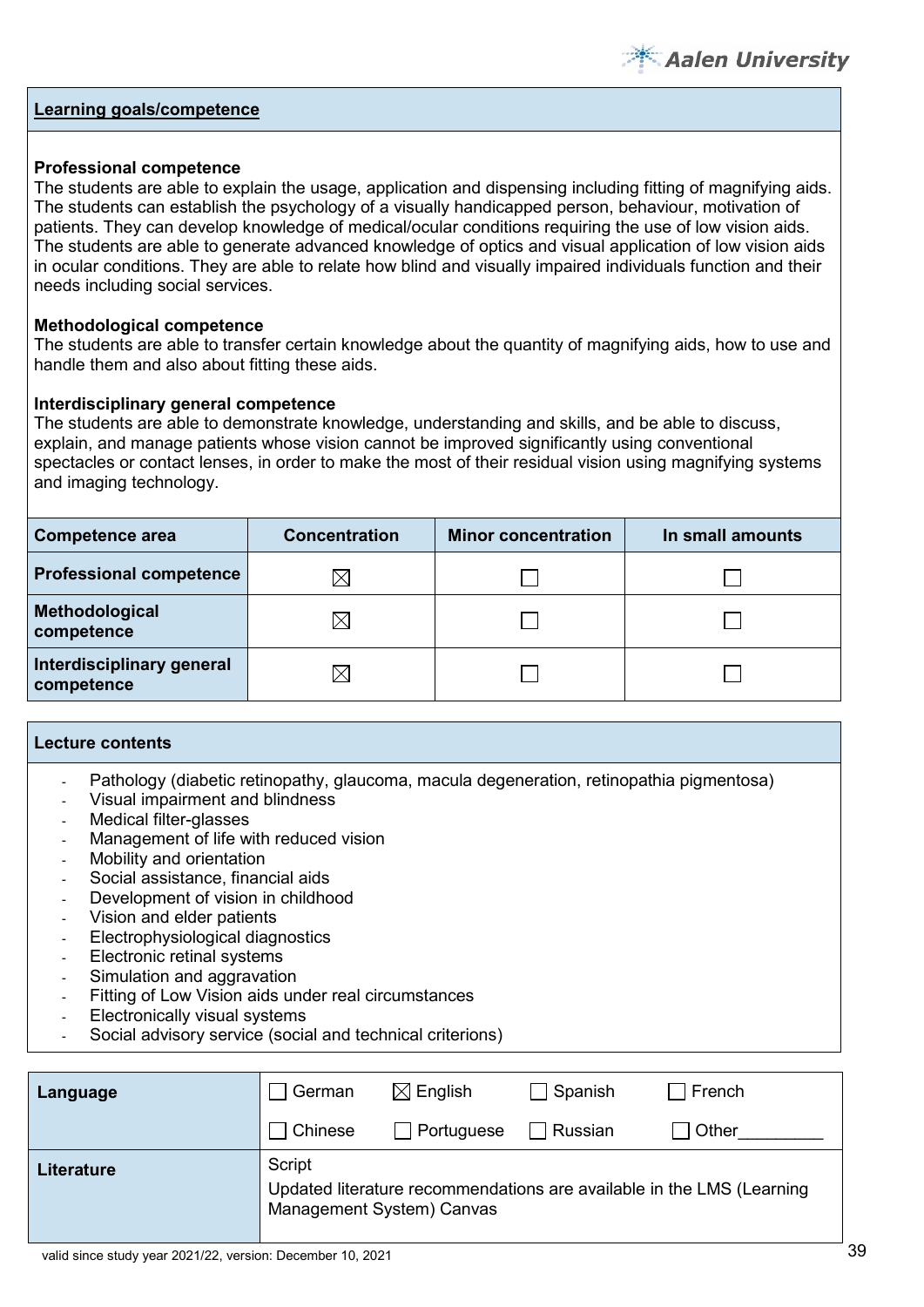

|                                         | Weale: The Senescence of Human Vision                                                                                    |
|-----------------------------------------|--------------------------------------------------------------------------------------------------------------------------|
|                                         | Publications in peer reviewed optometry journals Hammerstein:<br>Rehabilitation in der Augenheilkunde                    |
|                                         | Low Vision Stiftung (Hrsg): 2. Interdisziplinärer Low Vision<br>$\sim$<br>Kongress, Diagnostik, Therapie, Rehabilitation |
|                                         | Lund, Waubke (Hrsg): Ophthalmologische Rehabilitation                                                                    |
|                                         | Wagner: Sehbehinderung und soziale Kompetenz                                                                             |
| <b>Composition</b><br>of the final mark |                                                                                                                          |
| <b>Comments/other</b>                   |                                                                                                                          |
| Last updated                            | September 20, 2021                                                                                                       |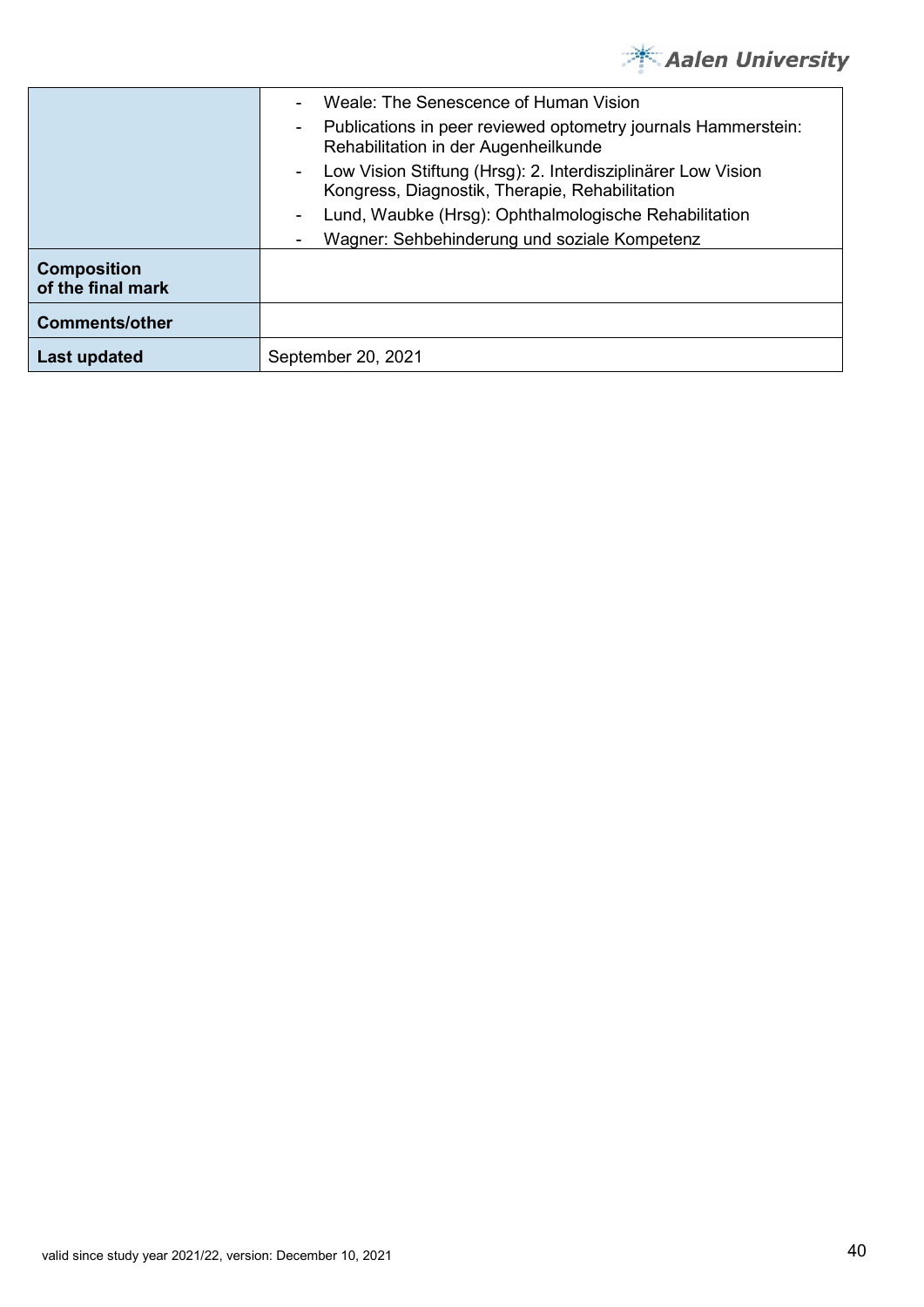

| <b>Aalen University</b> | <b>Faculty</b><br><b>Optics and Mechatronics</b>                           | Module description |
|-------------------------|----------------------------------------------------------------------------|--------------------|
|                         | <b>Course of Study</b><br>M.Sc. Vision Science and Business<br>(Optometry) | SPO 510            |
|                         | <b>Module Coordinator</b><br>Prof. Dr. Rainer Börret                       |                    |

|    | <b>Module name</b>                   | <b>Scientific Methods</b> |                                                                                                                                                                                            |                      |                                                                    | Module no. 29839                                                     |                                        |
|----|--------------------------------------|---------------------------|--------------------------------------------------------------------------------------------------------------------------------------------------------------------------------------------|----------------------|--------------------------------------------------------------------|----------------------------------------------------------------------|----------------------------------------|
| CP | <b>Semester</b><br>hours per<br>week | Workload                  | <b>Contact</b><br>time                                                                                                                                                                     | <b>Self</b><br>study | <b>Begin of offer</b>                                              | Se-<br>mester                                                        | <b>Duration</b>                        |
| 10 | 4                                    | 300                       | 60                                                                                                                                                                                         | 240                  | winter semester or<br>$\mathbb{X}$<br>$\bowtie$<br>summer semester | will be announced<br>on the notice<br>board and in the<br>LMS canvas | 1 semester<br>$\bowtie$<br>2 semesters |
|    | <b>Target degree</b>                 |                           | <b>Relevance</b><br><b>Module type</b><br>Year of study<br>in courses of study                                                                                                             |                      |                                                                    |                                                                      |                                        |
|    | Master of Science (M.Sc.)            |                           |                                                                                                                                                                                            | Elective module      |                                                                    |                                                                      |                                        |
|    | <b>Form of studies</b>               |                           | $\boxtimes$ Lab<br>$\boxtimes$ Lecture<br>$\boxtimes$ Tutorial<br>$\boxtimes$ Self study<br>$\boxtimes$ Seminar<br>$\boxtimes$ Project work $\boxtimes$ Other: Paper, Report<br>Assignment |                      |                                                                    |                                                                      |                                        |
|    | <b>Admission requirement</b>         |                           |                                                                                                                                                                                            |                      |                                                                    |                                                                      |                                        |

|                       | <b>Courses/lectures</b>               |                                                                              |                    |                                      |    |                                                                      |                                         |
|-----------------------|---------------------------------------|------------------------------------------------------------------------------|--------------------|--------------------------------------|----|----------------------------------------------------------------------|-----------------------------------------|
| Course<br>no.         | <b>Title of the</b><br>course/lecture | Lecturer                                                                     | <b>Type</b>        | <b>Semester</b><br>hours per<br>week | CP | Se-<br>mester                                                        | Module exam:<br>type/length/<br>grading |
| 29419                 | <b>Biostatistics</b>                  | Prof. Dr. Wilhelm<br>Kleppmann                                               | Lecture<br>Project | 2                                    | 2  | will be announced<br>on the notice<br>board and in the<br>LMS canvas |                                         |
|                       | <b>Course type</b>                    | Year of study                                                                |                    |                                      |    |                                                                      |                                         |
|                       | Elective course                       |                                                                              |                    |                                      |    |                                                                      |                                         |
| <b>Course</b><br>no.  | <b>Title of the</b><br>course/lecture | Lecturer                                                                     | <b>Type</b>        | <b>Semester</b><br>hours per<br>week | CP | Se-<br>mester                                                        | PLK and PLR                             |
| 29420                 | <b>Scientific Methods</b>             | Prof. Dr. Rainer<br>Börret/Dr. Bernd<br>Dörband/<br>Katja Schiborr,<br>M.Sc. | Lecture<br>Labs    | 2                                    | 8  | will be announced<br>on the notice<br>board and in the<br>LMS canvas | 120 minutes<br>graded                   |
|                       | <b>Course type</b>                    | Year of study                                                                |                    |                                      |    |                                                                      |                                         |
|                       | Elective course                       |                                                                              |                    |                                      |    |                                                                      |                                         |
| <b>Permitted aids</b> |                                       |                                                                              |                    |                                      |    |                                                                      |                                         |
|                       | Learning goals/competence             |                                                                              |                    |                                      |    |                                                                      |                                         |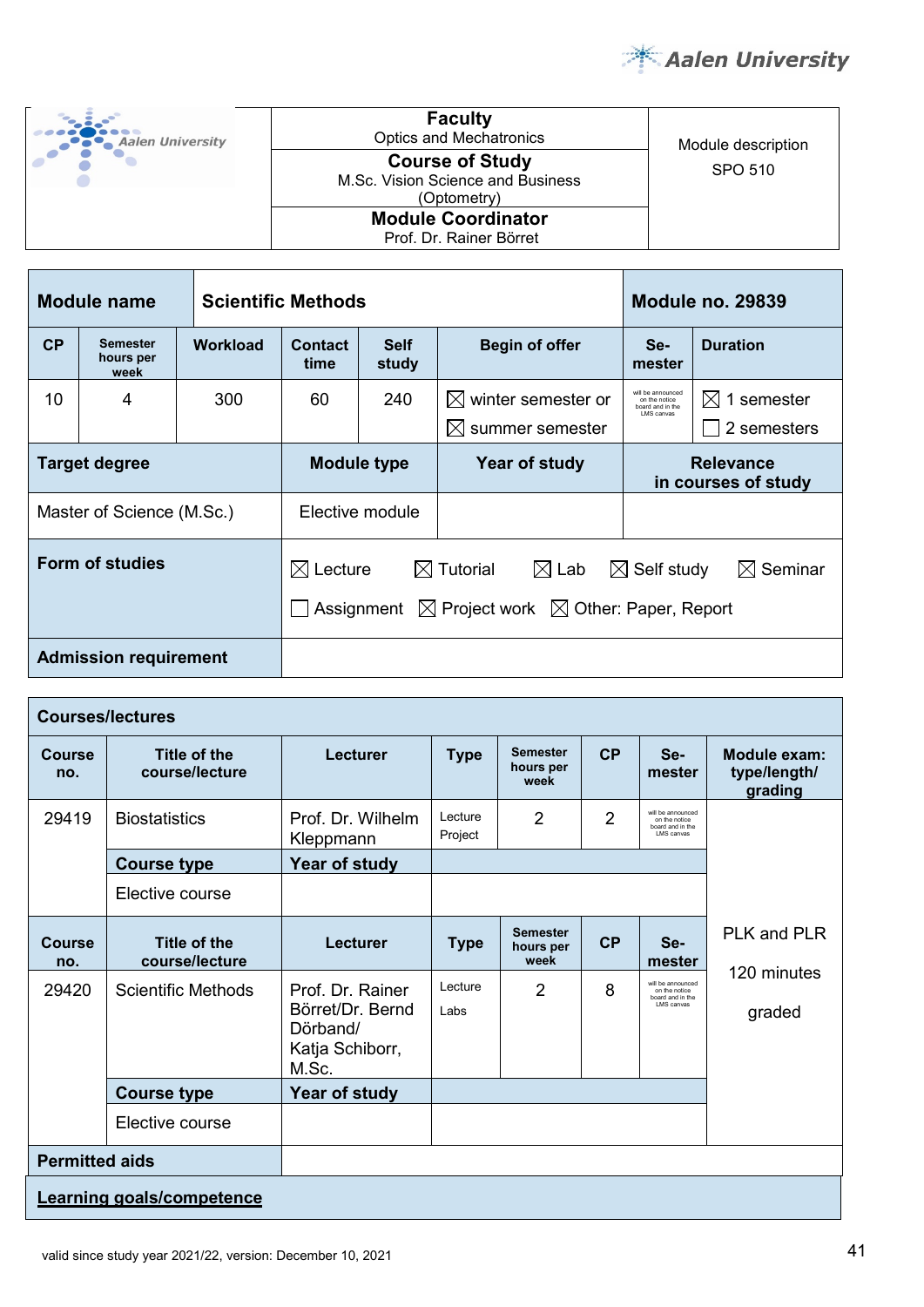# **Professional competence**

The students are able to analyze the physical and optical properties, as well as the design and function of ophthalmic lenses. The students are able to list and describe the general steps of the scientific methods, to apply the scientific methods critically in their academic work, and to use the scientific methods to ask critical and logical questions, and design appropriate studies. After completion, the students can apply the knowledge in an industrial, research and business setting and for an ideal and in-depth counselling of customers.

# **Methodological competence**

The students are able to demonstrate fundamental knowledge and insight into biostatistics for application in laboratory experiments as well as for research. The students can demonstrate knowledge and anaylse in the areas of research design and optical research. They are able to evaluate studies in terms of the scientific methods, weaknesses, and applicability for their presentation. The students can gain a basis for a future career in the field of research and development in the optometric area.

# **Interdisciplinary general competence**

The students can demonstrate interdisciplinary thinking, teamwork as well as presentation techniques.

| <b>Competence area</b>                  | <b>Concentration</b> | <b>Minor concentration</b> | In small amounts |
|-----------------------------------------|----------------------|----------------------------|------------------|
| <b>Professional competence</b>          | IX                   |                            |                  |
| Methodological<br>competence            | IX                   |                            |                  |
| Interdisciplinary general<br>competence |                      |                            | ⋉                |

## **Lecture contents**

- Introduction to research methodology in the optometric field
- Formulation of a research question and study design in the optometric field
- Consideration and management of ethical issues
- Qualitative methods
- Quantitative methods
- Statistical analysis
- Critical analysis of a research paper

| Language                                | German             | $\boxtimes$ English       | Spanish                                                 | French                                                                |
|-----------------------------------------|--------------------|---------------------------|---------------------------------------------------------|-----------------------------------------------------------------------|
|                                         | Chinese            | Portuguese                | Russian                                                 | Other                                                                 |
| <b>Literature</b>                       | Script             | Management System) Canvas |                                                         | Updated literature recommendations are available in the LMS (Learning |
| <b>Composition</b><br>of the final mark | PLK 50%, PLR 50%   |                           | Final grade consists of a combined modules examination: |                                                                       |
| <b>Comments/other</b>                   |                    |                           |                                                         |                                                                       |
| Last updated                            | September 20, 2021 |                           |                                                         |                                                                       |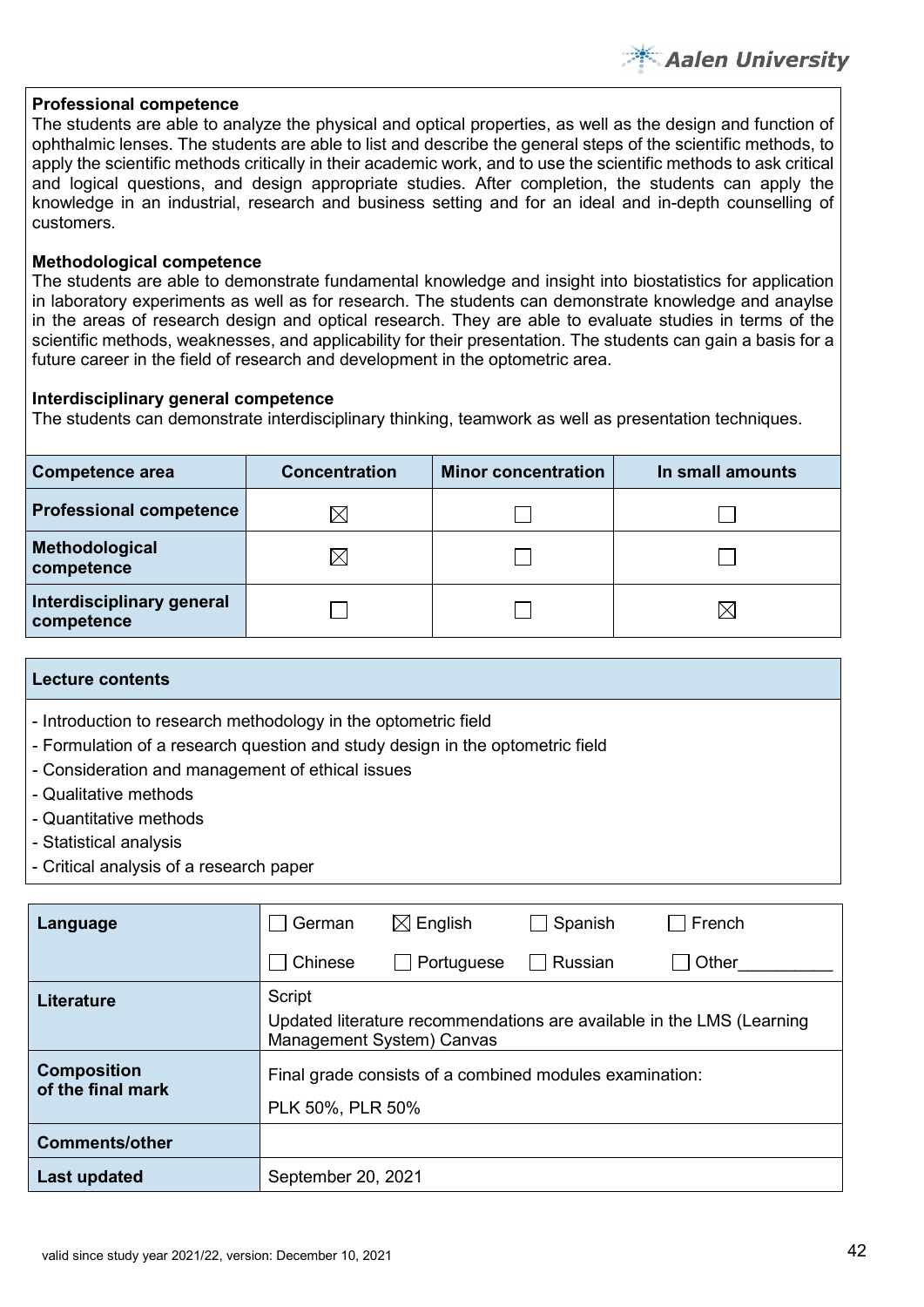

| <b>Aalen University</b> | <b>Faculty</b><br><b>Optics and Mechatronics</b>                           | Module description |
|-------------------------|----------------------------------------------------------------------------|--------------------|
|                         | <b>Course of Study</b><br>M.Sc. Vision Science and Business<br>(Optometry) | SPO 510            |
|                         | <b>Module Coordinator</b><br>Prof. Dr. Anna Nagl                           |                    |

|    | <b>Module name</b>                   |          | <b>Contact Lenses and Refractive Surgery</b>                                                                                                                      |                                                                            |               | <b>Module no. 29840</b>                                              |                                |
|----|--------------------------------------|----------|-------------------------------------------------------------------------------------------------------------------------------------------------------------------|----------------------------------------------------------------------------|---------------|----------------------------------------------------------------------|--------------------------------|
| CP | <b>Semester</b><br>hours per<br>week | Workload | Contact<br><b>Self</b><br><b>Begin of offer</b><br>study<br>time                                                                                                  |                                                                            | Se-<br>mester | <b>Duration</b>                                                      |                                |
| 5  | 4                                    | 150      | 60                                                                                                                                                                | 90<br>winter semester or<br>$\mathbb{X}$<br>$\boxtimes$<br>summer semester |               | will be announced<br>on the notice<br>board and in the<br>LMS canvas | 1 semester<br>M<br>2 semesters |
|    | <b>Target degree</b>                 |          | <b>Module type</b><br>Year of study                                                                                                                               |                                                                            |               | <b>Relevance</b><br>in courses of study                              |                                |
|    | Master of Science (M.Sc.)            |          | Elective module                                                                                                                                                   |                                                                            |               |                                                                      |                                |
|    | Form of studies                      |          | Lecture<br>$\boxtimes$ Self study<br>$\boxtimes$ Seminar<br>Tutorial<br>$\boxtimes$ Lab<br>$\bowtie$<br>Project work $\Box$<br>Other: Paper, Report<br>Assignment |                                                                            |               |                                                                      |                                |
|    | <b>Admission requirement</b>         |          |                                                                                                                                                                   |                                                                            |               |                                                                      |                                |

|                       | <b>Courses/lectures</b>               |                     |                 |                                      |                |                                                                              |                                                |
|-----------------------|---------------------------------------|---------------------|-----------------|--------------------------------------|----------------|------------------------------------------------------------------------------|------------------------------------------------|
| <b>Course</b><br>no.  | Title of the<br>course/lecture        | <b>Lecturer</b>     | <b>Type</b>     | <b>Semester</b><br>hours per<br>week | CP             | Se-<br>mester                                                                | <b>Module exam:</b><br>type/length/<br>grading |
| 29421                 | <b>Contact Lenses</b>                 | Mike Wyss,<br>M.Sc. | Lecture<br>Labs | $\overline{2}$                       | 3              | will be announced.<br>on the notice<br>board and in the<br><b>LMS</b> canvas |                                                |
|                       | <b>Course type</b>                    | Year of study       |                 |                                      |                |                                                                              |                                                |
|                       | Elective course                       |                     |                 |                                      |                |                                                                              | <b>PLK</b>                                     |
| <b>Course</b><br>no.  | <b>Title of the</b><br>course/lecture | <b>Lecturer</b>     | <b>Type</b>     | <b>Semester</b><br>hours per<br>week | CP             | Se-<br>mester                                                                | 60 minutes                                     |
| 29422                 | <b>Refractive Surgery</b>             | Mike Wyss,<br>M.Sc. | Lecture<br>Labs | 2                                    | $\overline{2}$ | will be announced<br>on the notice<br>board and in the<br>LMS canvas         | graded                                         |
|                       | <b>Course type</b>                    | Year of study       |                 |                                      |                |                                                                              |                                                |
|                       | Elective course                       |                     |                 |                                      |                |                                                                              |                                                |
| <b>Permitted aids</b> |                                       |                     |                 |                                      |                |                                                                              |                                                |

# **Professional competence**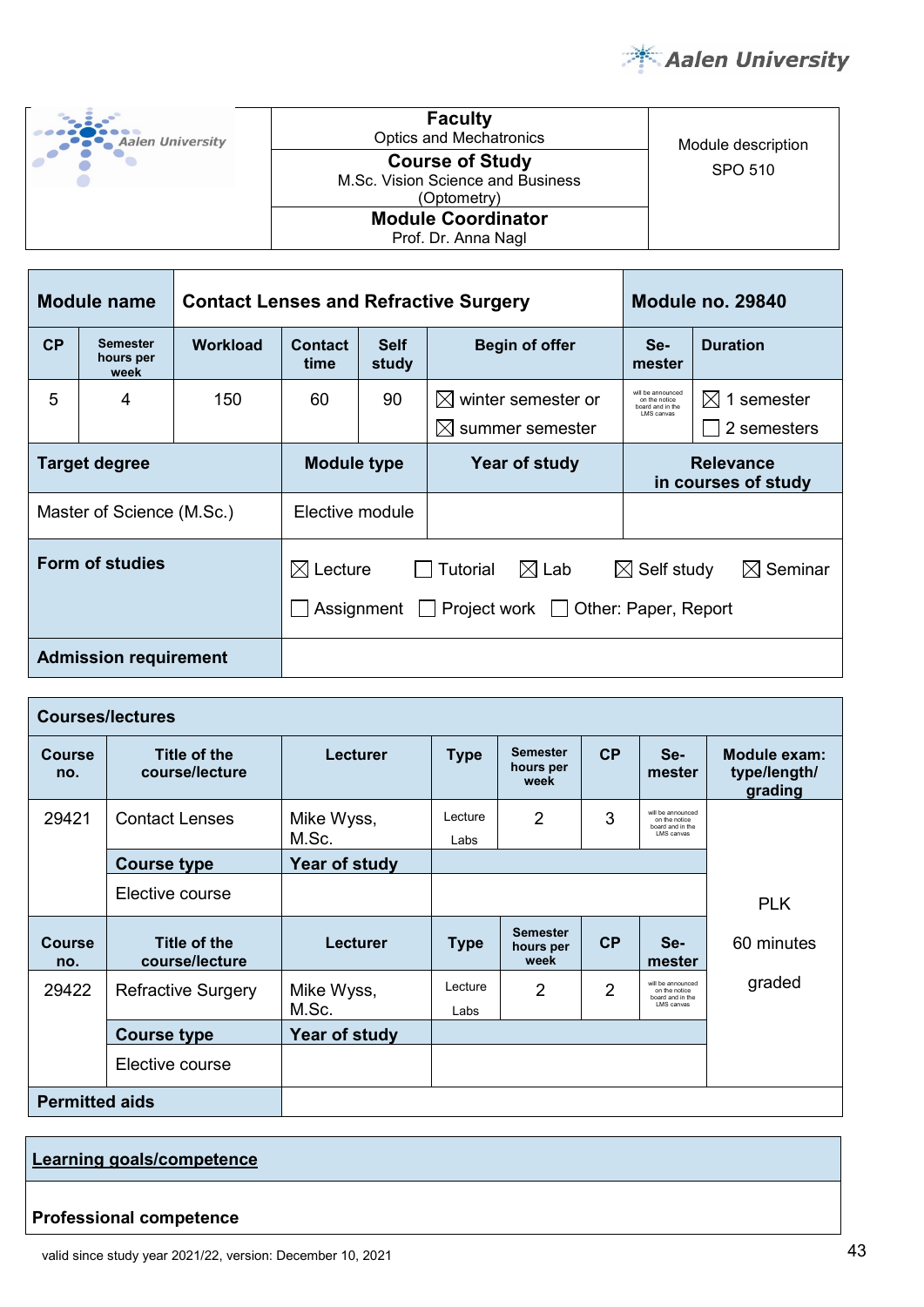The students can demonstrate enhanced knowledge in contact lens fitting in pediatric and presbyopic populations and specialty fittings (e.g. keratoconus after corneal transplants or corneal surgery). They are able to compare different methods of contact lens fittings and choose the most appropriate method depending on the patient. They will be also be able to identify and analyze fittings and wearing problems in order to solve them in cooperation with the patient. The students are able to demonstrate knowledge, understanding and skills, and be able to discuss, explain, and undertake examinations and management of patients wanting to undergo or who have undergone refractive surgery. The students can demonstrate competence in the areas of (1) patient counselling and (2) pre- and post-operative assessments.

# **Methodological competence**

The students are able to fit contact lenses for children, 40+ and undertake do specialty fittings. After attending the module, they are able to compare various models from the area of special contact lenses and assess their advantages and disadvantages.

# **Interdisciplinary competence**

The students are able to master the knowledge on a level where the students can educate the public within their scope of practice.

| <b>Competence area</b>                  | <b>Concentration</b> | <b>Minor concentration</b> | In small amounts |
|-----------------------------------------|----------------------|----------------------------|------------------|
| <b>Professional competence</b>          | IX                   |                            |                  |
| Methodological<br>competence            | ⋉                    |                            |                  |
| Interdisciplinary general<br>competence | IX                   |                            |                  |

# **Lecture contents**

# **Contact Lenses**

- New materials in soft and rigid contact lenses, their specifications and usage
- Current studies and outcomes in relation to contact lenses and solutions
- Effect of dry eye and contact lenses usage
- Silicon hydrogels and alternatives contact lens material options
- Keratoconus update, complications and new studies, fitting options, contact lens fittings and challenges
- Pediatric fitting and challenges, contact lens options
- Cases and usage of bandage contact lenses
- Contact lens options for the pediatric population including management
- Therapeutic usage of contact lenses in pathological corneal disorders
- Types and principles of multifocal lenses fitting and usage
- Special and specific anamnesis related to contact lenses

# **Refractive surgery**

- Patient counselling
- Management of refractive surgery patients
- Refractive surgery options
- Techniques used in the pre-operative assessments
- Identification of post-operative complications
- Referral pathways
- Legal, professional and ethical obligations

| Language | $\boxtimes$<br>German | $\boxtimes$ English | Spanish | French |
|----------|-----------------------|---------------------|---------|--------|
|          | Chinese               | Portuguese          | Russian | Other  |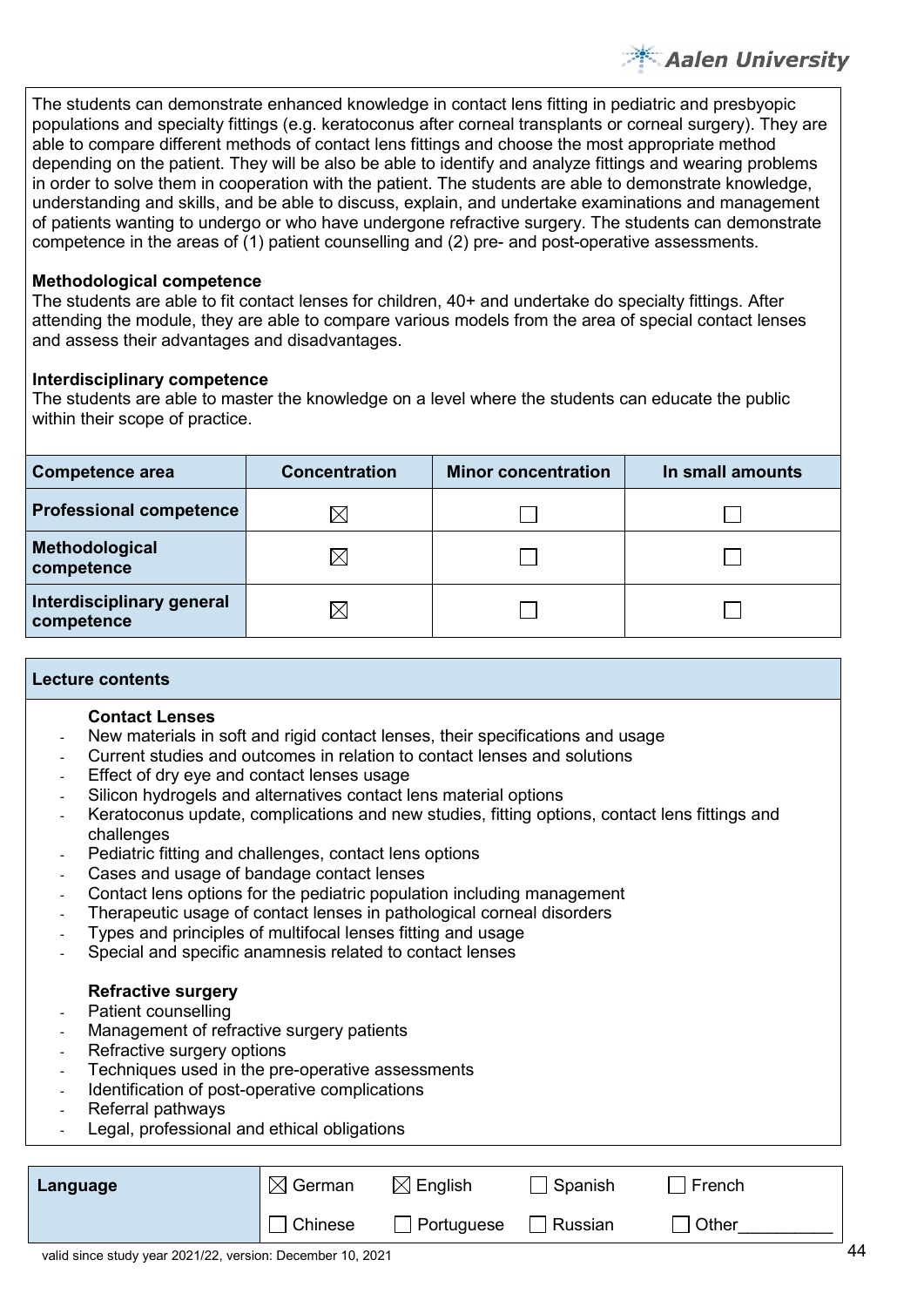

| <b>Literature</b>                       | Script<br>Updated literature recommendations are available in the LMS (Learning<br>Management System) Canvas |
|-----------------------------------------|--------------------------------------------------------------------------------------------------------------|
| <b>Composition</b><br>of the final mark |                                                                                                              |
| <b>Comments/other</b>                   |                                                                                                              |
| <b>Last updated</b>                     | September 20, 2021                                                                                           |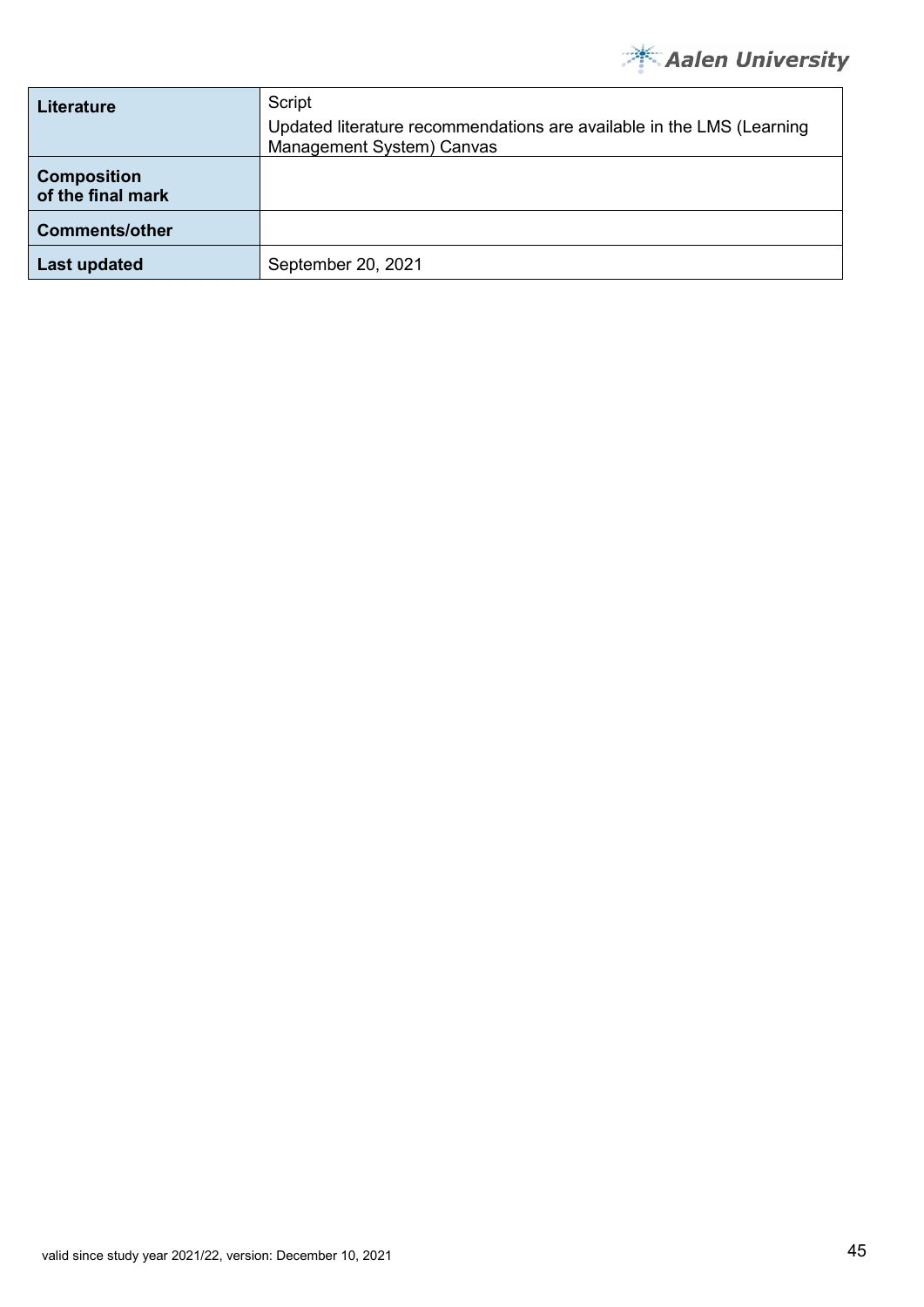

Module description

| <b>Aalen University</b> |
|-------------------------|
|                         |

**Faculty**<br>Optics and Mechatronics **Course of Study** SPO 510 M.Sc. Vision Science and Business (Optometry) **Module Coordinator**

| <b>Module name</b>        |                               |                 | <b>Interdisciplinary Optometry</b> |                      | Module no. 29841                                              |                                                                       |                                         |
|---------------------------|-------------------------------|-----------------|------------------------------------|----------------------|---------------------------------------------------------------|-----------------------------------------------------------------------|-----------------------------------------|
| CP                        | Semester<br>hours per<br>week | <b>Workload</b> | <b>Contact</b><br>time             | <b>Self</b><br>study | <b>Begin of offer</b>                                         | Se-<br>mester                                                         | <b>Duration</b>                         |
| 5                         | 2                             | 150             | 30                                 | 120                  | $\boxtimes$ winter semester or<br>$\boxtimes$ summer semester | will be announced<br>on the notice<br>board and in the<br>I MS canvas | $\boxtimes$ 1 semester<br>2 semesters   |
| Target degree             |                               |                 | <b>Module type</b>                 |                      | Year of study                                                 |                                                                       | <b>Relevance</b><br>in courses of study |
| Master of Science (M.Sc.) |                               |                 | Elective module                    |                      |                                                               |                                                                       |                                         |
| Form of studies           |                               |                 | Lecture<br>IХI                     |                      | <b>Tutorial</b><br>Lab                                        | Self study<br>$\bowtie$                                               | Seminar                                 |

 $\boxtimes$  Assignment  $\Box$  Project work  $\boxtimes$  Other: Paper, Report

**Admission requirement**

|                       | <b>Courses/lectures</b>               |                                                    |                                                                            |                                      |                                         |                                                                             |            |  |  |  |
|-----------------------|---------------------------------------|----------------------------------------------------|----------------------------------------------------------------------------|--------------------------------------|-----------------------------------------|-----------------------------------------------------------------------------|------------|--|--|--|
| Course<br>no.         | Title of the<br>course/lecture        | Lecturer                                           | CP<br><b>Semester</b><br><b>Type</b><br>Se-<br>hours per<br>mester<br>week |                                      | Module exam:<br>type/length/<br>grading |                                                                             |            |  |  |  |
| 29423                 | Interdisciplinary<br>Optometry        | Dr. med. Gregor<br>Pfaff, Marion<br>Pfleger, M.Sc. | Lecture<br>Labs                                                            | $\overline{2}$                       | 4                                       | will be announced<br>on the notice<br>board and in the<br>I MS canvas       |            |  |  |  |
|                       | <b>Course type</b>                    | Year of study                                      |                                                                            |                                      |                                         |                                                                             |            |  |  |  |
|                       | Elective course                       |                                                    |                                                                            |                                      |                                         |                                                                             | <b>PLP</b> |  |  |  |
| Course<br>no.         | <b>Title of the</b><br>course/lecture | Lecturer                                           | <b>Type</b>                                                                | <b>Semester</b><br>hours per<br>week | CP                                      | Se-<br>mester                                                               | 20 minutes |  |  |  |
| 29424                 | Interdisciplinary<br>Case Management  | Dr. med. Gregor<br>Pfaff, Marion<br>Pfleger, M.Sc. | Project                                                                    |                                      | 1                                       | will be announced<br>on the notice<br>board and in the<br><b>LMS</b> canvas | graded     |  |  |  |
|                       | <b>Course type</b>                    | Year of study                                      |                                                                            |                                      |                                         |                                                                             |            |  |  |  |
|                       | Elective course                       |                                                    |                                                                            |                                      |                                         |                                                                             |            |  |  |  |
| <b>Permitted aids</b> |                                       |                                                    |                                                                            |                                      |                                         |                                                                             |            |  |  |  |

**Learning goals/competence**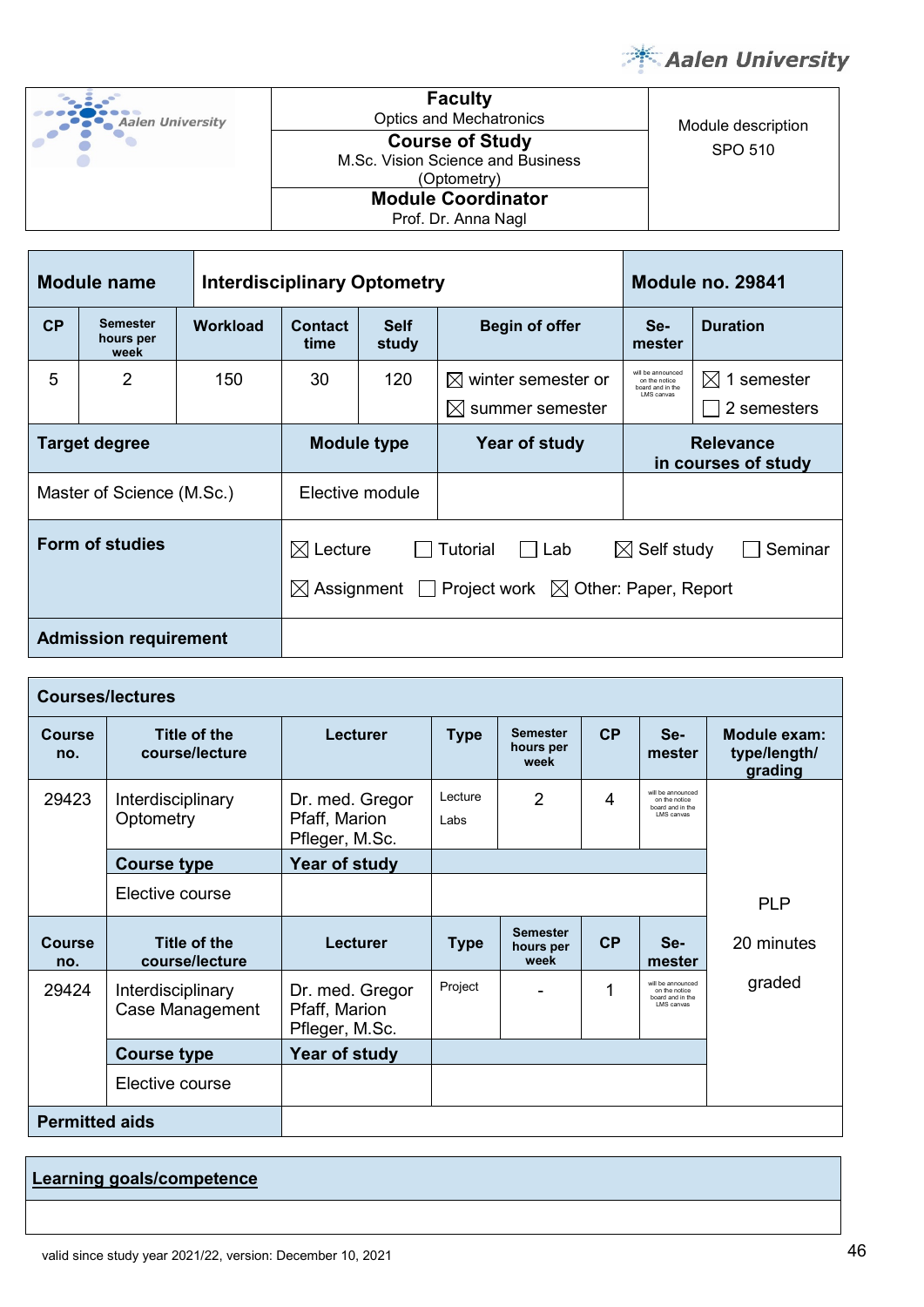**Aalen University** 

# **Professional competence**

The students are able to use targeted methods for planning optometric services and managing resources in an interdisciplinary environment. The students are able to interact with others across healthcare disciplines. The students are able to engage actively in developing healthcare systems, taking a range of professional viewpoints into account.

# **Methodological competence**

The students are able to communicate to and advise customers comprehensively about possibilities and solutions if interdisciplinary problems occur.

# **Interdisciplinary general competence**

The students are able to recognize the overlap in knowledge and expertise of staff from different disciplines.

| <b>Competence area</b>                  | <b>Concentration</b> | <b>Minor concentration</b> | In small amounts |
|-----------------------------------------|----------------------|----------------------------|------------------|
| <b>Professional competence</b>          | IX                   |                            |                  |
| Methodological<br>competence            | $\boxtimes$          |                            |                  |
| Interdisciplinary general<br>competence | IX                   |                            |                  |

#### **Lecture contents**

Interdisciplinary Optometry with a focus on

- Assessment, management and symptom-based case management of the ocular and related systemic health conditions

- Conducting evidence-based research and using that for enhancing evidence-based clinical decisionmaking skills in an interdisciplinary environment

| Language                                | German             | $\boxtimes$ English                                                                                | Spanish           | French |  |  |  |  |  |
|-----------------------------------------|--------------------|----------------------------------------------------------------------------------------------------|-------------------|--------|--|--|--|--|--|
|                                         | Chinese            | $\Box$ Portuguese                                                                                  | Russian<br>$\Box$ | Other  |  |  |  |  |  |
| <b>Literature</b>                       | Script             | Updated literature recommendations are available in the LMS (Learning<br>Management System) Canvas |                   |        |  |  |  |  |  |
| <b>Composition</b><br>of the final mark |                    |                                                                                                    |                   |        |  |  |  |  |  |
| <b>Comments/other</b>                   |                    |                                                                                                    |                   |        |  |  |  |  |  |
| <b>Last updated</b>                     | September 20, 2021 |                                                                                                    |                   |        |  |  |  |  |  |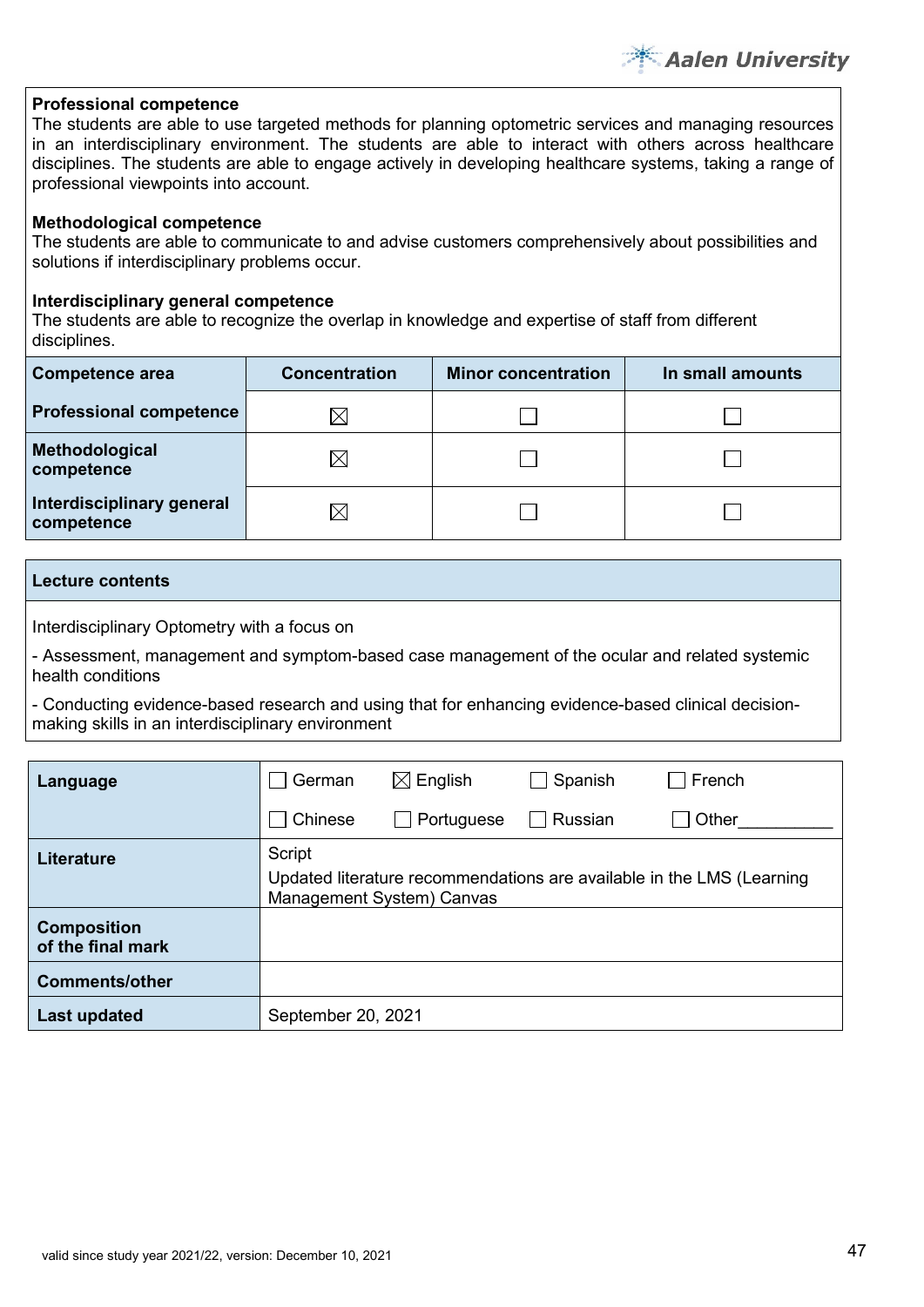

| <b>Aalen University</b> |
|-------------------------|
|                         |

**Faculty**<br>Optics and Mechatronics pucs and Mechatronics<br> **Course of Study**<br>
COURSE OF Study SPO 510 **Course of Study**  M.Sc. Vision Science and Business (Optometry) **Module Coordinator**

Prof. Dr. Steffen Kreikemeier

| <b>Module name</b><br><b>Audio and Vision</b> |                                      |          |                                                | Module no. 29842 |                                                                                                      |                                                                      |                                         |  |
|-----------------------------------------------|--------------------------------------|----------|------------------------------------------------|------------------|------------------------------------------------------------------------------------------------------|----------------------------------------------------------------------|-----------------------------------------|--|
| <b>CP</b>                                     | <b>Semester</b><br>hours per<br>week | Workload | <b>Self</b><br><b>Contact</b><br>study<br>time |                  | <b>Begin of offer</b>                                                                                | Se-<br>mester                                                        | <b>Duration</b>                         |  |
| 5                                             | 3                                    | 150      | 45                                             | 105              | winter semester or<br>IXI.<br>$\boxtimes$ summer semester                                            | will be announced<br>on the notice<br>board and in the<br>LMS canvas | 1 semester<br>IХI<br>2 semesters        |  |
| <b>Target degree</b>                          |                                      |          | <b>Module type</b>                             |                  | Year of study                                                                                        |                                                                      | <b>Relevance</b><br>in courses of study |  |
|                                               | Master of Science (M.Sc.)            |          | Elective module                                |                  |                                                                                                      |                                                                      |                                         |  |
| Form of studies                               |                                      |          | $\boxtimes$ Lecture                            |                  | Tutorial<br>Lab<br>$\blacksquare$<br>Assignment $\Box$ Project work $\boxtimes$ Other: Paper, Report | $\boxtimes$ Self study                                               | Seminar                                 |  |
| <b>Admission requirement</b>                  |                                      |          |                                                |                  |                                                                                                      |                                                                      |                                         |  |

| <b>Courses/lectures</b> |                                |                                  |                                                                                                   |                                      |                                         |                                                                       |                    |  |
|-------------------------|--------------------------------|----------------------------------|---------------------------------------------------------------------------------------------------|--------------------------------------|-----------------------------------------|-----------------------------------------------------------------------|--------------------|--|
| <b>Course</b><br>no.    | Title of the<br>course/lecture | Lecturer                         | CP<br><b>Semester</b><br>Se-<br><b>Type</b><br>hours per<br>mester<br>week                        |                                      | Module exam:<br>type/length/<br>grading |                                                                       |                    |  |
| 29425                   | Audio and Vision               | Prof. Dr. Steffen<br>Kreikemeier | will be announced<br>3<br>Lecture<br>2<br>on the notice<br>board and in the<br>LMS canvas<br>Labs |                                      |                                         |                                                                       |                    |  |
|                         | <b>Course type</b>             | Year of study                    |                                                                                                   |                                      |                                         |                                                                       |                    |  |
|                         | Elective course                |                                  |                                                                                                   |                                      |                                         |                                                                       | Oral exam<br>(PLM) |  |
| <b>Course</b><br>no.    | Title of the<br>course/lecture | Lecturer                         | <b>Type</b>                                                                                       | <b>Semester</b><br>hours per<br>week | CP                                      | Se-<br>mester                                                         | 30 minutes         |  |
| 29426                   | Audio and Vision<br>Project    | Prof. Dr. Steffen<br>Kreikemeier | Lecture<br>Labs                                                                                   | 1                                    | 2                                       | will be announced<br>on the notice<br>board and in the<br>I MS canvas | graded             |  |
|                         | <b>Course type</b>             | Year of study                    |                                                                                                   |                                      |                                         |                                                                       |                    |  |
|                         | Elective course                |                                  |                                                                                                   |                                      |                                         |                                                                       |                    |  |
| <b>Permitted aids</b>   |                                |                                  |                                                                                                   |                                      |                                         |                                                                       |                    |  |

# **Learning goals/competence**

#### **Professional competence**

The students can explain central auditory and visual processing disorders and their therapy. They are able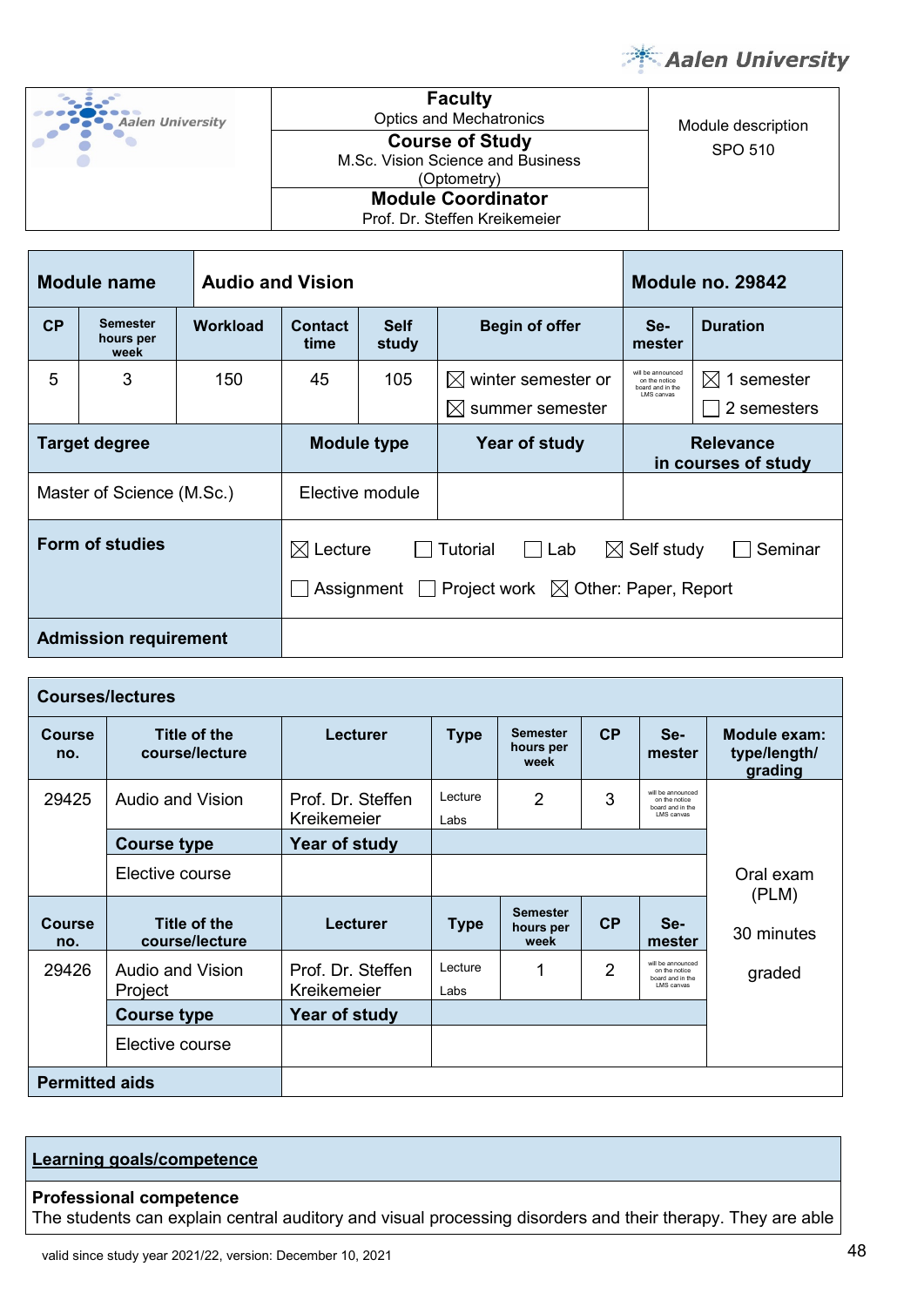to detect disorders early by knowing their signs and symptoms and refer them to specialists. They are able to observe and participate in evaluations and therapy for patients with perceptual problems associated with learning disabilities, traumatic brain injury, stroke and developmental abnormalities. They can analyze procedures for modifying visual performance associated with hearing and co-manage strategies.

**Aalen University** 

#### **Methodological competence**

The students are able to detect dyslexia in the pediatric population and know the fundamental importance of early detection. They will know when and where to refer an affected person and how to co-manage auditory-visual processing disorders by enhancing the vision part.

#### **Interdisciplinary general competence**

The students are able apply this knowledge to patient care.

| <b>Competence area</b>                  | <b>Concentration</b> | <b>Minor concentration</b> | In small amounts |  |  |
|-----------------------------------------|----------------------|----------------------------|------------------|--|--|
| <b>Professional competence</b>          | $\boxtimes$          |                            |                  |  |  |
| Methodological<br>competence            | $\boxtimes$          |                            |                  |  |  |
| Interdisciplinary general<br>competence |                      |                            |                  |  |  |

#### **Lecture contents**

- Development of the brain with target on auditory and visual processing
- Central auditory/visual processing
- Tests for the auditory and visual perception
- Pediatric issues with auditory/visual processing disorders
- Therapy of central auditory and visual processing disorders

| Language                                | $\boxtimes$ German | $\boxtimes$ English               | Spanish | French |
|-----------------------------------------|--------------------|-----------------------------------|---------|--------|
|                                         | Chinese            | Portuguese                        | Russian | Other  |
| Literature                              | Script             |                                   |         |        |
|                                         |                    | Bibliographic hints will be given |         |        |
| <b>Composition</b><br>of the final mark |                    |                                   |         |        |
| <b>Comments/other</b>                   |                    |                                   |         |        |
| Last updated                            | September 20, 2021 |                                   |         |        |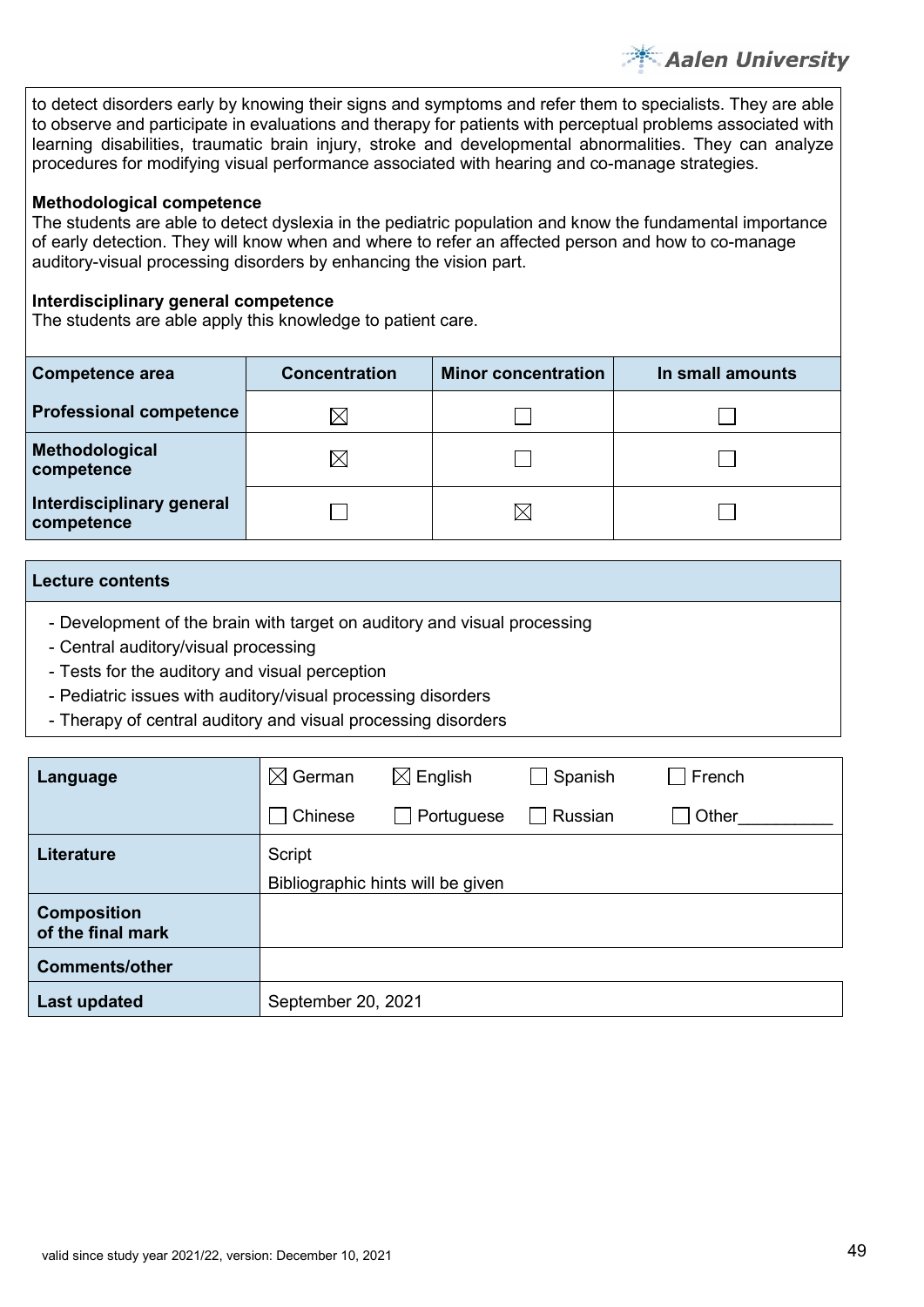

| <b>Aalen University</b> | <b>Faculty</b><br><b>Optics and Mechatronics</b>                           | Module description |
|-------------------------|----------------------------------------------------------------------------|--------------------|
|                         | <b>Course of Study</b><br>M.Sc. Vision Science and Business<br>(Optometry) | SPO 510            |
|                         | <b>Module Coordinator</b><br>Prof. Dr. Anna Nagl                           |                    |

| <b>Module name</b><br><b>Myopia Management</b> |                                      |                 |                                                                                                                                                                       | <b>Module no. 29843</b>                       |                                                            |                                                                      |                                         |
|------------------------------------------------|--------------------------------------|-----------------|-----------------------------------------------------------------------------------------------------------------------------------------------------------------------|-----------------------------------------------|------------------------------------------------------------|----------------------------------------------------------------------|-----------------------------------------|
| CP                                             | <b>Semester</b><br>hours per<br>week | <b>Workload</b> | <b>Contact</b><br>time                                                                                                                                                | <b>Self</b><br><b>Begin of offer</b><br>study |                                                            | Se-<br>mester                                                        | <b>Duration</b>                         |
| 5                                              | $\overline{2}$                       | 150             | 30                                                                                                                                                                    | 120                                           | winter semester or<br>IXI.<br>$\bowtie$<br>summer semester | will be announced<br>on the notice<br>board and in the<br>LMS canvas | 1 semester<br>IХI<br>2 semesters        |
| <b>Target degree</b>                           |                                      |                 | <b>Module type</b>                                                                                                                                                    |                                               | Year of study                                              |                                                                      | <b>Relevance</b><br>in courses of study |
|                                                | Master of Science (M.Sc.)            |                 | Elective module                                                                                                                                                       |                                               |                                                            |                                                                      |                                         |
| <b>Form of studies</b>                         |                                      |                 | $\boxtimes$ Tutorial<br>Lecture<br>$\boxtimes$ Self study<br>Seminar<br>IЖЕ<br>Lab<br>$\mathsf{L}$<br>Other: Paper, Report<br>Project work<br>$\bowtie$<br>Assignment |                                               |                                                            |                                                                      |                                         |
|                                                | <b>Admission requirement</b>         |                 |                                                                                                                                                                       |                                               |                                                            |                                                                      |                                         |

|                       | <b>Courses/lectures</b>        |                                                                                |                                                                            |                                      |                                         |                                                                       |            |  |  |  |
|-----------------------|--------------------------------|--------------------------------------------------------------------------------|----------------------------------------------------------------------------|--------------------------------------|-----------------------------------------|-----------------------------------------------------------------------|------------|--|--|--|
| <b>Course</b><br>no.  | Title of the<br>course/lecture | Lecturer                                                                       | CP<br><b>Semester</b><br>Se-<br><b>Type</b><br>hours per<br>mester<br>week |                                      | Module exam:<br>type/length/<br>grading |                                                                       |            |  |  |  |
| 29427                 | Myopia<br>Management           | Dr. Anne<br>Seidemann<br>Dr. Wolfgang<br><b>Becken</b><br>Dr. Yohann<br>Bénard | Lecture<br>Labs                                                            | $\overline{2}$                       | 3                                       | will be announced<br>on the notice<br>board and in the<br>LMS canvas  |            |  |  |  |
|                       | <b>Course type</b>             | Year of study                                                                  |                                                                            |                                      |                                         |                                                                       |            |  |  |  |
|                       | Elective course                |                                                                                |                                                                            |                                      |                                         | PLK and<br><b>PLR</b>                                                 |            |  |  |  |
| <b>Course</b><br>no.  | Title of the<br>course/lecture | Lecturer                                                                       | <b>Type</b>                                                                | <b>Semester</b><br>hours per<br>week | CP                                      | Se-<br>mester                                                         | 60 minutes |  |  |  |
| 29428                 | Myopia Case<br>Management      | Dr. Anne<br>Seidemann                                                          | Project                                                                    |                                      | $\overline{2}$                          | will be announced<br>on the notice<br>board and in the<br>I MS canvas | graded     |  |  |  |
|                       |                                | Dr. Wolfgang<br><b>Becken</b>                                                  |                                                                            |                                      |                                         |                                                                       |            |  |  |  |
|                       |                                | Dr. Yohann<br><b>Bénard</b>                                                    |                                                                            |                                      |                                         |                                                                       |            |  |  |  |
| <b>Course type</b>    |                                | Year of study                                                                  |                                                                            |                                      |                                         |                                                                       |            |  |  |  |
| Elective course       |                                |                                                                                |                                                                            |                                      |                                         |                                                                       |            |  |  |  |
| <b>Permitted aids</b> |                                |                                                                                |                                                                            |                                      |                                         |                                                                       |            |  |  |  |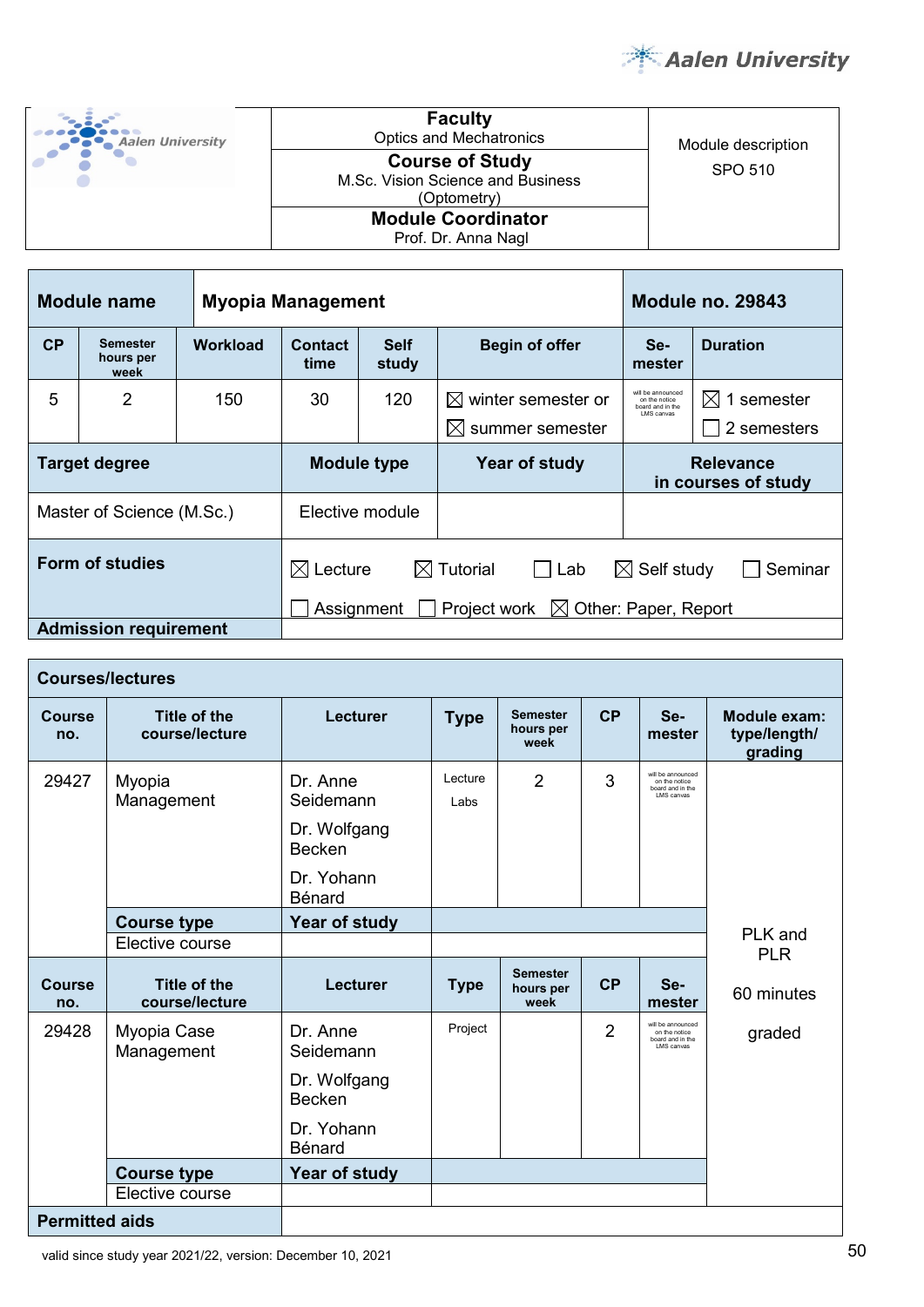

#### **Professional competence**

The students can demonstrate expertise in prevalence, development, risk factors, and management of myopia as a whole. The students can evaluate pathologies of myopia and the associated public health implications. The students can apply advanced level, independent judgements to appropriately prescribe myopia management in clinical practice while considering current issues relevant to research of myopia management. The students are able to describe and apply accepted therapy options in myopia management and assess studies for relevance. The students can have scientific and practical competence in the optical aspects of designing spectacles lenses. They are able to recall important spectacle lenses design factors for comfortable vision, such as aberrations due to curvature, thickness and other eye glass design criteria. The students can also be able to identify and solve problems that can occur in patients based on their presented symptoms including those related to myopia.

#### **Methodological competence**

The students are able to apply appropriate training and experience in effective communication to a range of audiences including one-on-one interactions with myopic children, their parents and families and other health practitioners involved in their care. The students are able to apply advanced disciplinary knowledge that is both theoretical and practical in the field of myopia management. The students will have practical competence in optical features of spectacles. They are able to integrate the technical and optical characteristics of lenses with physiological consequences in vision.

#### **Interdisciplinary general competence**

The students can understand and implement interdisciplinary and interprofessional collaboration. The students are able to communicate and collaborate in scholarly, ethical, respectful and responsible ways, and demonstrate a commitment to lifelong learning.

| <b>Competence area</b>                  | <b>Concentration</b> | <b>Minor concentration</b> | In small amounts |  |
|-----------------------------------------|----------------------|----------------------------|------------------|--|
| <b>Professional competence</b>          | ⋉                    |                            |                  |  |
| Methodological<br>competence            | IX                   |                            |                  |  |
| Interdisciplinary general<br>competence |                      |                            |                  |  |

| <b>Lecture contents</b>                                                                                                                                                                                    |                                                                                                              |  |  |  |  |  |  |
|------------------------------------------------------------------------------------------------------------------------------------------------------------------------------------------------------------|--------------------------------------------------------------------------------------------------------------|--|--|--|--|--|--|
| An evidence-based approach to myopia diagnosis, management and control<br>$\blacksquare$<br>From the development of refractive error to physiological and optical aspects of designing<br>spectacle lenses |                                                                                                              |  |  |  |  |  |  |
| $\boxtimes$ English<br>German<br>Spanish<br>French<br>Language                                                                                                                                             |                                                                                                              |  |  |  |  |  |  |
| Chinese<br>Portuguese<br>Russian<br>Other                                                                                                                                                                  |                                                                                                              |  |  |  |  |  |  |
| <b>Literature</b>                                                                                                                                                                                          | Script<br>Updated literature recommendations are available in the LMS (Learning<br>Management System) Canvas |  |  |  |  |  |  |
| <b>Composition</b><br>of the final mark                                                                                                                                                                    | Final grade consists of a combined modules examination:<br>PLK 50 %, PLR 50 %                                |  |  |  |  |  |  |
| <b>Comments/other</b>                                                                                                                                                                                      |                                                                                                              |  |  |  |  |  |  |
| Last updated                                                                                                                                                                                               | September 20, 2021                                                                                           |  |  |  |  |  |  |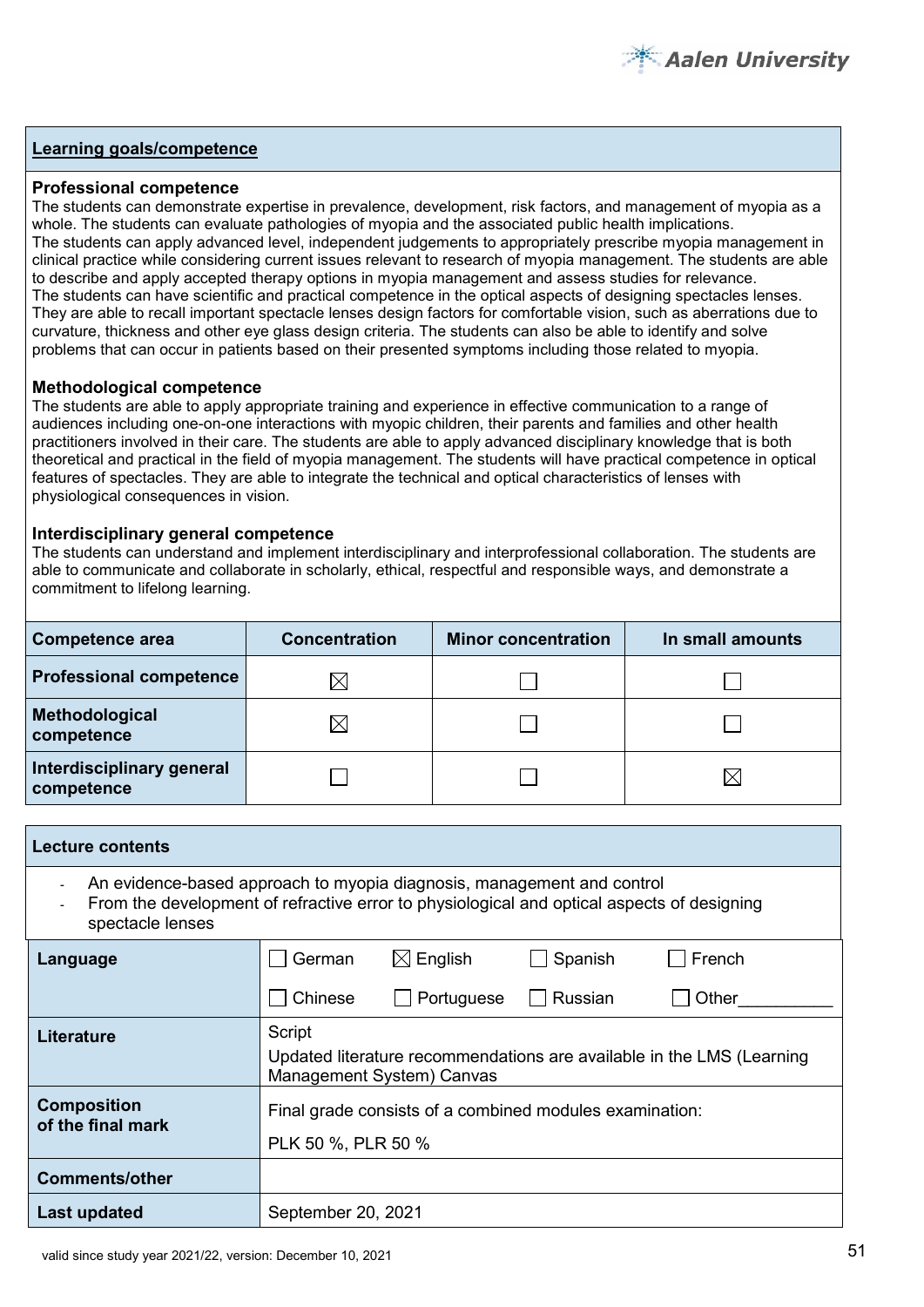

| <b>Aalen University</b> |  |
|-------------------------|--|
|                         |  |

**Faculty** Optics and Mechatronics Module description **Course of Study** M.Sc. Vision Science and Business (Optometry) **Module Coordinator**

Prof. Dr. Anna Nagl

| Module description |
|--------------------|
| SPO 510            |

| Module name<br><b>Marketing Management</b> |                               |                 |                                                                                                                                                                                     |  | Module no. 29844                                                      |                                         |                 |
|--------------------------------------------|-------------------------------|-----------------|-------------------------------------------------------------------------------------------------------------------------------------------------------------------------------------|--|-----------------------------------------------------------------------|-----------------------------------------|-----------------|
| CP                                         | Semester<br>hours per<br>week | <b>Workload</b> | <b>Self</b><br><b>Contact</b><br>study<br>time                                                                                                                                      |  | <b>Begin of offer</b>                                                 | Se-<br>mester                           | <b>Duration</b> |
| 5                                          | 3                             | 150             | $\boxtimes$ winter semester or<br>45<br>105<br>summer semester<br>$\bowtie$                                                                                                         |  | will be announced<br>on the notice<br>board and in the<br>I MS canvas | $\boxtimes$ 1 semester<br>2 semesters   |                 |
| <b>Target degree</b>                       |                               |                 | <b>Module type</b>                                                                                                                                                                  |  | Year of study                                                         | <b>Relevance</b><br>in courses of study |                 |
| Master of Science (M.Sc.)                  |                               |                 | Elective module                                                                                                                                                                     |  |                                                                       |                                         |                 |
|                                            | <b>Form of studies</b>        |                 | $\boxtimes$ Lecture<br>Self study<br>Tutorial<br>$\bowtie$<br>Seminar<br>Lab<br>$\mathbf{I}$<br>$\boxtimes$ Project work $\boxtimes$ Other: Paper, Report<br>$\boxtimes$ Assignment |  |                                                                       |                                         |                 |
|                                            | <b>Admission requirement</b>  |                 |                                                                                                                                                                                     |  |                                                                       |                                         |                 |

| <b>Courses/lectures</b>                         |                                |                                                   |                                        |                                      |                                                                       |                                                                      |                                         |
|-------------------------------------------------|--------------------------------|---------------------------------------------------|----------------------------------------|--------------------------------------|-----------------------------------------------------------------------|----------------------------------------------------------------------|-----------------------------------------|
| Course<br>no.                                   | Title of the<br>course/lecture | Lecturer                                          | <b>Type</b>                            | <b>Semester</b><br>hours per<br>week | CP                                                                    | Se-<br>mester                                                        | Module exam:<br>type/length/<br>grading |
| 29429<br>Marketing and<br>Communication         |                                | Prof. Dr. Anna<br>Nagl/<br><b>Adjunct Faculty</b> | 3<br>$\overline{2}$<br>Lecture<br>Labs |                                      | will be announced<br>on the notice<br>board and in the<br>I MS canvas |                                                                      |                                         |
|                                                 | <b>Course type</b>             | Year of study                                     |                                        |                                      |                                                                       |                                                                      |                                         |
| Elective course                                 |                                |                                                   |                                        |                                      |                                                                       |                                                                      | <b>PLP</b>                              |
| Title of the<br>Course<br>course/lecture<br>no. |                                | Lecturer                                          | <b>Type</b>                            | <b>Semester</b><br>hours per<br>week | CP                                                                    | Se-<br>mester                                                        | 20 minutes                              |
| 29430<br>Integral<br>Competencies               |                                | Prof. Dr. Anna<br>Nagl/<br><b>Adjunct Faculty</b> | Lecture<br>Project                     | 1                                    | $\mathcal{P}$                                                         | will be announced<br>on the notice<br>board and in the<br>LMS canvas | graded                                  |
|                                                 | <b>Course type</b>             | Year of study                                     |                                        |                                      |                                                                       |                                                                      |                                         |
| Elective course                                 |                                |                                                   |                                        |                                      |                                                                       |                                                                      |                                         |
| <b>Permitted aids</b>                           |                                |                                                   |                                        |                                      |                                                                       |                                                                      |                                         |

# **Learning goals/competence**

#### **Professional competence**

The students are able to integrate all major components of marketing strategies. The students are able to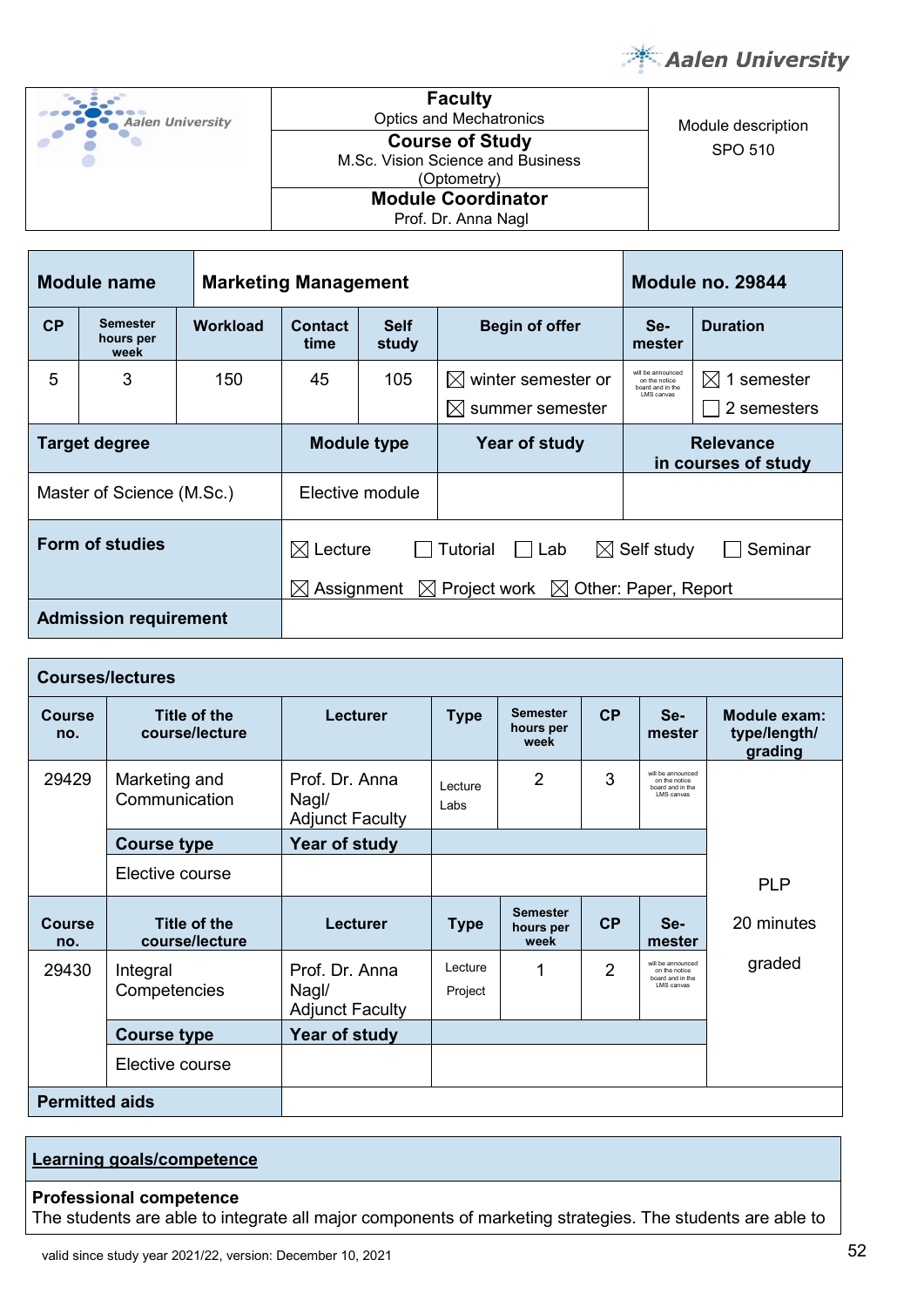demonstrate fundamental knowledge and insight in different communication styles, in verbal and nonverbal communication, in cultural differences, and in cross-cultural communication techniques. The students are able to communicate effectively with the patient using a broad range of communication styles appropriate to the educational level, cognitive ability, and age profile of the patient. The students are able to communicate in a respectful tone and manner, to listen actively and communicates effectively, to listen and ask questions to understand the patient's concerns and viewpoints, to communicate in a timely manner, to be aware of and responsive to verbal and non-verbal communication, to recognize and adjust to cultural differences, and to use effective cross-cultural communication skills if appropriate. The student are able to communicate with a diverse group of patients with a range of ophthalmic conditions and needs and to provide information in a way which is appropriate to the patient.

The students are able to demonstrate fundamental understanding, knowledge, accountability, and responsibility of the legal obligations for optometric practice, the ethical and cultural standard, a safe environment through quality assurance and risk management strategies. The student can use strategies to promote health and prevent illnesses, and to participate in continuing professional development activities to maintain competencies and knowledge in areas of optometric practice.

#### **Methodological competence**

The students can develop a marketing strategy for an optometrist`s practice and/or an industrial company. They are able to plan marketing concepts and apply tools (e.g. strategy design and marketing management). They are able to assess various marketing tools and work out a strategic plan that best suits their business.

#### **Interdisciplinary general competence**

The students can develop a more critical and measured reading of optometric and medical literature; the application of current and best research evidence to clinical care; study design and its transfer into clinical care; and a community perspective to individual patient care.

| Competence area                         | <b>Concentration</b> | <b>Minor concentration</b> | In small amounts |  |
|-----------------------------------------|----------------------|----------------------------|------------------|--|
| <b>Professional competence</b>          |                      |                            |                  |  |
| Methodological<br>competence            | $\times$             |                            |                  |  |
| Interdisciplinary general<br>competence |                      |                            |                  |  |

#### **Lecture contents**

#### **Marketing and Communication**

- Marketing methods, tools and planning process for optometrists
- Service marketing for optometrists
- Communication styles, verbal and non-verbal communication, cultural differences, cross-cultural communication techniques

## **Integral Competencies**

- Patient's concerns and viewpoints
- Communication with diverse group of patients with a range of ophthalmic conditions and needs
- Providing information in a way which is appropriate to the patient
- The ability to break bad news in an appropriate and considerate manner.

| Language | $\boxtimes$ German | $\boxtimes$ English | Spanish | French |
|----------|--------------------|---------------------|---------|--------|
|          | Chinese            | Portuguese          | Russian | Other  |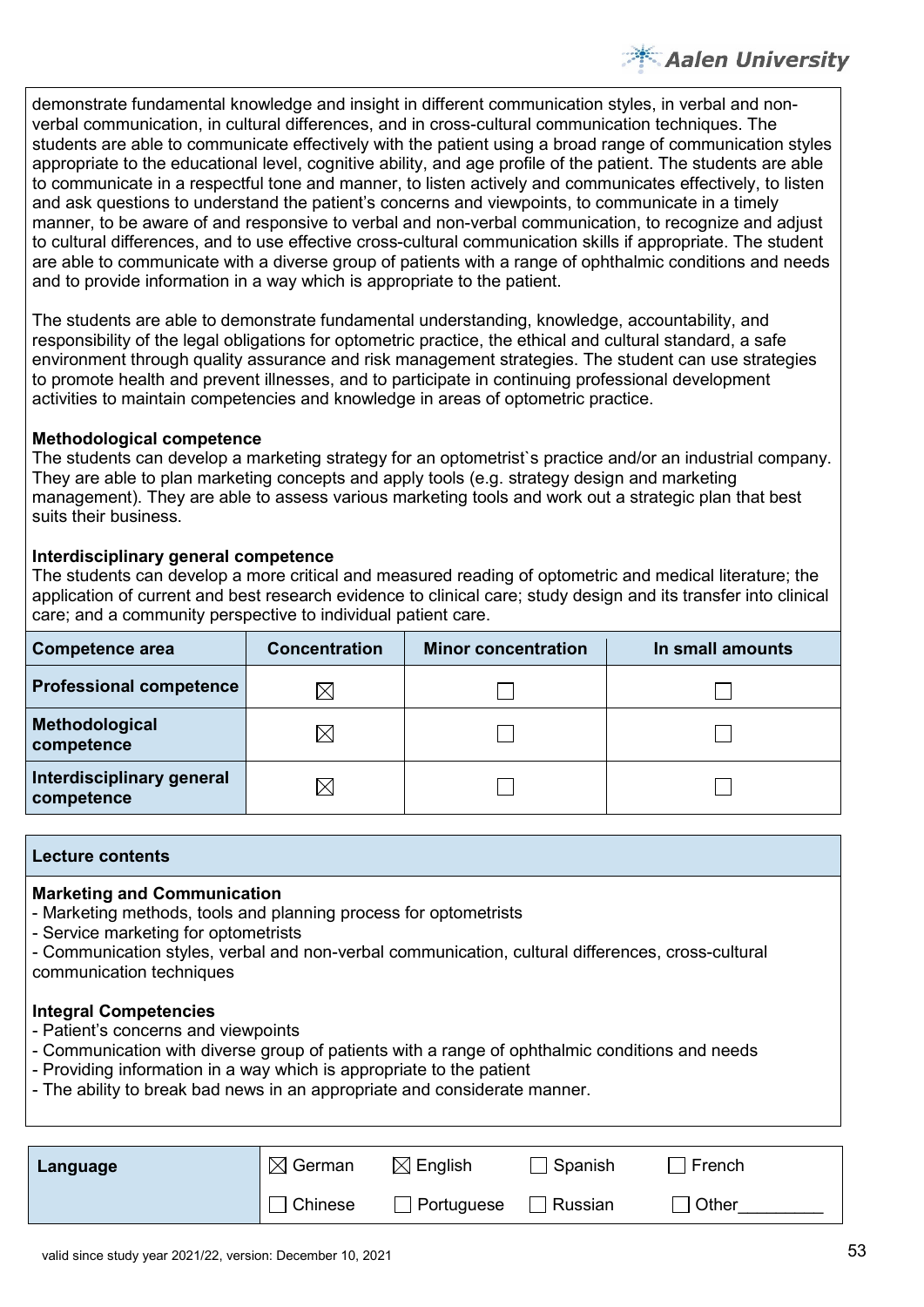

| Literature                              | Script<br>Updated literature recommendations are available in the LMS (Learning<br>Management System) Canvas<br>Bibliographic hints will be given, amongst others<br>Nagl, A. (2017): Der Marketingplan. Die 10 Gebote erfolgreichen<br>Marketings. 2. Edition. Beck Verlag. München.<br>Nagl, A. (2004): Dienstleistungsmarketing in der Augenoptik: Ein<br>Ratgeber für die Praxis. DOZ-Verlag. Heidelberg. |
|-----------------------------------------|---------------------------------------------------------------------------------------------------------------------------------------------------------------------------------------------------------------------------------------------------------------------------------------------------------------------------------------------------------------------------------------------------------------|
| <b>Composition</b><br>of the final mark |                                                                                                                                                                                                                                                                                                                                                                                                               |
| <b>Comments/other</b>                   | Minimum 10 students                                                                                                                                                                                                                                                                                                                                                                                           |
| Last updated                            | September 20, 2021                                                                                                                                                                                                                                                                                                                                                                                            |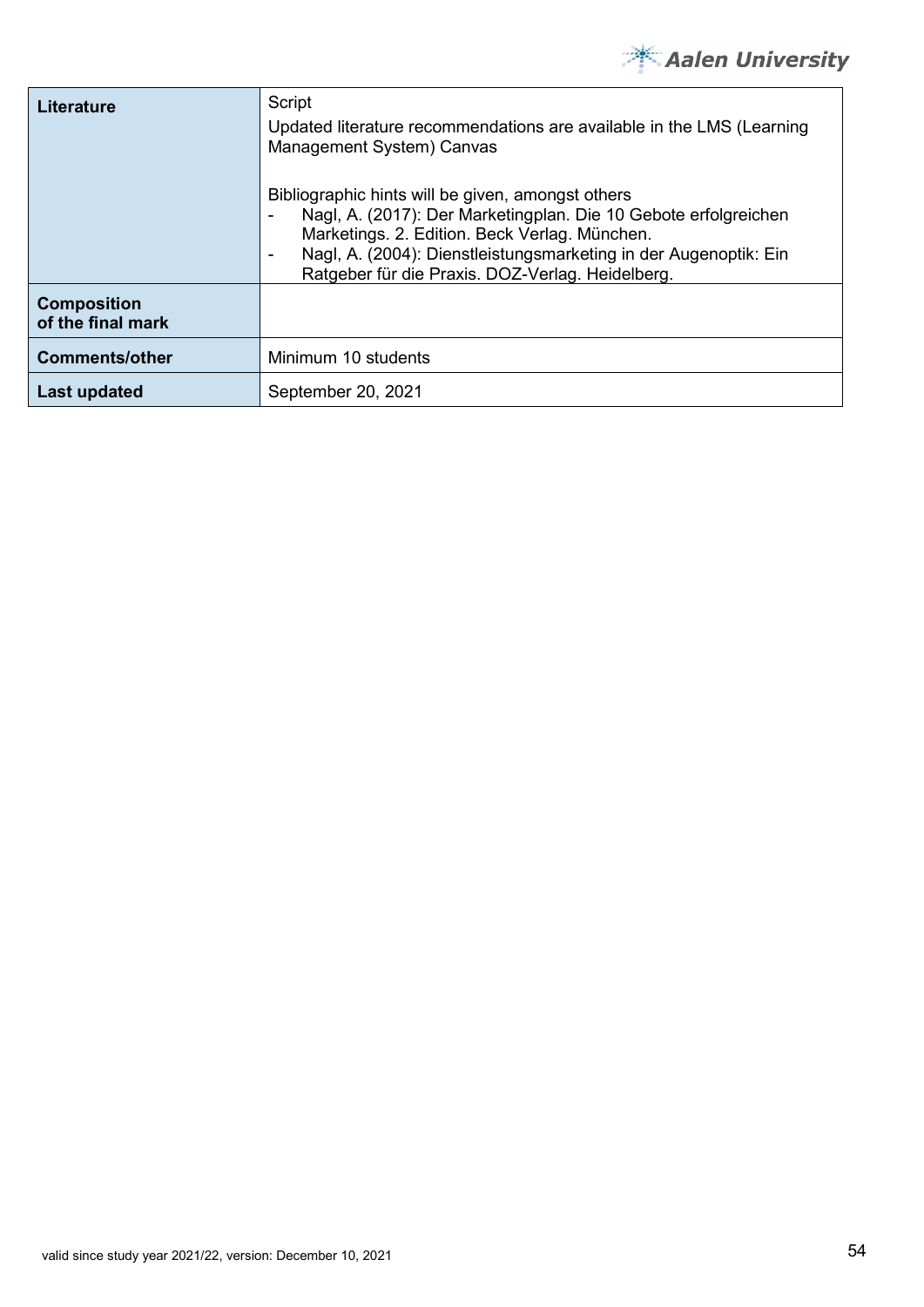

| <b>Aalen University</b> |
|-------------------------|
|                         |

Г

**Faculty** Optics and Mechatronics Module description M.Sc. Vision Science and Business (Optometry)

| <b>Course of Study</b><br>M.Sc. Vision Science and Business<br>(Optometry) | SPO 510 |
|----------------------------------------------------------------------------|---------|
| <b>Module Coordinator</b><br>Prof. Dr. Anna Nagl                           |         |
|                                                                            |         |

| Module name               |                                      | <b>Business Simulation</b> |                                                                                                                                                                           |  |                                                   | <b>Module no. 29845</b>                                               |                                |
|---------------------------|--------------------------------------|----------------------------|---------------------------------------------------------------------------------------------------------------------------------------------------------------------------|--|---------------------------------------------------|-----------------------------------------------------------------------|--------------------------------|
| CP                        | <b>Semester</b><br>hours per<br>week | <b>Workload</b>            | Contact<br><b>Self</b><br>study<br>time                                                                                                                                   |  | <b>Begin of offer</b>                             | Se-<br>mester                                                         | <b>Duration</b>                |
| 5                         | 4                                    | 150                        | 90<br>60                                                                                                                                                                  |  | $\boxtimes$ winter semester or<br>summer semester | will be announced<br>on the notice<br>hoard and in the<br>I MS canvas | M<br>1 semester<br>2 semesters |
| Target degree             |                                      |                            | <b>Module type</b>                                                                                                                                                        |  | Year of study                                     | <b>Relevance</b><br>in courses of study                               |                                |
| Master of Science (M.Sc.) |                                      |                            | Elective module                                                                                                                                                           |  |                                                   |                                                                       |                                |
|                           | Form of studies                      |                            | $\boxtimes$ Lecture<br>$\boxtimes$ Tutorial<br>$\Box$ Lab<br>$\boxtimes$ Self study<br>Seminar<br>$\boxtimes$ Project work $\boxtimes$ Other: Paper, Report<br>Assignment |  |                                                   |                                                                       |                                |
|                           | <b>Admission requirement</b>         |                            | Basic knowledge in business and marketing, knowledge of core<br>concepts in strategic management, business administration, leadership<br>and marketing                    |  |                                                   |                                                                       |                                |

| <b>Courses/lectures</b> |                                       |                                                   |                                                                            |                                      |                                         |                                                                       |            |  |
|-------------------------|---------------------------------------|---------------------------------------------------|----------------------------------------------------------------------------|--------------------------------------|-----------------------------------------|-----------------------------------------------------------------------|------------|--|
| <b>Course</b><br>no.    | Title of the<br>course/lecture        | <b>Lecturer</b>                                   | <b>Semester</b><br>CP<br>Se-<br><b>Type</b><br>hours per<br>mester<br>week |                                      | Module exam:<br>type/length/<br>grading |                                                                       |            |  |
| 29431                   | <b>Business Strategy</b>              | Prof. Dr. Anna<br>Nagl/<br><b>Adjunct Faculty</b> | Lecture<br>Project                                                         | 2                                    | 3                                       | will be announced<br>on the notice<br>board and in the<br>I MS canvas |            |  |
|                         | <b>Course type</b>                    | Year of study                                     |                                                                            |                                      |                                         |                                                                       |            |  |
|                         | Elective course                       |                                                   |                                                                            |                                      |                                         |                                                                       | <b>PLP</b> |  |
| <b>Course</b><br>no.    | Title of the<br>course/lecture        | <b>Lecturer</b>                                   | <b>Type</b>                                                                | <b>Semester</b><br>hours per<br>week | CP                                      | Se-<br>mester                                                         | 20 minutes |  |
| 29432                   | <b>Business Simulation</b><br>Project | Prof. Dr. Anna<br>Nagl/<br><b>Adjunct Faculty</b> | Lecture<br>$\overline{2}$<br>Project                                       |                                      | $\overline{2}$                          | will be announced<br>on the notice<br>board and in the<br>LMS canvas  | graded     |  |
|                         | <b>Course type</b>                    | Year of study                                     |                                                                            |                                      |                                         |                                                                       |            |  |
|                         | Elective course                       |                                                   |                                                                            |                                      |                                         |                                                                       |            |  |
| <b>Permitted aids</b>   |                                       |                                                   |                                                                            |                                      |                                         |                                                                       |            |  |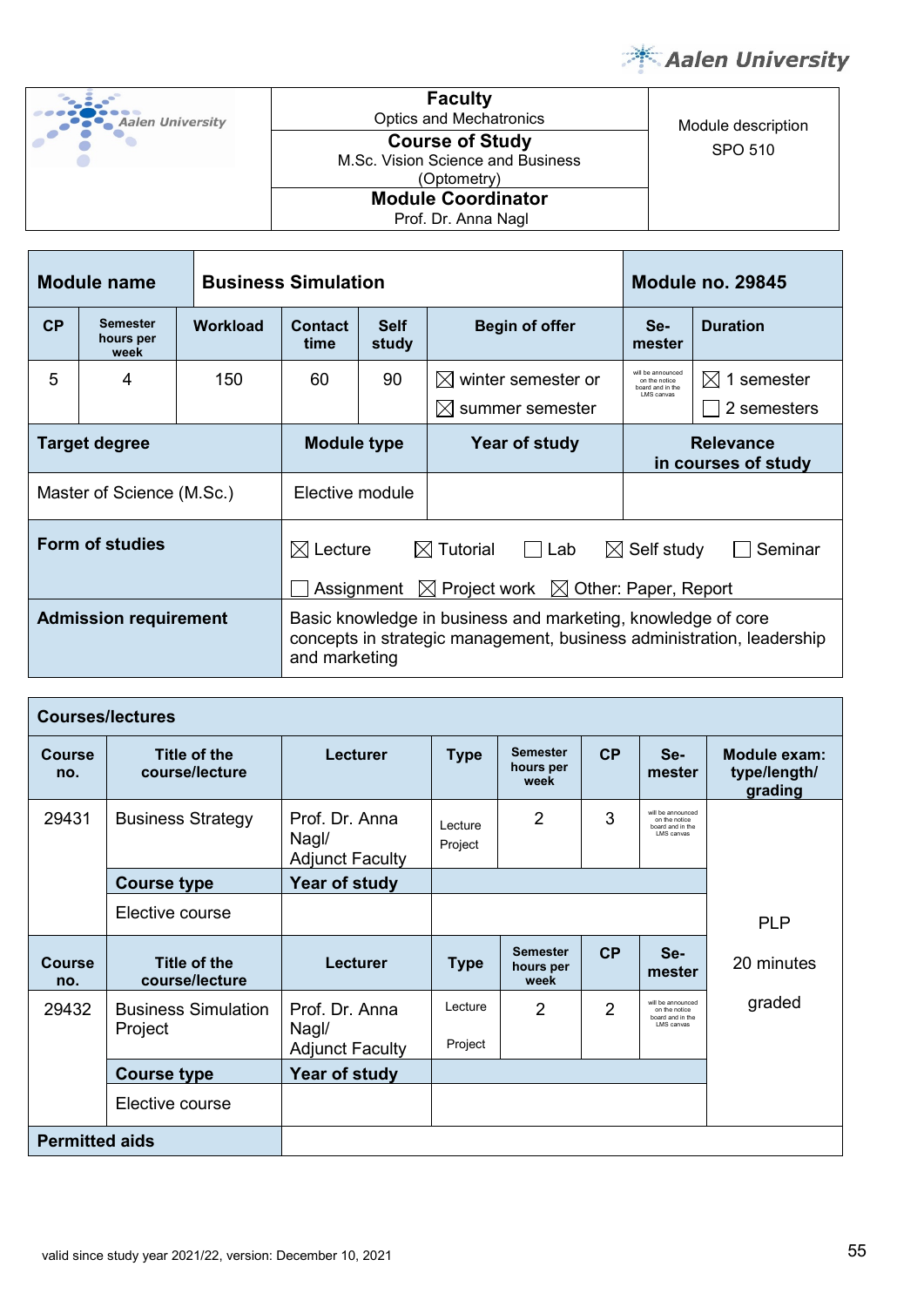

#### **Professional competence**

The students are able to make strategic decisions and realize concepts in leadership, strategy, management and marketing. They can demonstrate knowledge about basic business characteristics of an optometry practice, such as mission statements, calculations, and budget planning. They are able to overview complex relationships within a business itself and in connection with competitors.

#### **Methodological competence**

The students are able to manage complex business decisions under pressure. They can get immediate feedback in a simulated environment. The students can therefore try out various ways of handling difficult situations and decisions in an actual business.

#### **Interdisciplinary general competence**

The students can gain experience in teamwork, project management skills and presentation skills. The students are able to enhance their company's profitability and marketplace position.

| <b>Competence area</b>                  | <b>Concentration</b> | <b>Minor concentration</b> | In small amounts |
|-----------------------------------------|----------------------|----------------------------|------------------|
| <b>Professional competence</b>          | IX                   |                            |                  |
| Methodological<br>competence            | $\boxtimes$          |                            |                  |
| Interdisciplinary general<br>competence |                      |                            |                  |

#### **Lecture contents**

Business tools and methods related to this business project in the field of optometry, e.g.:

- **Mission Statement and Values**
- Balanced Scorecard
- Calculation, direct costing and break-even analysis
- Budget planning
- new management concepts and Key Performance Indicators (KPIs)
- Business simulation, strategic and operational game in the field of optometry
	- Planning of a virtual business unit
	- Business game with computer simulation
	- Presentation of strategies, milestones and results

| Language                                | German                                                                                                                                                                                                    | $\boxtimes$ English | Spanish | French |  |  |  |
|-----------------------------------------|-----------------------------------------------------------------------------------------------------------------------------------------------------------------------------------------------------------|---------------------|---------|--------|--|--|--|
|                                         | Chinese                                                                                                                                                                                                   | Portuguese          | Russian | Other  |  |  |  |
| <b>Literature</b>                       | Script<br>Updated literature recommendations are available in the LMS (Learning<br>Management System) Canvas<br>Manual of the management game<br>Literature for deepening the knowledge in special fields |                     |         |        |  |  |  |
| <b>Composition</b><br>of the final mark |                                                                                                                                                                                                           |                     |         |        |  |  |  |
| <b>Comments/other</b>                   | Minimum 10 students                                                                                                                                                                                       |                     |         |        |  |  |  |
| Last updated                            | September 20, 2021                                                                                                                                                                                        |                     |         |        |  |  |  |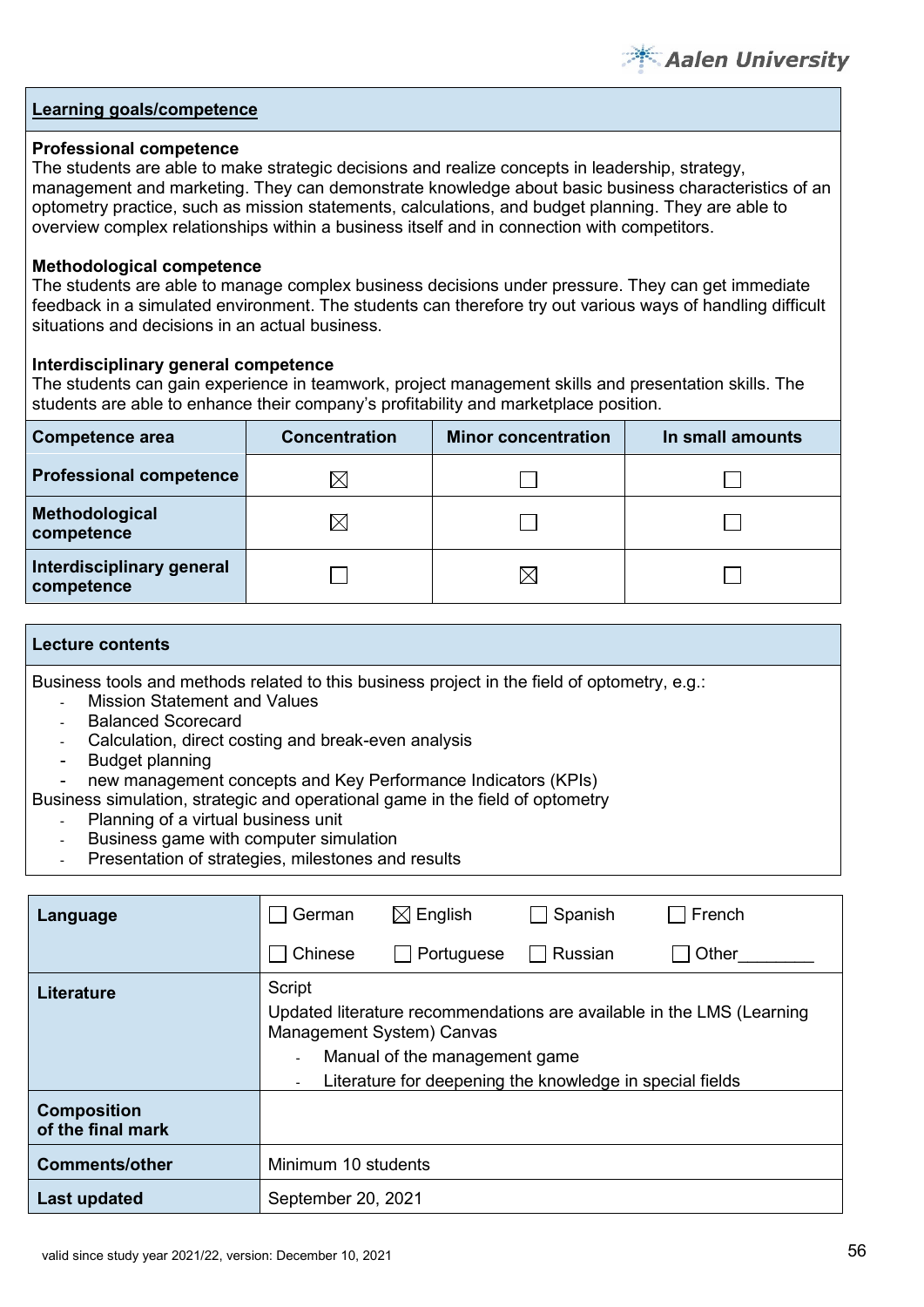

| Aalen University | <b>Faculty</b><br><b>Optics and Mechatronics</b>                           | Module description |
|------------------|----------------------------------------------------------------------------|--------------------|
|                  | <b>Course of Study</b><br>M.Sc. Vision Science and Business<br>(Optometry) | SPO 510            |
|                  | <b>Module Coordinator</b><br>Prof. Dr. Anna Nagl                           |                    |

| <b>Module name</b>           |                                      |                 | <b>Sustainable Digital Transformation</b>                                                                                                                      |                      |                                                               |                                                                       | Module no. 29846                      |  |
|------------------------------|--------------------------------------|-----------------|----------------------------------------------------------------------------------------------------------------------------------------------------------------|----------------------|---------------------------------------------------------------|-----------------------------------------------------------------------|---------------------------------------|--|
| CP                           | <b>Semester</b><br>hours per<br>week | <b>Workload</b> | <b>Contact</b><br>time                                                                                                                                         | <b>Self</b><br>study | <b>Begin of offer</b>                                         | Se-<br>mester                                                         | <b>Duration</b>                       |  |
| 5                            | 4                                    | 150             | 60                                                                                                                                                             | 90                   | $\boxtimes$ winter semester or<br>$\boxtimes$ summer semester | will be announced<br>on the notice<br>board and in the<br>I MS canvas | $\boxtimes$ 1 semester<br>2 semesters |  |
| <b>Target degree</b>         |                                      |                 | <b>Module type</b><br>Year of study                                                                                                                            |                      | <b>Relevance</b><br>in courses of study                       |                                                                       |                                       |  |
| Master of Science (M.Sc.)    |                                      |                 | Elective module                                                                                                                                                |                      |                                                               |                                                                       |                                       |  |
|                              | Form of studies                      |                 | $\boxtimes$ Tutorial<br>$\boxtimes$ Lecture<br>$\boxtimes$ Self study<br>$\Box$ Lab<br>$\boxtimes$ Project work $\boxtimes$ Other: Paper, Report<br>Assignment |                      |                                                               |                                                                       | Seminar                               |  |
| <b>Admission requirement</b> |                                      |                 |                                                                                                                                                                |                      |                                                               |                                                                       |                                       |  |

| <b>Courses/lectures</b> |                                          |                                                                               |                                                                              |                                      |                                         |                                                                       |            |  |
|-------------------------|------------------------------------------|-------------------------------------------------------------------------------|------------------------------------------------------------------------------|--------------------------------------|-----------------------------------------|-----------------------------------------------------------------------|------------|--|
| <b>Course</b><br>no.    | Title of the<br>course/lecture           | Lecturer                                                                      | CP<br><b>Semester</b><br>$Se-$<br><b>Type</b><br>hours per<br>mester<br>week |                                      | Module exam:<br>type/length/<br>grading |                                                                       |            |  |
| 29433                   | <b>Digital Business</b><br><b>Models</b> | Prof. Dr. Anna<br>Nagl/ Prof. Dr.<br>Jürgen Stiefl/<br><b>Adjunct Faculty</b> | Lecture<br>Labs                                                              | $\overline{2}$                       | $\overline{2}$                          | will be announced.<br>on the notice<br>board and in the<br>LMS canvas |            |  |
|                         | <b>Course type</b>                       | Year of study                                                                 |                                                                              |                                      |                                         |                                                                       |            |  |
|                         | Elective course                          |                                                                               |                                                                              |                                      |                                         |                                                                       | <b>PLP</b> |  |
| <b>Course</b><br>no.    | Title of the<br>course/lecture           | Lecturer                                                                      | <b>Type</b>                                                                  | <b>Semester</b><br>hours per<br>week | <b>CP</b>                               | Se-<br>mester                                                         | 30 minutes |  |
| 29434                   | Start-up<br>Management                   | Prof. Dr. Anna<br>Nagl, Adjunct<br>Faculty                                    | Lecture<br>Project                                                           | $\overline{2}$                       | 3                                       | will be announced<br>on the notice<br>board and in the<br>LMS canvas  | graded     |  |
|                         | <b>Course type</b>                       | Year of study                                                                 |                                                                              |                                      |                                         |                                                                       |            |  |
|                         | Elective course                          |                                                                               |                                                                              |                                      |                                         |                                                                       |            |  |
| <b>Permitted aids</b>   |                                          |                                                                               |                                                                              |                                      |                                         |                                                                       |            |  |

| Learning goals/competence      |  |
|--------------------------------|--|
| <b>Professional competence</b> |  |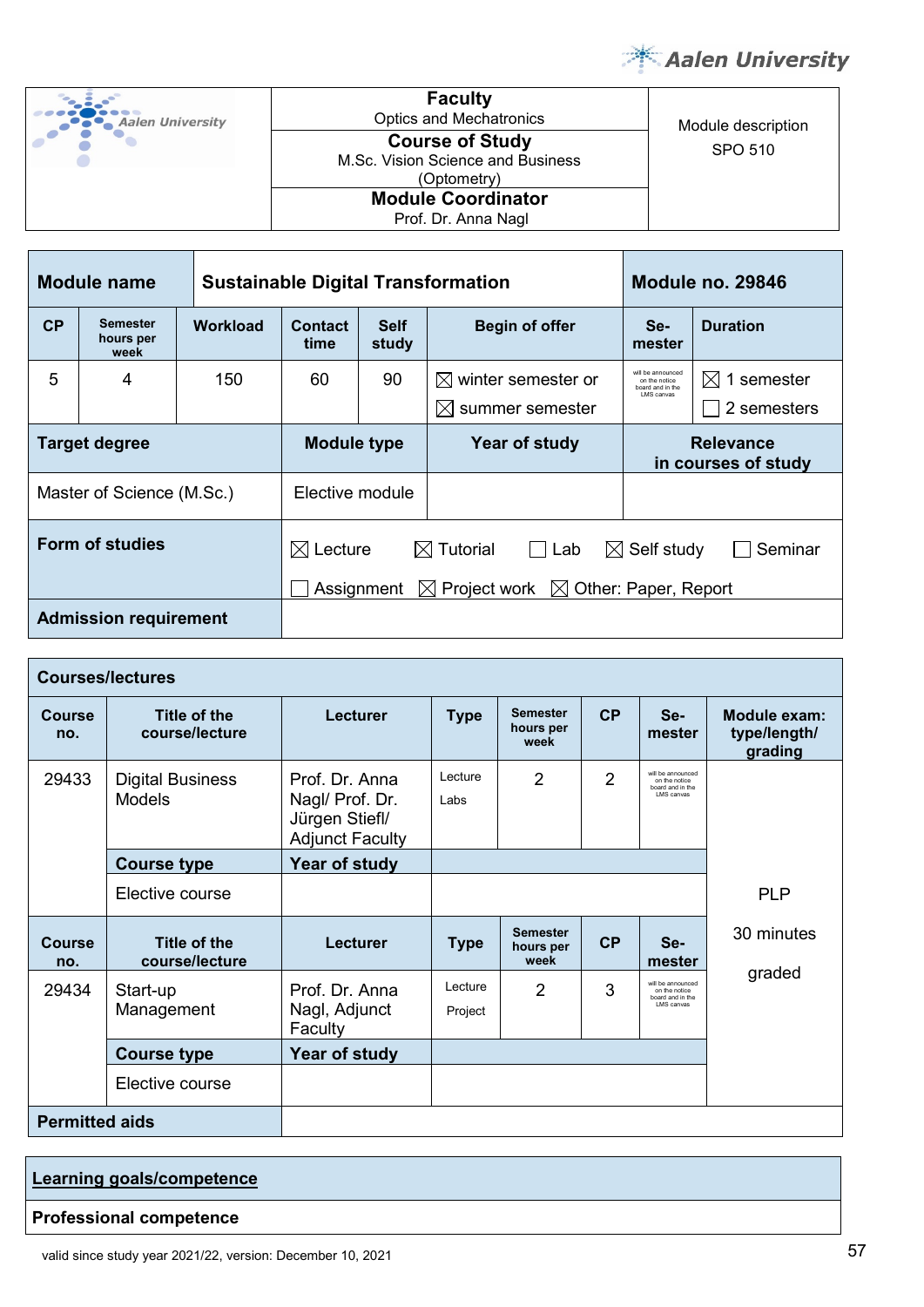The students are able to build and present a business model for a sustainable and innovative idea. The students are able to analyze strategic choices and operational implementation of digital transformation and sustainability. The students are able to carry out a business plan. The students are able to explain the entrepreneurial process and the sources of financing which are relevant in different development stages of enterprises.

# **Methodological competence**

The students are able to transfer business management skills in the field of optometry, such as how to create value and how to manage a start-up company. The students are able to evaluate alternative strategic options for innovative optometry practices.

# **Interdisciplinary general competence**

The students can validate this knowledge by developing and presenting a business model and a business plan. The students are able to demonstrate entrepreneurial skills.

| <b>Competence area</b>                  | <b>Concentration</b> | <b>Minor concentration</b> | In small amounts |
|-----------------------------------------|----------------------|----------------------------|------------------|
| <b>Professional competence</b>          | $\boxtimes$          |                            |                  |
| Methodological<br>competence            | $\times$             |                            |                  |
| Interdisciplinary general<br>competence |                      |                            |                  |

#### **Lecture contents**

- New digitally enhanced business models emphasizing platforms and ecosystems

- Development of a design-driven organisational culture, that fosters successful innovation and sustainable business models
- Methodology design thinking

Development of a business model and a business plan, e.g.

- for a project within a company
- for a start-up company

# including

- Drafting and realization of an application-oriented business
- Plan facts and data on founding a start-up
- Descriptions, errors in designing a business plan
- Application of calculation realization of a business case
- etc.

| Language          | $\boxtimes$ German                  | $\boxtimes$ English                                                                                                                                                                | Spanish | French                                                                |  |  |
|-------------------|-------------------------------------|------------------------------------------------------------------------------------------------------------------------------------------------------------------------------------|---------|-----------------------------------------------------------------------|--|--|
|                   | Chinese                             | Portuguese                                                                                                                                                                         | Russian | Other                                                                 |  |  |
| <b>Literature</b> | Script<br>Management System) Canvas | Bibliographic hints will be given, e.g.                                                                                                                                            |         | Updated literature recommendations are available in the LMS (Learning |  |  |
|                   | ٠                                   | Bozem, K./Nagl, A. (2022): Digitale Geschäftsmodelle erfolgreich<br>realisieren. Business Model Building mit Checklisten und<br>Fallbeispielen. Springer Gabler Verlag. Wiesbaden. |         |                                                                       |  |  |

**Aalen University**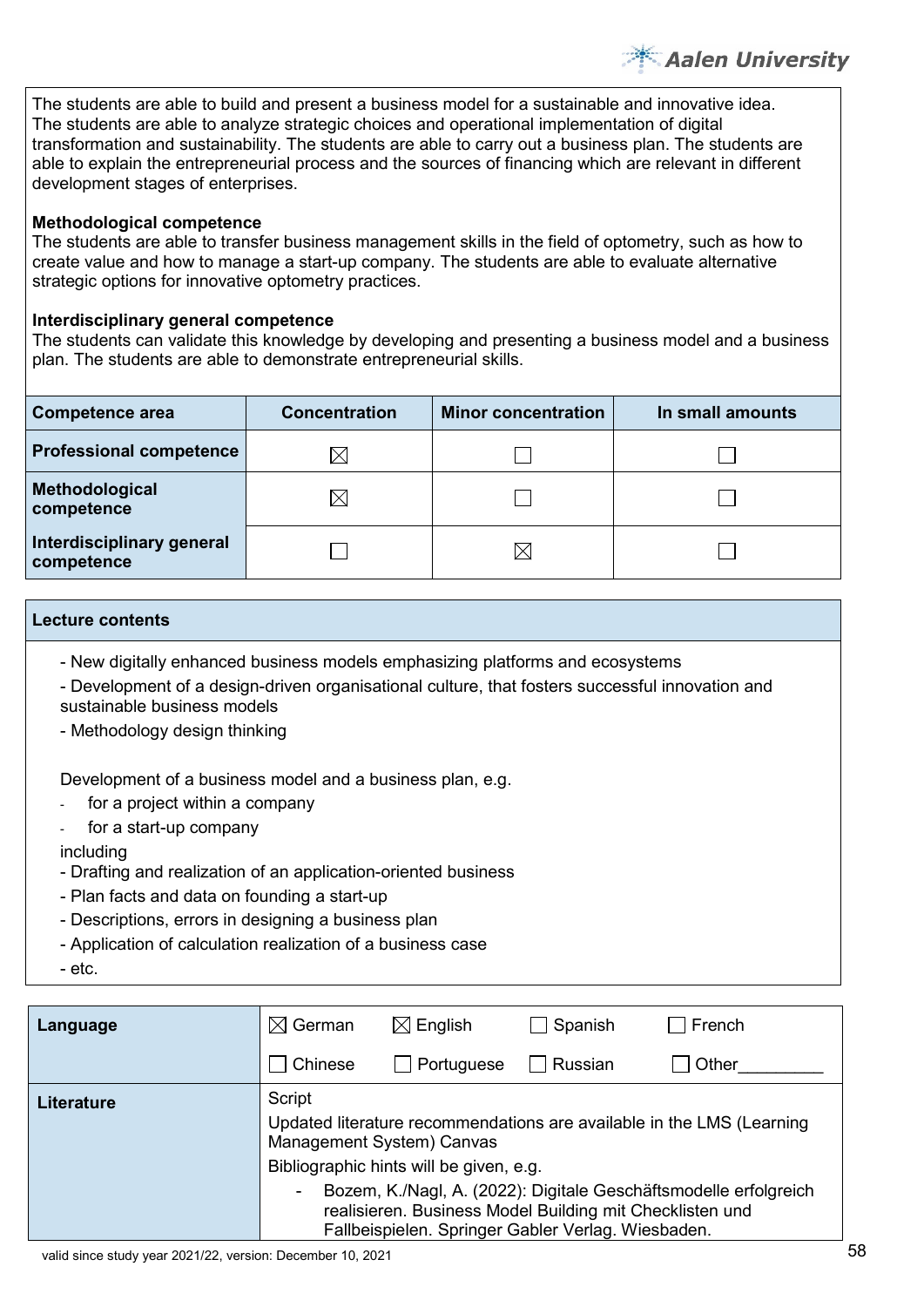

|                                         | Nagl, A. (2020): Der Businessplan. Geschäftspläne professionell<br>erstellen. 10. Edition. Springer Gabler Verlag. Wiesbaden. |
|-----------------------------------------|-------------------------------------------------------------------------------------------------------------------------------|
| <b>Composition</b><br>of the final mark |                                                                                                                               |
| <b>Comments/other</b>                   | Minimum 10 students                                                                                                           |
| Last updated                            | September 20, 2021                                                                                                            |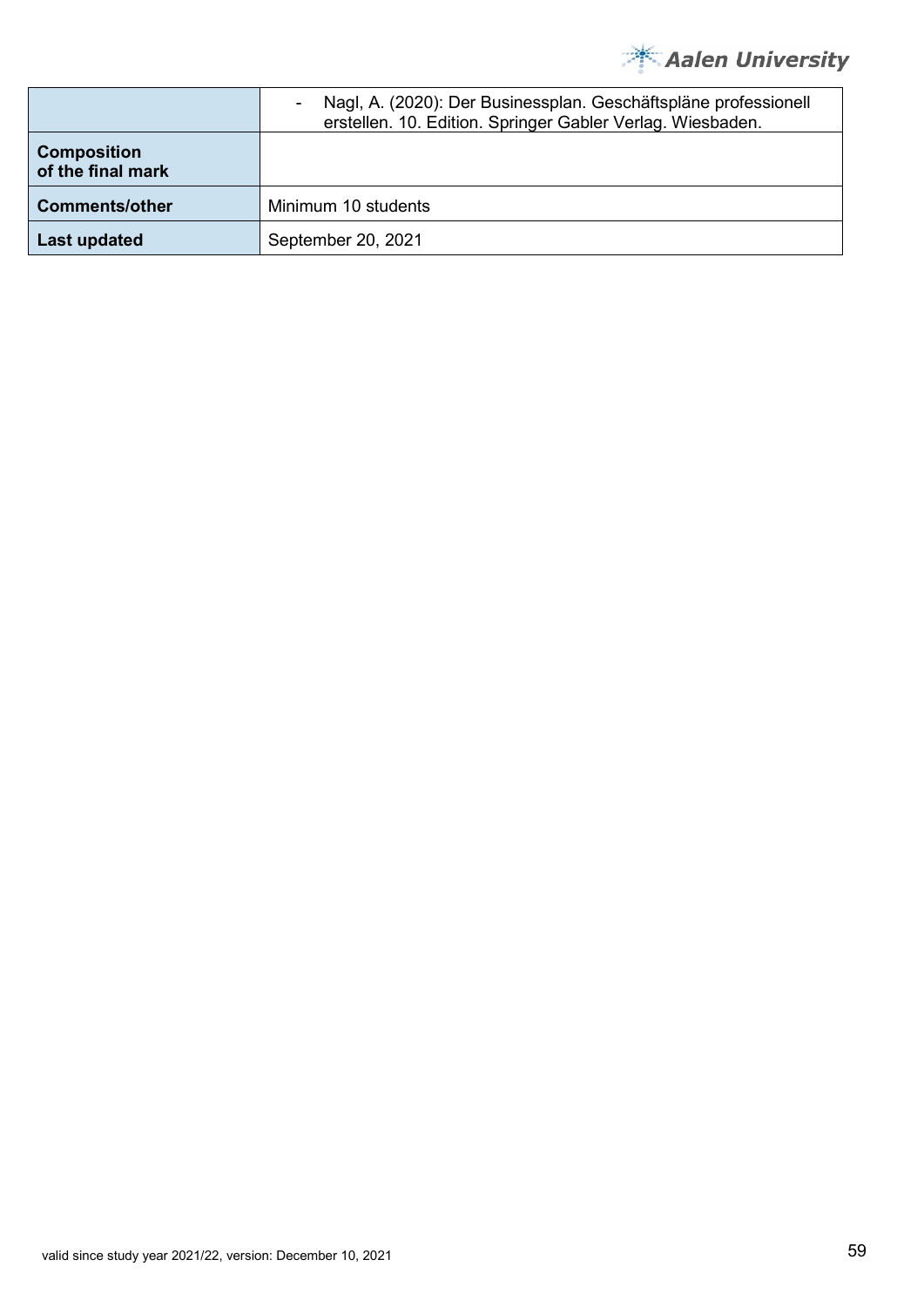

Module description



**Faculty**<br>Optics and Mechatronics **Course of Study** SPO 510 M.Sc. Vision Science and Business (Optometry) **Module Coordinator** Prof. Dr. Anna Nagl

| Module name                  |                                      |                 | <b>Clinical Experience</b>                                                                                                                                                      |                                               |                                                                |                                                                       | <b>Module no. 29847</b>               |  |  |
|------------------------------|--------------------------------------|-----------------|---------------------------------------------------------------------------------------------------------------------------------------------------------------------------------|-----------------------------------------------|----------------------------------------------------------------|-----------------------------------------------------------------------|---------------------------------------|--|--|
| CP                           | <b>Semester</b><br>hours per<br>week | <b>Workload</b> | Contact<br>time                                                                                                                                                                 | <b>Self</b><br><b>Begin of offer</b><br>study |                                                                | Se-<br>mester                                                         | <b>Duration</b>                       |  |  |
| 5                            |                                      | 150             | 15                                                                                                                                                                              | 135                                           | $\boxtimes$ winter semester or<br>summer semester<br>$\bowtie$ | will be announced<br>on the notice<br>board and in the<br>I MS canvas | $\boxtimes$ 1 semester<br>2 semesters |  |  |
| <b>Target degree</b>         |                                      |                 | <b>Module type</b><br>Year of study                                                                                                                                             |                                               | <b>Relevance</b><br>in courses of study                        |                                                                       |                                       |  |  |
|                              | Master of Science (M.Sc.)            |                 | Elective module                                                                                                                                                                 |                                               |                                                                |                                                                       |                                       |  |  |
| Form of studies              |                                      |                 | $\boxtimes$ Lab<br>$\boxtimes$ Tutorial<br>$\boxtimes$ Self study<br>$\boxtimes$ Lecture<br>Seminar<br>Project work $\boxtimes$ Other: Paper, Report<br>Assignment<br>$\bowtie$ |                                               |                                                                |                                                                       |                                       |  |  |
| <b>Admission requirement</b> |                                      |                 |                                                                                                                                                                                 |                                               |                                                                |                                                                       |                                       |  |  |

| <b>Courses/lectures</b> |                                         |                        |                 |                                      |    |                                                                       |                                         |  |
|-------------------------|-----------------------------------------|------------------------|-----------------|--------------------------------------|----|-----------------------------------------------------------------------|-----------------------------------------|--|
| <b>Course</b><br>no.    | Title of the<br>course/lecture          | <b>Lecturer</b>        | <b>Type</b>     | <b>Semester</b><br>hours per<br>week | CP | Se-<br>mester                                                         | Module exam:<br>type/length/<br>grading |  |
| 29435                   | <b>Clinical Experience</b>              | <b>Adjunct Faculty</b> | Lecture<br>Labs | 1                                    | 4  | will be announced.<br>on the notice<br>board and in the<br>LMS canvas |                                         |  |
|                         | <b>Course type</b>                      | Year of study          |                 |                                      |    |                                                                       |                                         |  |
|                         | Elective course                         |                        |                 |                                      |    | <b>PLP</b>                                                            |                                         |  |
| <b>Course</b><br>no.    | Title of the<br>course/lecture          | Lecturer               | <b>Type</b>     | <b>Semester</b><br>hours per<br>week | CP | Se-<br>mester                                                         | 20 minutes                              |  |
| 29436                   | <b>Clinical Experience</b><br>Portfolio | <b>Adjunct Faculty</b> | Project         |                                      | 1  | will be announced<br>on the notice<br>board and in the<br>LMS canvas  | graded                                  |  |
|                         | <b>Course type</b>                      | Year of study          |                 |                                      |    |                                                                       |                                         |  |
|                         | Elective course                         |                        |                 |                                      |    |                                                                       |                                         |  |
| <b>Permitted aids</b>   |                                         |                        |                 |                                      |    |                                                                       |                                         |  |

# **Learning goals/ competence**

#### **Professional competence**

The students are able to identify problems in the clinical field. They are able to design a plausible solution to the problem using scientific techniques. The students are also be able to carry out validation procedures to establish the effectiveness of the proposed solution.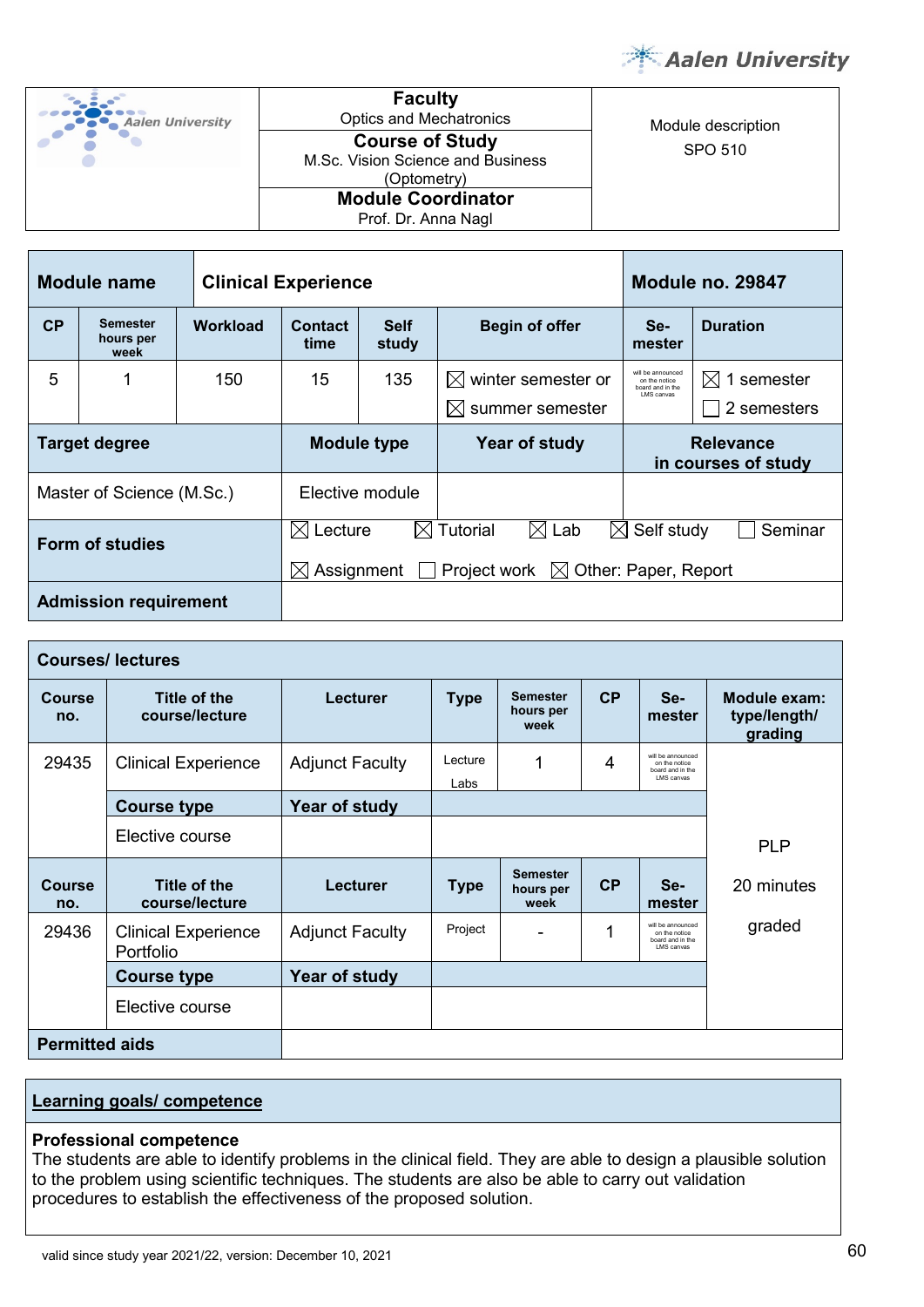#### **Methodological competence**

The students are able to analyze and structure a problem in the clinical field. They are able to design a solution based on basic scientific research techniques.

#### **Interdisciplinary general competence**

The students are able to conduct a general ocular health assessment in the overall management of patient conditions relative to referrals and consultations.

Based on: https://www.ecoo.info/wp-content/uploads/2016/10/Part-III-ECOO-Portfolio-Guidance-Feb-2021.pdf [version September 20, 2021]

| Competence area                         | <b>Concentration</b> | <b>Minor concentration</b> | In small amounts |
|-----------------------------------------|----------------------|----------------------------|------------------|
| <b>Professional competence</b>          | IХ                   |                            |                  |
| Methodological<br>competence            | IХ                   |                            |                  |
| Interdisciplinary general<br>competence | IX                   |                            |                  |

#### **Lecture contents**

This content is a requisite for students seeking expanded clinical knowledge and experience in comprehensive clinical care. Each part is designed to enhance skill-building in all areas of clinical care and provides advanced clinically relevant education for optometrists-in-training who have previous experience inpatient care.

The course is designed to expand the clinical knowledge and critical thinking skills by building on existing knowledge and clinical experience, and by using case study presentations to advance clinical thought process.

Each presentation consists of lecture and case studies and is designed to be interactive and participatory. Emphasis is placed on case development and presentation as a practical learning tool and in promoting excellence in patient care. Students will learn universally accepted best practices in analyzing and presenting cases.

Comprehensive case modules are offered in each of the following areas:

- 1. Visual optics, including:
- a. Refraction and refractive errors
- b. Binocular vision
- c. Low vision rehabilitation
- d. Optical appliances
- 2. Anterior segment
- a. Contact lenses
- b. Conjunctiva, cornea, sclera
- c. Kerato-refractive surgical considerations
- d. Lens and iris
- 3. Posterior segment
- a. Vitreous
- b. Retina
- c. Optic nerve, including glaucoma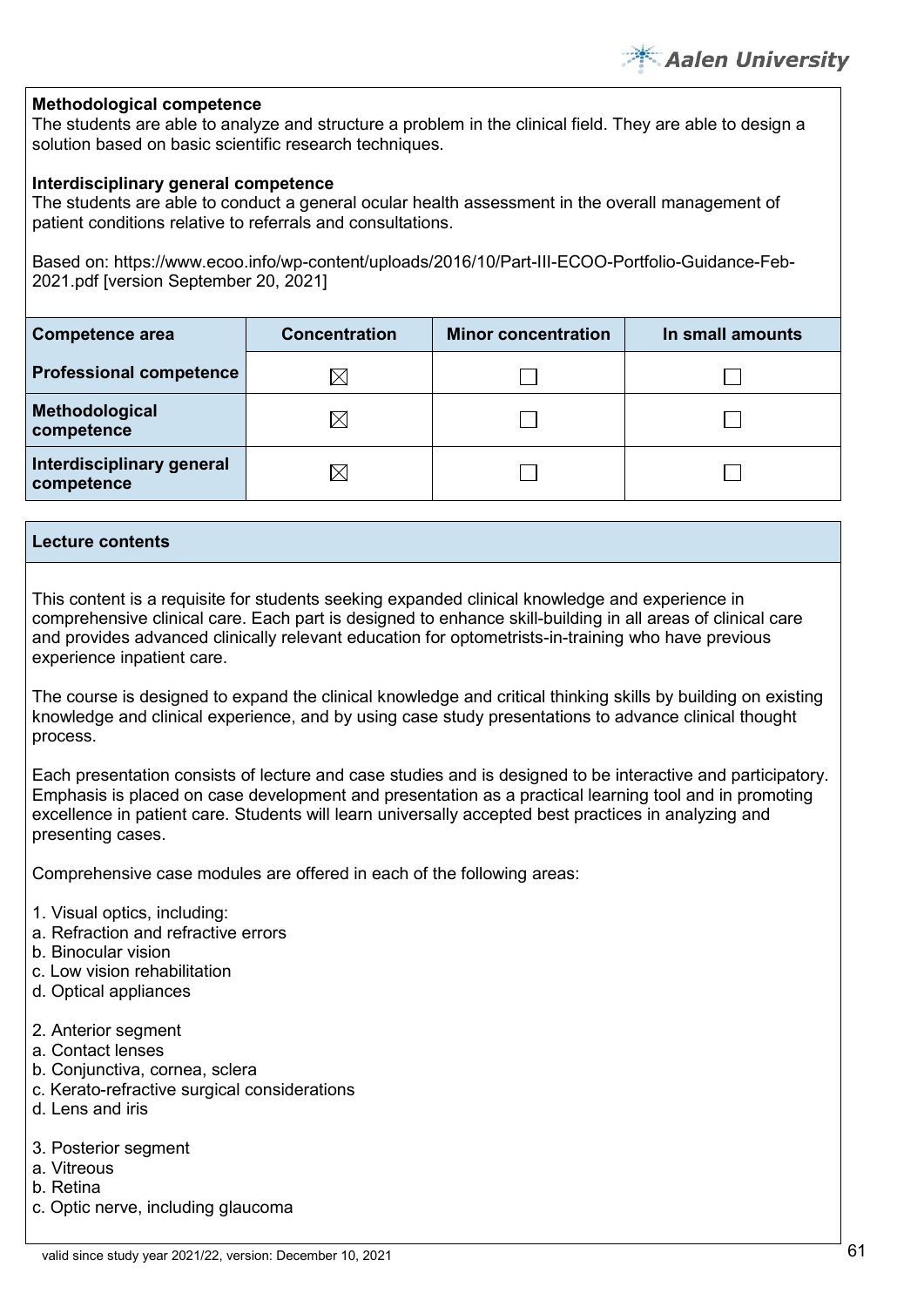

- 4. Miscellaneous
- a. Ocular trauma
- b. Uveitis/systemic disease
- c. Orbital anomalies/oculoplastics
- d. Neurological disorders
- e. Basic pharmacology considerations
- f. Refractive Surgery

Based on: https://www.ecoo.info/wp-content/uploads/2016/10/Part-III-ECOO-Portfolio-Guidance-Feb-2021.pdf [version September 20, 2021]

| Language                                | German                                                                                        | $\boxtimes$ English                 | Spanish | French                                                              |  |
|-----------------------------------------|-----------------------------------------------------------------------------------------------|-------------------------------------|---------|---------------------------------------------------------------------|--|
|                                         | Chinese                                                                                       | Portuguese                          | Russian | Other                                                               |  |
| Literature                              | Script                                                                                        | (Learning Management System) Canvas |         | Relevant textbooks, handouts and templates are available in the LMS |  |
| <b>Composition</b><br>of the final mark |                                                                                               |                                     |         |                                                                     |  |
| <b>Comments/other</b>                   | These 130 cases are required to fulfil the requirements of the European<br>Optometry Diploma. |                                     |         |                                                                     |  |
| Last updated                            | September 20, 2021                                                                            |                                     |         |                                                                     |  |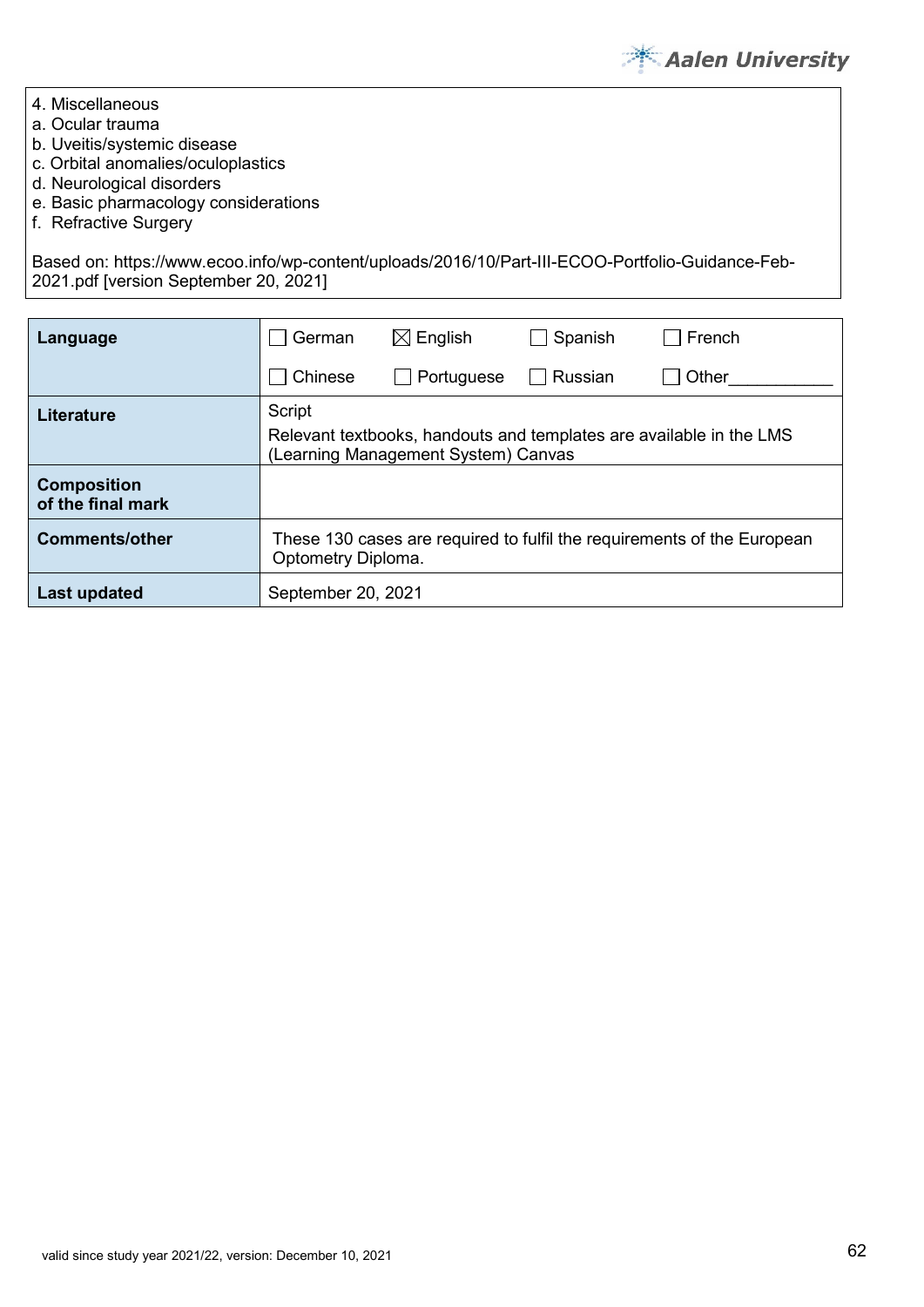

| <b>Aalen University</b> |
|-------------------------|
|                         |

**Faculty**<br>Optics and Mechatronics pucs and Mechatronics<br> **Course of Study**<br>
Course of Study SPO 510 **Course of Study**  M.Sc. Vision Science and Business (Optometry) **Module Coordinator** Prof. Dr. Anna Nagl

|                      | <b>Module name</b>                   | <b>Clinical Case Studies: Logbook</b> |                                                             |                                                                  | Module no. 29848                        |                                                        |                 |
|----------------------|--------------------------------------|---------------------------------------|-------------------------------------------------------------|------------------------------------------------------------------|-----------------------------------------|--------------------------------------------------------|-----------------|
| CP                   | <b>Semester</b><br>hours per<br>week | <b>Workload</b>                       | <b>Contact</b><br>time                                      | <b>Self</b><br>study                                             | <b>Begin of offer</b>                   | Se-<br>mester                                          | <b>Duration</b> |
| 5                    |                                      | 150                                   |                                                             | 150                                                              | winter semester or<br>IХI               | will be announced<br>on the notice<br>board and in the | 1 semester<br>M |
|                      |                                      |                                       |                                                             |                                                                  | summer semester<br>IХI                  | I MS canvas                                            | 2 semesters     |
| <b>Target degree</b> |                                      | <b>Module type</b>                    |                                                             | Year of study                                                    | <b>Relevance</b><br>in courses of study |                                                        |                 |
|                      | Master of Science (M.Sc.)            |                                       | Elective module                                             |                                                                  |                                         |                                                        |                 |
| Form of studies      |                                      |                                       |                                                             | Self study<br>Seminar<br>Lecture<br>Tutorial<br>$\bowtie$<br>Lab |                                         |                                                        |                 |
|                      |                                      |                                       | Assignment $\boxtimes$ Project work<br>Other: Paper, Report |                                                                  |                                         |                                                        |                 |
|                      | <b>Admission requirement</b>         |                                       |                                                             |                                                                  |                                         |                                                        |                 |

| <b>Courses/lectures</b>                    |                                        |                                                    |                 |                                                             |    |                                                                             |                                         |
|--------------------------------------------|----------------------------------------|----------------------------------------------------|-----------------|-------------------------------------------------------------|----|-----------------------------------------------------------------------------|-----------------------------------------|
| Course<br>no.                              | Title of the<br>course/lecture         | <b>Lecturer</b>                                    | <b>Type</b>     | <b>Semester</b><br>CP<br>Se-<br>hours per<br>mester<br>week |    |                                                                             | Module exam:<br>type/length/<br>grading |
| 29437                                      | <b>Clinical Case</b><br><b>Studies</b> | Georg<br>Scheuerer, M.Sc.<br>Oliver Buck,<br>M.Sc. | Lecture<br>Labs | 1                                                           | 4  | will be announced<br>on the notice<br>board and in the<br><b>LMS</b> canvas |                                         |
| <b>Course type</b>                         |                                        | Year of study                                      |                 |                                                             |    |                                                                             |                                         |
|                                            | Elective course                        |                                                    |                 |                                                             |    |                                                                             | <b>PLP</b>                              |
| Course<br>no.                              | <b>Title of the</b><br>course/lecture  | Lecturer                                           | <b>Type</b>     | <b>Semester</b><br>hours per<br>week                        | CP | Se-<br>mester                                                               | 20 minutes                              |
| 29438<br>Case<br>Documentation:<br>Logbook |                                        | Georg<br>Scheuerer, M.Sc.<br>Oliver Buck,<br>M.Sc. | Project         |                                                             |    | will be announced<br>on the notice<br>board and in the<br><b>LMS</b> canvas | graded                                  |
|                                            | <b>Course type</b>                     | Year of study                                      |                 |                                                             |    |                                                                             |                                         |
|                                            | Elective course                        |                                                    |                 |                                                             |    |                                                                             |                                         |
| <b>Permitted aids</b>                      |                                        |                                                    |                 |                                                             |    |                                                                             |                                         |

#### **Learning goals/ competence**

#### **Professional competence**

The students are able to appraise patients with and without visual disorders/diseases especially clinically. The students are able to transfer further skills in optometric examination techniques. The students are able to discriminate between healthy and pathologic findings that might be presented differently from "textbook cases". They are able to organize and grade the findings and know when referrals are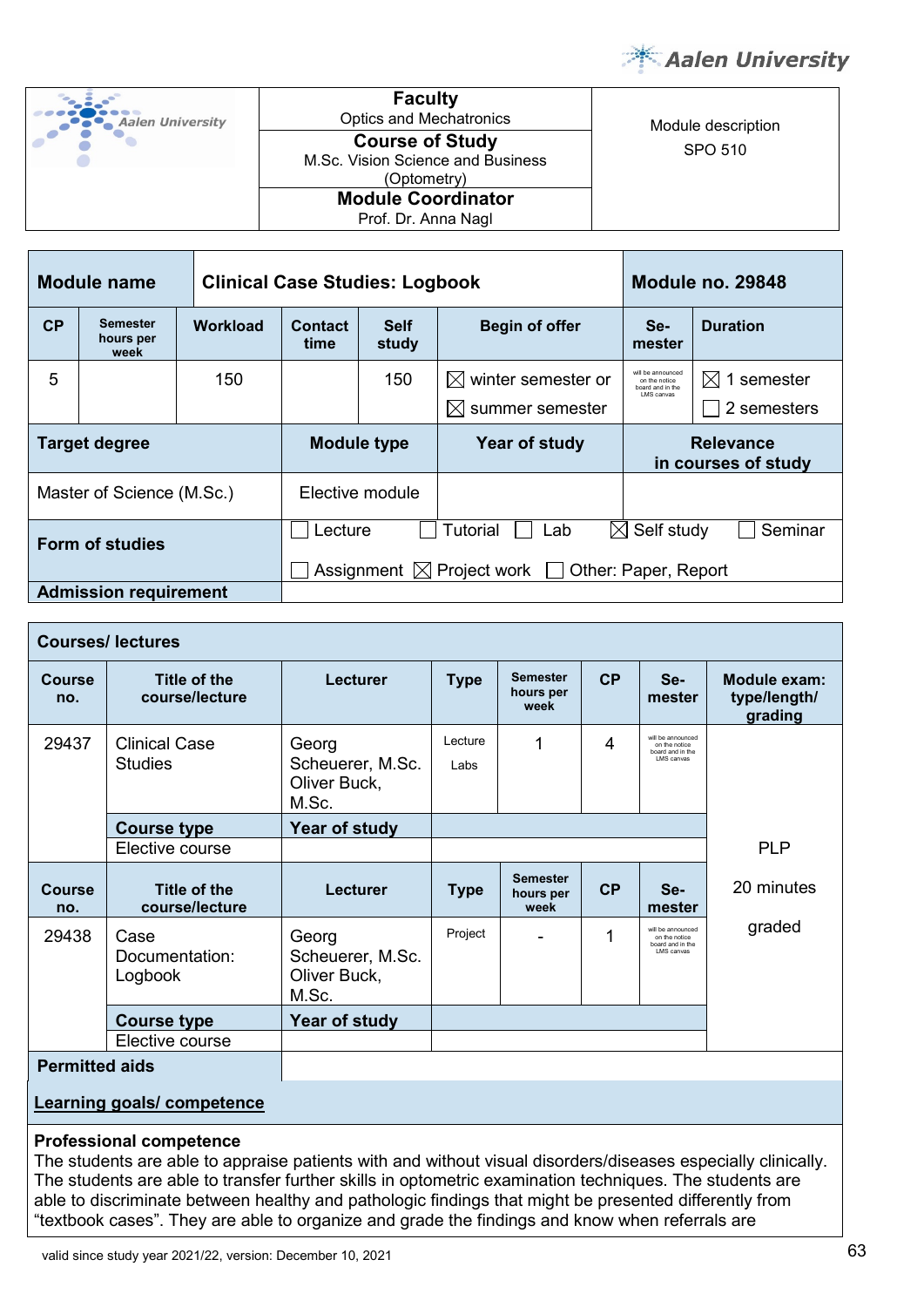#### necessary.

#### **Methodological competence**

The students are able to generate techniques to detect eye diseases through practical experience with feedback from supervising ophthalmologists and lecturers. They are able to prepare evidence-based optometric knowledge and practical experience in order to make the right decision. The students are able to summarize their findings.

#### **Interdisciplinary general competence**

The students are able to assess patients (anterior and posterior segment) and detect abnormal conditions, to evaluate the central retina (optic nerve and fovea) and to develop the logbook. They are able to justify their findings in an appropriate way for patients within their scope of practice.

Based on: https://www.ecoo.info/wp-content/uploads/2016/10/Part-III-ECOO-Portfolio-Guidance-Feb-2021.pdf [version September 20, 2021]

| Competence area                         | <b>Concentration</b> | <b>Minor concentration</b> | In small amounts |
|-----------------------------------------|----------------------|----------------------------|------------------|
| <b>Professional competence</b>          | $\boxtimes$          |                            |                  |
| Methodological<br>competence            | $\boxtimes$          |                            |                  |
| Interdisciplinary general<br>competence | $\boxtimes$          |                            |                  |

#### **Lecture contents**

"Primary Care Eye Examinations (5 Cases): All the records should cover a complete eye examination, starting with a summary of the history, any previous treatment up to the time of the examination and follow the ECOO-guidance. The five patients selected should include two with binocular vision anomalies, one patient with low vision and one patient who is 12 years of age or younger.

Abnormal Ocular Condition Cases (5 Cases): All the records should cover a complete eye examination, starting with a summary of the history, any previous treatment up to the time of the examination and follow the ECOO-guidance. The discussion should include a description of the abnormal ocular condition and how the presentation in this case differs from the text book description. Three of the cases should include letters referring the patient to an ophthalmologist or onto the next step in the health system ladder.

Contact lenses (5 Cases) including 1 RGP fitting: All the records should cover a complete eye examination, starting with a summary of the history, any previous treatment up to the time of the examination and follow the ECOO-guidance. The contact lens fittings should be illustrated with appropriate diagrams or photographs.

Dispensing (5 Cases): All the records should cover a complete eye examination, starting with a summary of the history, any previous treatment up to the time of the examination and follow the ECOO-guidance. These records should be of patients whose ophthalmic dispensings presented particular challenges. Outline the nature of the dispensing difficulty and justify the solution chosen."

Based on: https://www.ecoo.info/wp-content/uploads/2016/10/Part-III-ECOO-Portfolio-Guidance-Feb-2021.pdf [version September 20, 2021]

| Language   | $\boxtimes$ German | $\boxtimes$ English | Spanish | French |
|------------|--------------------|---------------------|---------|--------|
|            | $\Box$ Chinese     | Portuguese          | Russian | Other  |
| Literature | Script             |                     |         |        |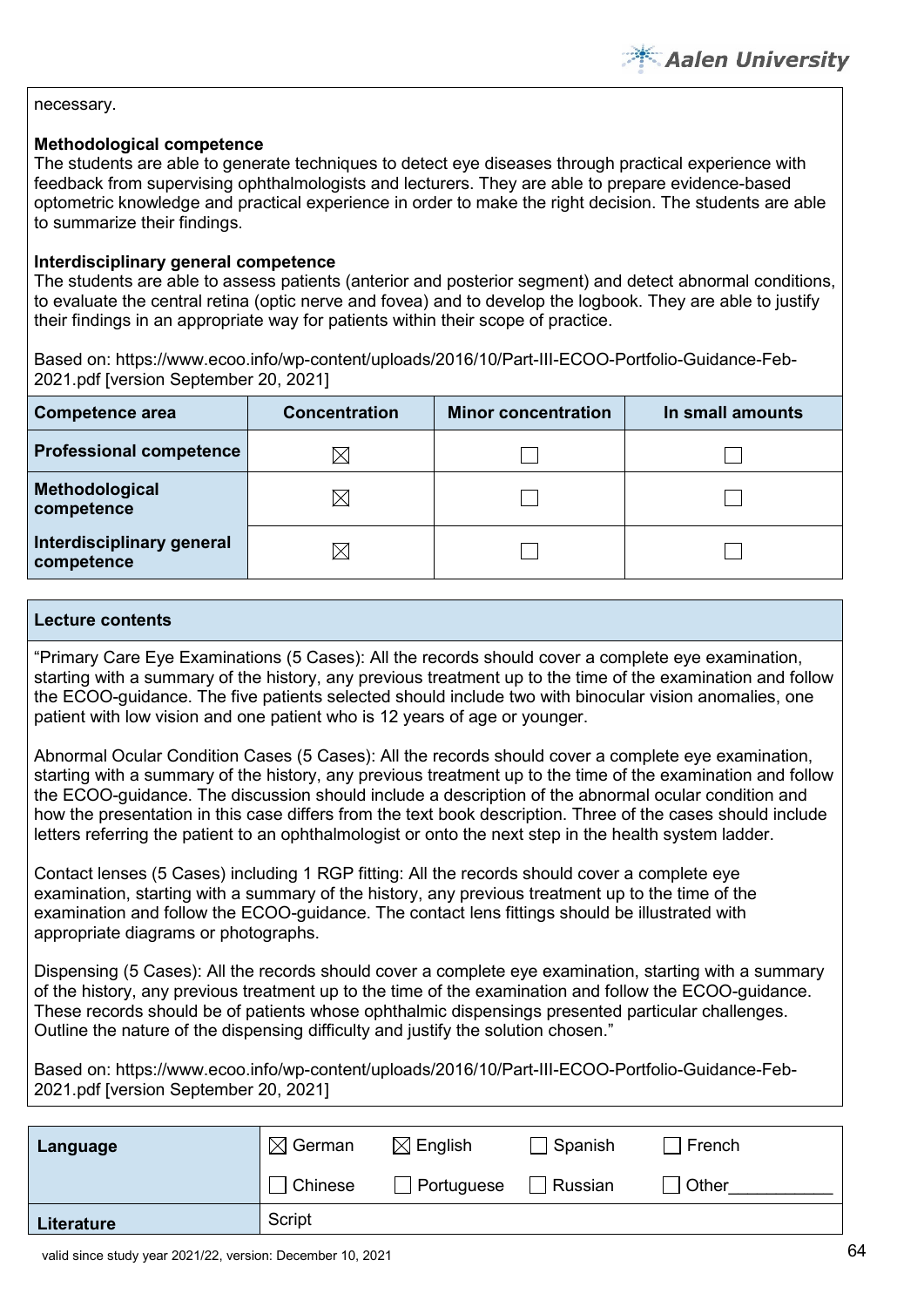

|                                         | Relevant textbooks, handouts and templates are available in the LMS<br>(Learning Management System) Canvas<br>Scheuerer, G., Patel, B., Nagl, A. (2014): Klinisches Logbuch: Best<br>Practice Dokumentation. Schriftenreihe aus dem DOZ-Verlag 33. Optische<br>Fachveröffentlichung. Heidelberg. |
|-----------------------------------------|--------------------------------------------------------------------------------------------------------------------------------------------------------------------------------------------------------------------------------------------------------------------------------------------------|
| <b>Composition</b><br>of the final mark |                                                                                                                                                                                                                                                                                                  |
| <b>Comments/other</b>                   | 20 detailed case records that demonstrate experience of the whole range<br>of optometric practice are required to fulfil the requirement of the<br>European Optometry Diploma.                                                                                                                   |
| Last updated                            | September 20, 2021                                                                                                                                                                                                                                                                               |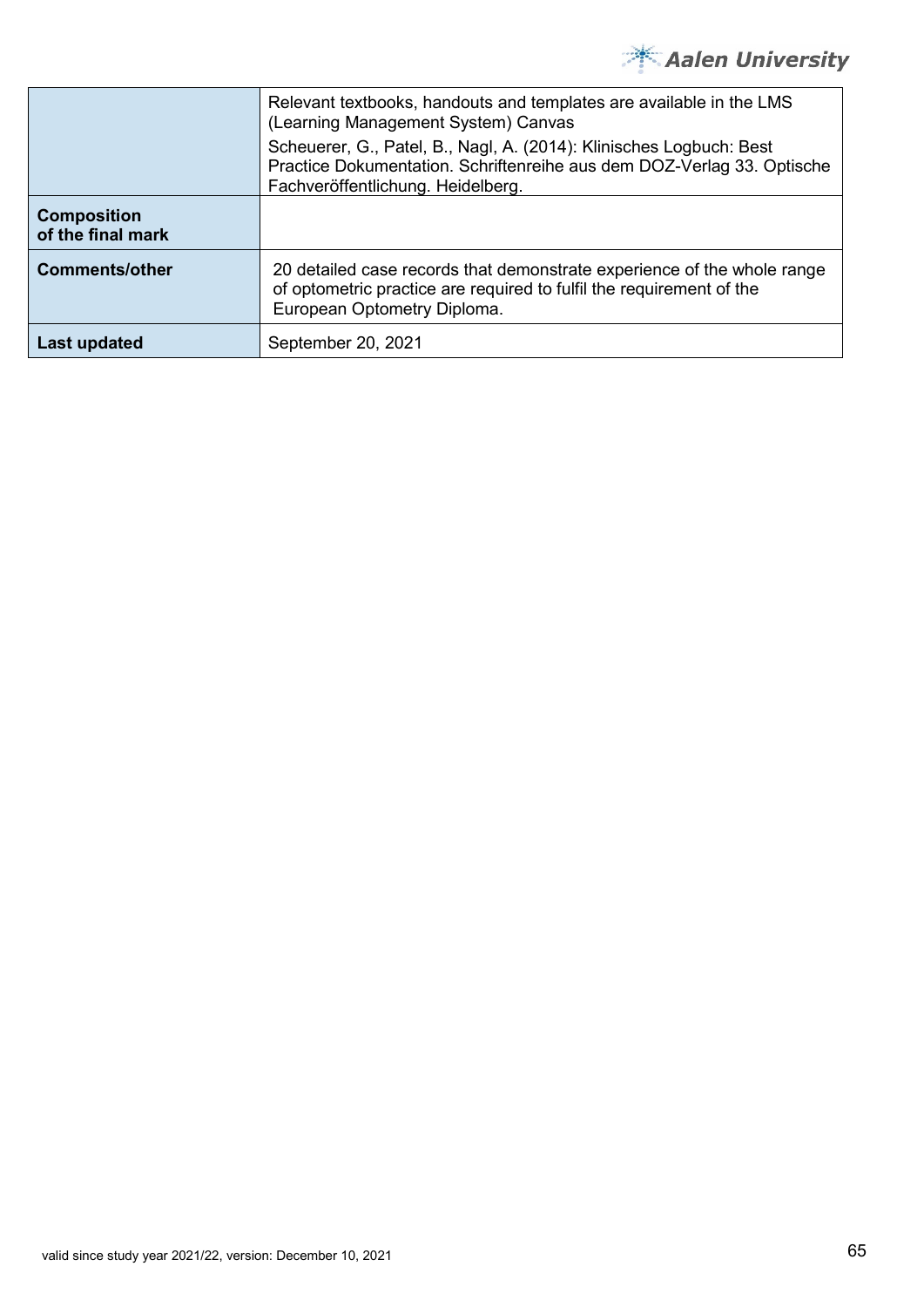

| <b>Aalen University</b> | <b>Faculty</b><br><b>Optics and Mechatronics</b>                           | Module description |
|-------------------------|----------------------------------------------------------------------------|--------------------|
|                         | <b>Course of Study</b><br>M.Sc. Vision Science and Business<br>(Optometry) | SPO 510            |
|                         | <b>Module Coordinator</b><br>Prof. Dr. Dirk Flottmann                      |                    |

|                                                                                                                                                                                | <b>Module name</b><br><b>Research Project</b> |                                     |                        |                                         |                              | <b>Module no. 29849</b> |                        |
|--------------------------------------------------------------------------------------------------------------------------------------------------------------------------------|-----------------------------------------------|-------------------------------------|------------------------|-----------------------------------------|------------------------------|-------------------------|------------------------|
| CP                                                                                                                                                                             | <b>Semester</b><br>hours per<br>week          | <b>Workload</b>                     | <b>Contact</b><br>time | <b>Self</b><br>Begin of offer<br>study  |                              | Se-<br>mester           | <b>Duration</b>        |
| 20                                                                                                                                                                             |                                               | 600                                 |                        | 600                                     | winter semester              | 2                       | $\boxtimes$ 1 semester |
|                                                                                                                                                                                |                                               |                                     |                        |                                         | summer semester<br>$\bowtie$ |                         | 2 semesters            |
|                                                                                                                                                                                | <b>Target degree</b>                          | Year of study<br><b>Module type</b> |                        | <b>Relevance</b><br>in courses of study |                              |                         |                        |
|                                                                                                                                                                                | Master of Science (M.Sc.)                     |                                     |                        | Elective module                         | 1 <sup>st</sup>              |                         |                        |
| Form of studies<br>$\boxtimes$ Tutorial<br>$\boxtimes$ Lab<br>$\boxtimes$ Self study<br>Lecture<br>Assignment<br>Other: Paper, Report<br>$\boxtimes$<br>Project work $\bowtie$ |                                               |                                     |                        |                                         |                              | Seminar                 |                        |
|                                                                                                                                                                                |                                               |                                     |                        |                                         |                              |                         |                        |
|                                                                                                                                                                                | <b>Admission requirement</b>                  |                                     |                        |                                         |                              |                         |                        |

|                      | <b>Courses/lectures</b>               |                                                                                                                  |                                                                            |                                      |    |                                         |            |
|----------------------|---------------------------------------|------------------------------------------------------------------------------------------------------------------|----------------------------------------------------------------------------|--------------------------------------|----|-----------------------------------------|------------|
| <b>Course</b><br>no. | <b>Title of the</b><br>course/lecture | Lecturer                                                                                                         | CP<br>Se-<br><b>Type</b><br><b>Semester</b><br>hours per<br>mester<br>week |                                      |    | Module exam:<br>type/length/<br>grading |            |
| 29439                | Research Project                      | $\overline{2}$<br>Prof. Dr. Dirk<br>17<br>Project<br>Flottmann/Prof.<br>Dr. Anna Nagl/<br><b>Adjunct Faculty</b> |                                                                            |                                      |    |                                         |            |
|                      | <b>Course type</b>                    | Year of study                                                                                                    |                                                                            |                                      |    |                                         |            |
|                      | Elective course                       | 1 <sup>st</sup>                                                                                                  |                                                                            |                                      |    |                                         | <b>PLP</b> |
| Course<br>no.        | Title of the<br>course/lecture        | <b>Lecturer</b>                                                                                                  | <b>Type</b>                                                                | <b>Semester</b><br>hours<br>per week | CP | Se-<br>mester                           | 20 minutes |
| 29440                | Research Project<br>Presentation      | Prof. Dr. Dirk<br>Flottmann/Prof.<br>Dr. Anna Nagl/<br><b>Adjunct Faculty</b>                                    | Project                                                                    |                                      | 3  | $\overline{2}$                          | graded     |
|                      | <b>Course type</b>                    | Year of study                                                                                                    |                                                                            |                                      |    |                                         |            |
|                      | Elective course                       | 1 <sup>st</sup>                                                                                                  |                                                                            |                                      |    |                                         |            |
|                      |                                       |                                                                                                                  |                                                                            |                                      |    |                                         |            |